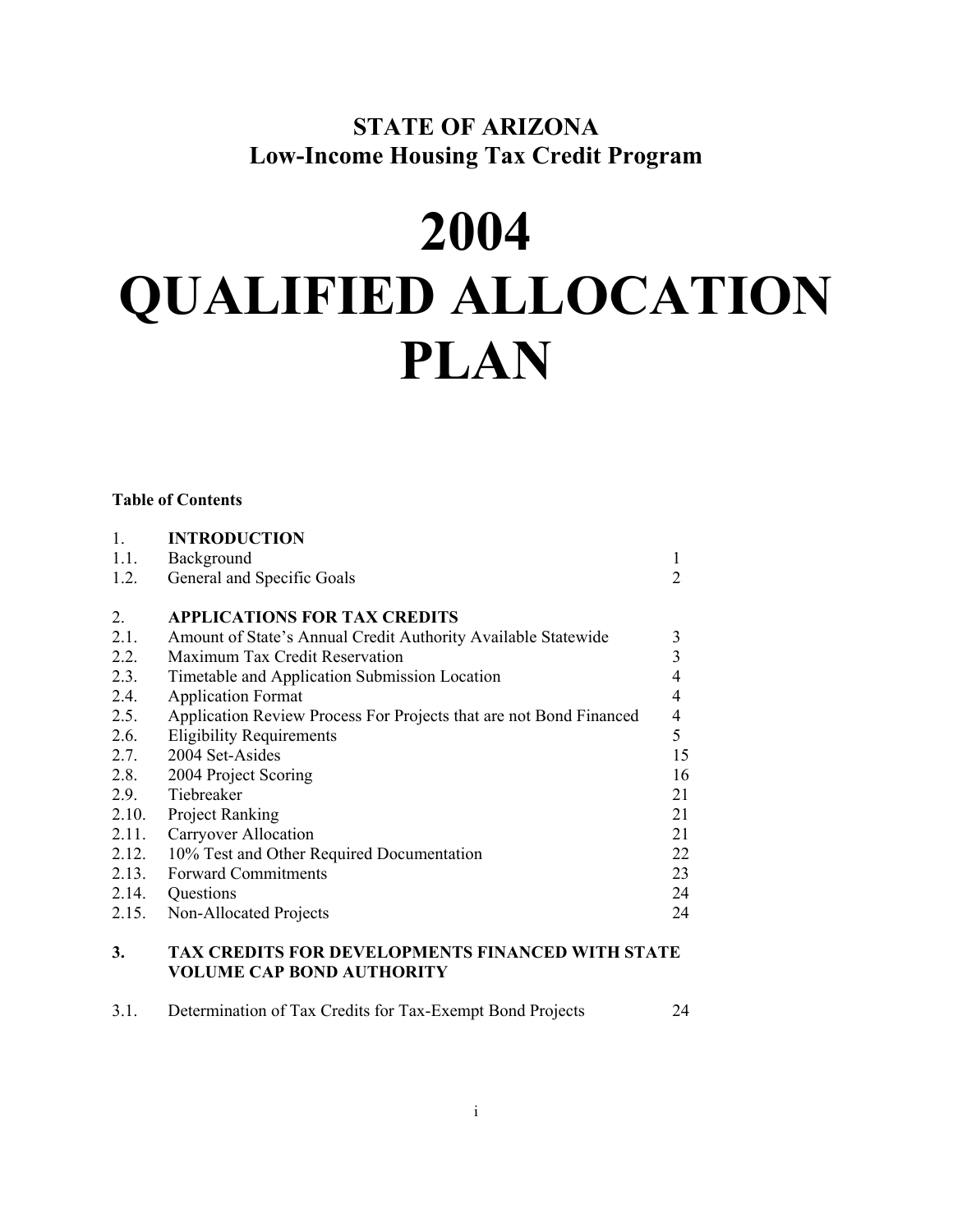## **4. GENERAL REGULATIONS**

| 4.1.  | False Filing                                                     | 26 |
|-------|------------------------------------------------------------------|----|
| 4.2.  | <b>Satisfactory Progress</b>                                     | 26 |
| 4.3.  | Change of Ownership                                              | 27 |
| 4.4.  | <b>Supportive Services</b>                                       | 27 |
| 4.5.  | Revocation of a Certificate of Qualification for 4% Tax Credits, |    |
|       | Tentative Award Letter, Certificate of Reservation or Carryover  |    |
|       | Allocation for 9% Tax Credits                                    | 27 |
| 4.6.  | Disqualification                                                 | 28 |
| 4.7.  | <b>Extended Use Period</b>                                       | 28 |
| 4.8.  | Acquisition of Land and Buildings                                | 29 |
| 4.9.  | Material Changes                                                 | 29 |
| 4.10. | Distribution of Units                                            | 30 |
| 4.11. | Amendments to the QAP                                            | 30 |
| 4.12. | <b>Disclaimers</b>                                               | 30 |
| 4.13. | Return of Tax Credits                                            | 31 |
|       |                                                                  |    |

## **5. FINAL TAX CREDIT ALLOCATION**

| $5.1$ . | Final Tax Credit Allocation and First Year Certification by the ADOH | - 31 |
|---------|----------------------------------------------------------------------|------|
| 5.2.    | First Year Certification and Issuance of Final Allocation            |      |
|         | (IRS Form 8609)                                                      | 31   |
| 5.3.    | Final Allocation Underwriting                                        | 32   |
| 5.4.    | <b>Extended Use Agreement</b>                                        | 33   |

## **6. FEES**

| 6.1.       | <b>Application Fee</b>                                     | 33 |
|------------|------------------------------------------------------------|----|
| 6.2.       | Director's Discretion Application Fee                      | 33 |
| 6.3.       | <b>Building Permit Extension Fee</b>                       | 33 |
| 6.4.       | Determination or Reservation Fee and Final Allocation Fee  | 34 |
| 6.5.       | Applicant's Obligation for Fee Payment                     | 34 |
| 6.6.       | <b>Tenant Ownership Fees</b>                               | 35 |
| 6.7.       | Carryover Allocation Late Fees                             | 35 |
| 6.8.       | 10% Test Late Fees                                         | 35 |
| 6.9.       | <b>Administration Fees</b>                                 | 35 |
| 6.10.      | <b>Compliance Monitoring Fees</b>                          | 35 |
| 6.11.      | Fees Are Not Refundable                                    | 35 |
| 7.         | <b>UNDERWRITING</b>                                        |    |
| 7.1.       | <b>Underwriting Standards</b>                              | 36 |
| 7.2.       | Builder's Profit, Overhead and General Requirements Limits | 38 |
| 7.3.       | <b>Construction Financing Costs</b>                        | 38 |
| $7\Lambda$ | Dormonant Financing $\Gamma$ ost                           | 20 |

| <b>Permanent Financing Cost</b>      | 39 |
|--------------------------------------|----|
| Rent-up and Operating Reserves       | 39 |
| Cost Attributed to Market Rate Units | 39 |
| <b>Other Features</b>                | 39 |
| Development Cost Standards           | 40 |
| Calculation of Tax Credits           | 40 |
|                                      |    |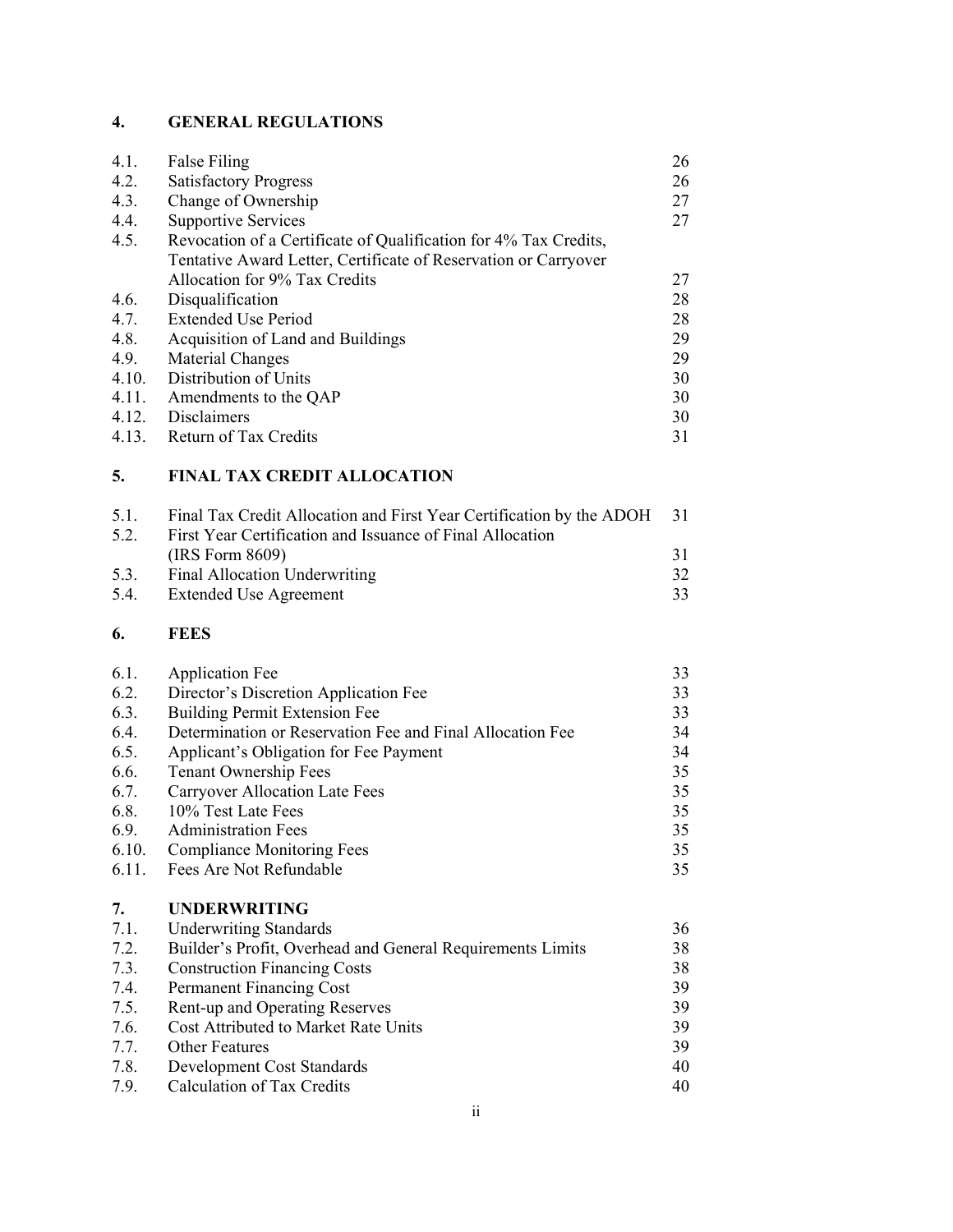| 9.         | <b>DEFINITIONS</b>                     | 47 |
|------------|----------------------------------------|----|
| 8.2.       | <b>Compliance Monitoring Procedure</b> | 44 |
|            | Project Compliance Monitoring          |    |
| 8.<br>8.1. | PROJECT COMPLIANCE MONITORING          | 44 |
| 7.17.      | Layering                               | 43 |
| 7.16.      | <b>Equity Gap Analysis</b>             | 42 |
|            |                                        |    |
| 7.15.      | Eligible Basis Analysis                | 42 |
| 7.14.      | <b>State Housing Fund</b>              | 42 |
| 7.13.      | <b>Funding Gaps</b>                    | 41 |
| 7.12.      | Permanent Financing Provisions         | 41 |
| 7.11.      | Operating Income                       | 41 |
| 7.10.      | <b>Operating Costs</b>                 | 40 |
|            |                                        |    |

#### **EXHIBITS**

- Exhibit B Sample Letter of Community
- Exhibit C Year 2004 DDA and QCT
- Exhibit D Mandatory Design Guidelines
- Exhibit E Sample Legal Opinion
- Exhibit E-1 Sample CPA Opinion
- Exhibit F Sample 10% Test Letter
- Exhibit F-1 Project Cost Form
- Exhibit G Final Cost Certification Letter
- Exhibit H Imputed Incomes/Allowable Rents
- Exhibit I Application Format
- Exhibit L Market Study Guide
- Exhibit W-Architect's Certificate
- Exhibit W-1-Fair Housing Act Accessibility Checklist
- Exhibit W-2-Contractor's Certificate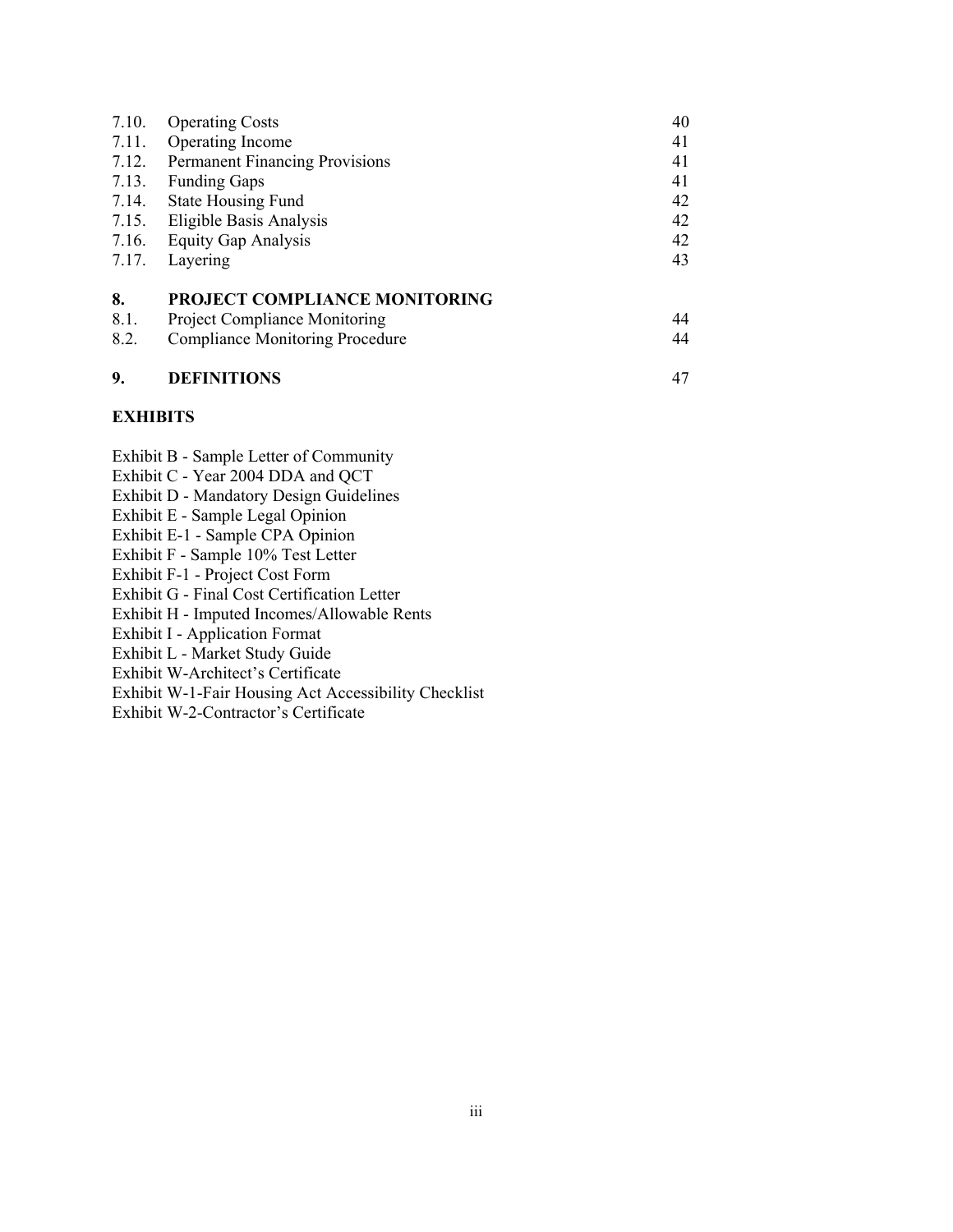## **1. INTRODUCTION**

#### **1.1 Background**

The federal low-income housing tax credit ("LIHTC" or "Tax Credits") program was established by the Tax Reform Act of 1986 and was codified in Section 42 of the Internal Revenue Code of 1986, as amended ("IRC Section 42"). The Revenue Reconciliation Act of 1989 amended IRC Section 42 by adding Section 42(m) which requires allocating agencies to allocate low-income housing tax credits pursuant to a Qualified Allocation Plan ("QAP," "Plan," or "Allocation Plan"). The Arizona Department of Housing ("the ADOH") is the housing credit agency responsible for allocating Tax Credits to Owners of qualifying residential rental projects ("Projects"). IRC Section 42(m)(1) provides as follows:

(B) QUALIFIED ALLOCATION PLAN--For purposes of this paragraph, the term 'qualified allocation plan' means any plan--

(i) which sets forth selection criteria to be used to determine housing priorities of the housing credit agency which are appropriate to local conditions, (ii) which also gives preference in allocating housing credit dollar amounts among selected projects to--

(I) projects serving the lowest income tenants, and

(II) projects obligated to serve qualified tenants for the longest periods, and

(iii) which provides a procedure that the agency (or an agent or other private contractor of such agency) will follow in monitoring for noncompliance with the provisions of this section and in notifying the Internal Revenue Service of noncompliance with the provisions of this section which such agency becomes aware of.

(C) CERTAIN SELECTION CRITERIA MUST BE USED--The selection criteria set forth in a qualified allocation plan must include--

(i) project location,

(ii) housing needs characteristics,

(iii) project characteristics including whether the project includes the use of existing housing as part of a community revitalization plan,

(iv) sponsor characteristics,

(v) tenant populations with special housing needs,

(vi) public housing waiting lists,

(vii) tenant populations for individuals with children, and

(viii) projects intended for eventual tenant homeownership.

(D) APPLICATION TO BOND FINANCED PROJECTS--Subsection (h)(4) shall not apply to any project unless the project satisfies the requirements for allocation of a housing credit dollar amount under the qualified allocation plan applicable to the area in which the project is located.

There are two methods for obtaining a Tax Credit Allocation: (i) through an application submitted pursuant to this QAP or (ii) tax exempt bond financing.

Since the start of the Arizona program in 1987, over \$700 million in private capital has been invested into the State of Arizona (the "State"), assisting in the development of nearly 23,000 Units of affordable housing. In its 16th year, this program has been a viable incentive for the production of affordable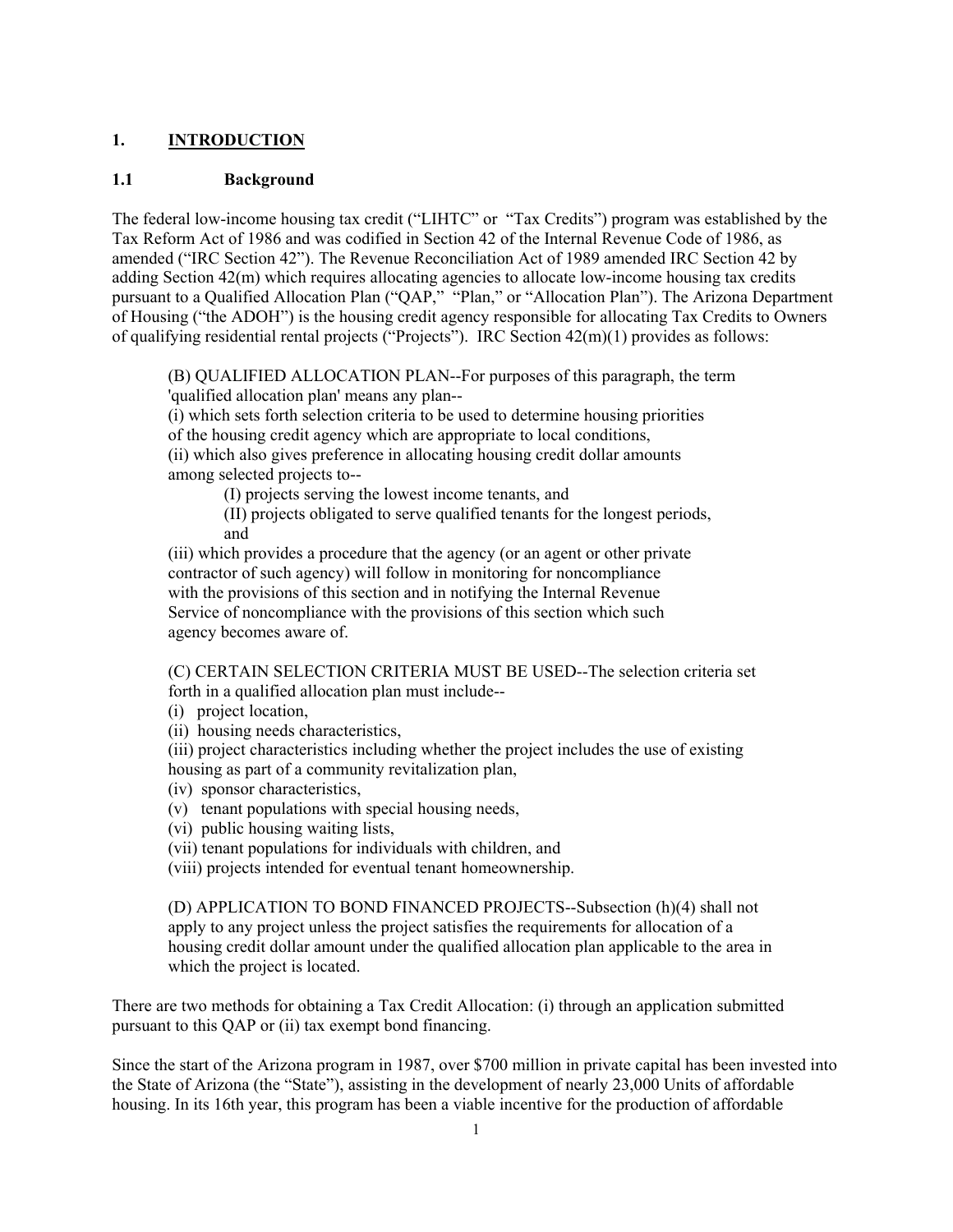housing for low and moderate-income households.

There are a number of terms that are used throughout this QAP that are defined in Section 9.

## **1.2. General And Specific Goals**

A. General Goals. The LIHTC program is not an entitlement program. The federal government has established annual ceilings on the dollar amount of Tax Credits that the ADOH may allocate to qualifying Projects, and detailed eligibility standards and priority uses for available Tax Credits. The ADOH awards Tax Credits following a competitive process. In furtherance of the statutory provisions affecting the Credit program, the ADOH has established the following general goals for allocating Tax Credits in Arizona:

- To maximize the number of affordable rental housing Units added to the existing housing stock;
- To allocate Tax Credits to Projects that provide the greatest overall public benefits;
- To allocate all Tax Credits;
- To encourage development and preservation of appropriate rental housing for people and families that need governmental assistance to find and maintain suitable and affordable rental housing in the private marketplace;
- To enable substantial Rehabilitation of existing rental housing in order to prevent losses to the existing supply of affordable units;
- To prevent the loss from the existing stock of low-income rental housing of those units under expiring contracts with federal agencies or subject to prepayment which, without the allocation of Tax Credits, would be converted to market rate units;
- To maximize the utilization of Tax Credits;
- To provide an equitable distribution of Tax Credits across the state; and
- To provide opportunities for participation in the Tax Credit program to all qualified sponsors of low-income rental housing.

B. Specific Goals. In addition, in allocating Tax Credits, the ADOH seeks to achieve specific goals. These are:

- To use Tax Credits in connection with rental housing "Projects serving the lowest income tenants";
- To use Tax Credits in connection with rental housing "Projects obligated to serve qualified tenants for the longest periods";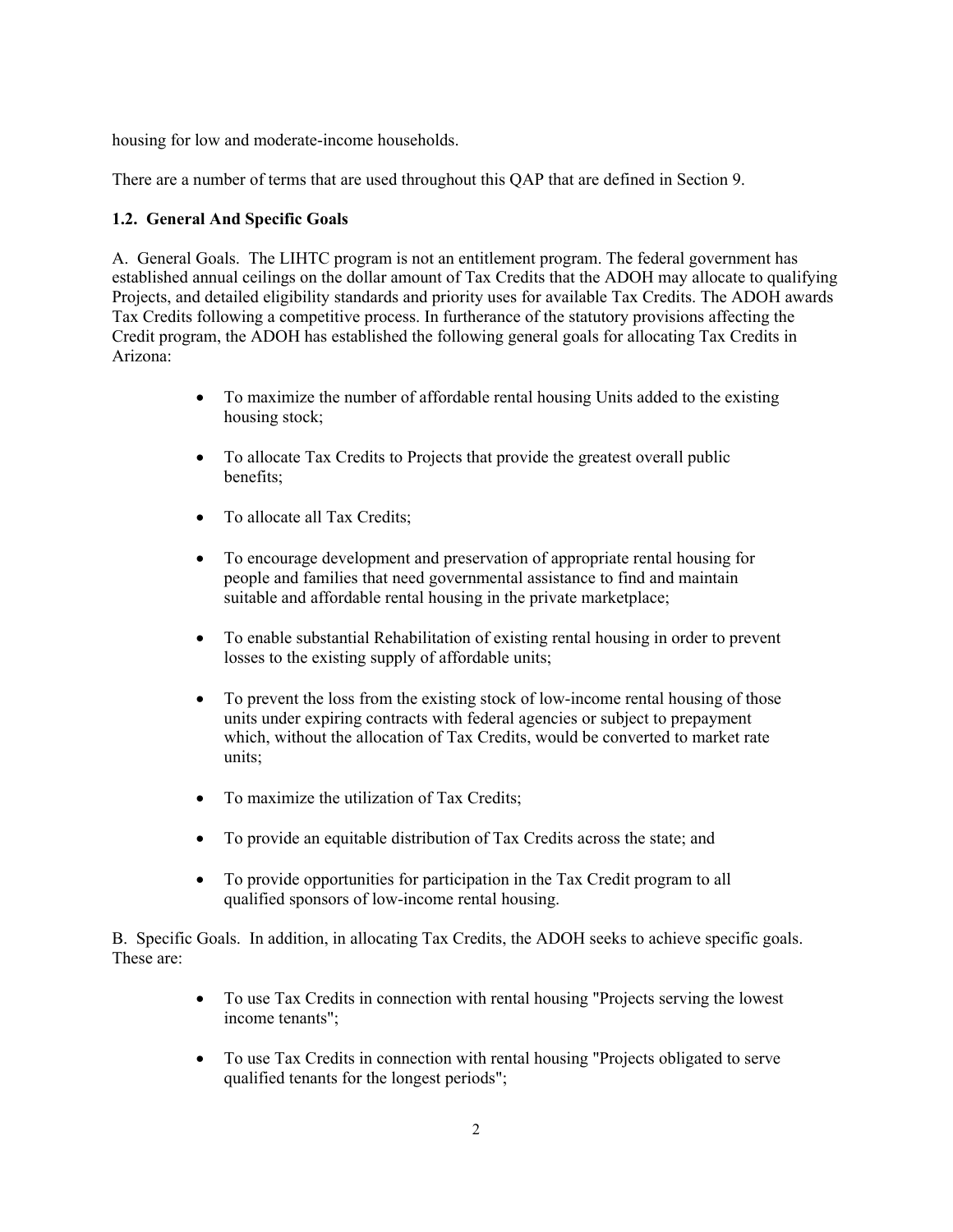- To distribute Tax Credits by apportioning federal tax credit among proposals targeting low-income populations -- including large families, homeless persons, persons with special needs, and senior citizens;
- To hold competition among only those Projects considered sound investments of public funds;
- To expend public funds in the minimum amount necessary to achieve program goals;
- To administer the LIHTC program in a manner that encourages timely Project completion and occupancy; and,
- To encourage the highest available quality and design for Projects financed with Tax Credits.

From year to year, the State may supplement these general goals with more specific goals in order to meet specific affordable housing needs.

## **2. APPLICATIONS FOR TAX CREDITS**

## **2.1. Amount of State's Annual Credit Authority Available Statewide**

In 2004, the State will receive an allocation of Tax Credits based on a population allocation of \$1.80 per resident. In later years this amount may be adjusted for inflation.

#### **2.2. Maximum Tax Credit Reservation**

The maximum Reservation for any single Project or scattered site Project, not utilizing HOPE VI, will be \$700,000 of the State's annual credit authority and no more than a total of \$2.1 million in any year for any Owner, Developer, Co-Developer or Affiliate of the Developer or Co-Developer (see Chapter 9, Definitions) with multiple Projects. The ADOH may award Tax Credits for a maximum of three Projects each year to a Developer, Co-Developer and any Affiliate of the Developer or Co-Developer provided one of the Projects is a rural Project. Developers of large Projects may be required to phase their Projects, accepting a Reservation for only one phase during the Year 2004 program year. Accepting a Reservation for only one phase during any program year will not preclude an Applicant from receiving a subsequent Reservation for a subsequent phase, nor does it guarantee that the Applicant will receive Reservations for any subsequent phases.

Each HOPE VI proposal may only contain one Project regardless of the number or location of buildings. Each HOPE VI Project is subject to a maximum Reservation of up to \$1.4 million from the 2004 State Annual Credit Authority. HOPE VI proposals that intend to utilize more than \$1.4 million in any given year must be done in phases. Each HOPE VI proposal must identify all Tax Credit needs of all development phases in the first application submission. Additional Reservations from future rounds may not be made to the same phases that received a prior allocation. All subsequent phases that have not received a previous allocation are eligible for future Reservations, but are not guaranteed a Reservation. The ADOH will award Tax Credits to HOPE VI proposals in an amount not in excess of \$1.4 million.

Applicants may not divide a Project into two or more Projects for the purpose of receiving more Tax Credits in the same year. If the ADOH determines that multiple applications in the same year constitute a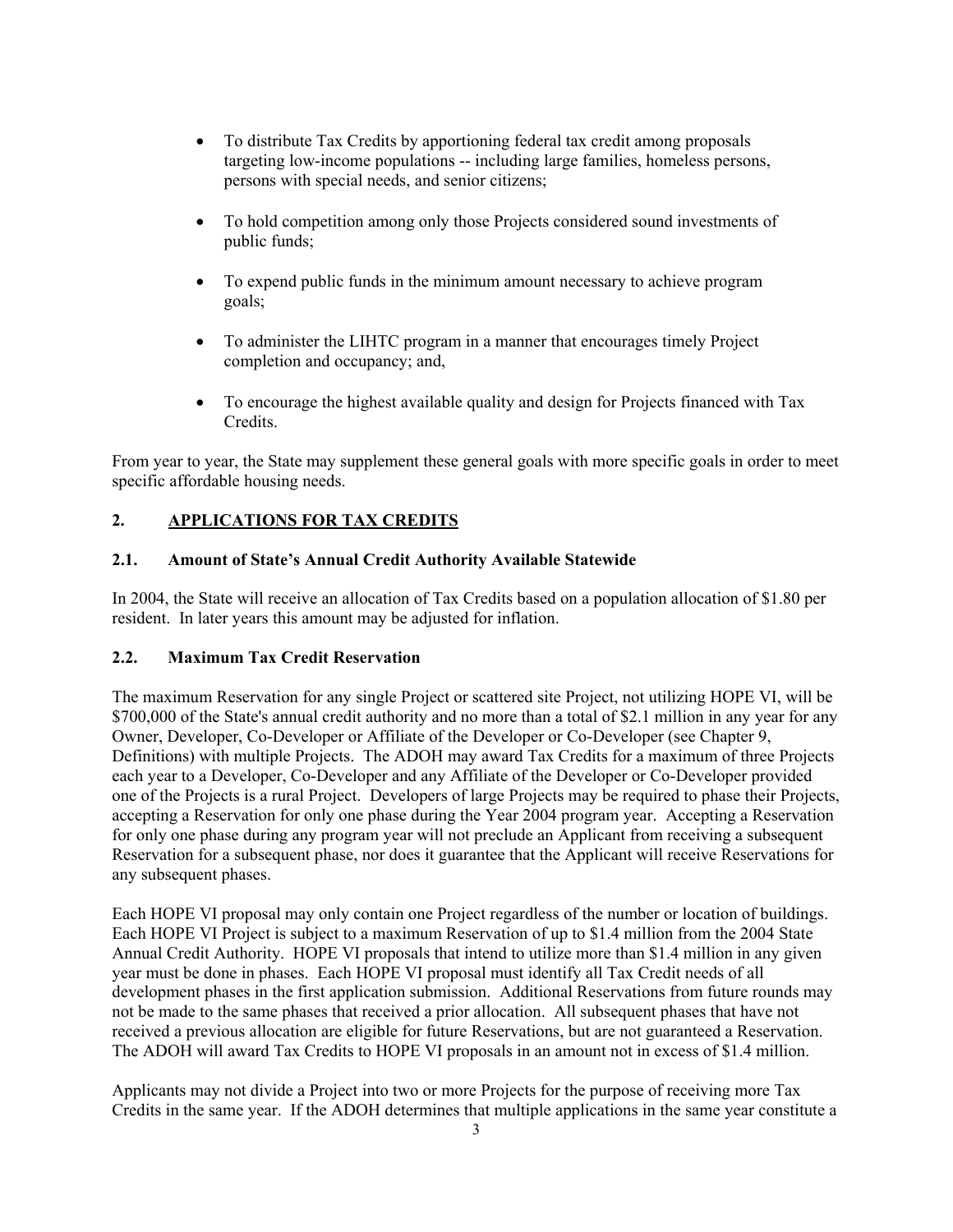single Project, the ADOH will deny the Application.

## **2.3. Timetable and Application Submission Location**

The ADOH will hold one Tax Credit application round in 2004. Applications will be available on or about the first business day in January 2004. Applicants must submit to the ADOH one original and one complete copy of an application and a non-refundable application fee of \$3,500 for each application on or before 5:00 P.M. March 15, 2004. Applications must be received at the reception desk of the Arizona Department of Housing located on the 2nd Floor of the Executive Tower at 1700 W. Washington, Suite 210, Phoenix, Arizona, 85007. Fax and e-mail submissions will not be accepted. All applications received between January 02, 2004 and 5:00 P.M. March 15, 2004, will be eligible for consideration.

## **2.4. Application Format**

Application material must be in 8-1/2 x 11 format, placed in an adequate sized three ring binder, indexed and tabbed to correspond with the enumeration prescribed below. Exceptions: (1) all drawings/plans may be included unbound if they do not lend themselves to the 8-1/2 x 11 formats. All such plans should be in the smallest practical (readable) format. Maximum acceptable drawing size is C-size; and (2) items of significant volume (such as a real estate appraisal, market demand study, capital needs assessment or environmental reports) may be submitted as separate bound items.

## **2.5. Application Review Process for Projects that are not Bond Financed.**

Other than Bond Financed Projects, the ADOH will score all applications in a competitive review process utilizing the criteria listed herein. The ADOH will take the following steps in processing applications and reserving and allocating credits:

(1) Set-Asides - Applications will be categorized based on Set-Asides elected and information included in the application. For Set-Aside information refer to Section 2.7. of this QAP;

(2) Eligibility Requirements - The ADOH will review the application and any other information pertaining to the Applicant and other Development Team members to determine if the eligibility items identified in Section 2.6. have been met. If the requirements outlined in Section 2.6. have not been met, the ADOH may reject the application.

(3) Project Score - Each Project will be reviewed and receive points based on the scoring criteria set out in this QAP. Applications will be scored based **SOLELY** on the information supplied in the application. For scoring information refer to Section 2.8 of this QAP.

(4) Project Ranking - Each application must compete for available credits and will be ranked based on the points received. The Applicant must provide full documentation to receive points. An award will not be made, however, if the Project's Market Study does not adequately demonstrate strong new demand for the specific development being proposed without causing undue economic disruption to other comparable properties in the market. As a protection against saturation of Low-Income Units and to ensure absorption of new units, ADOH will approve up to \$700,000 for special needs Projects and no more than one family and one elderly category Project (one Project for each special needs category) per Tax Credit round in cities, towns or Census Designated Places (see Section 9, Definitions).

(5) Notification of Local Government - The ADOH will seek a letter of consent to the Project from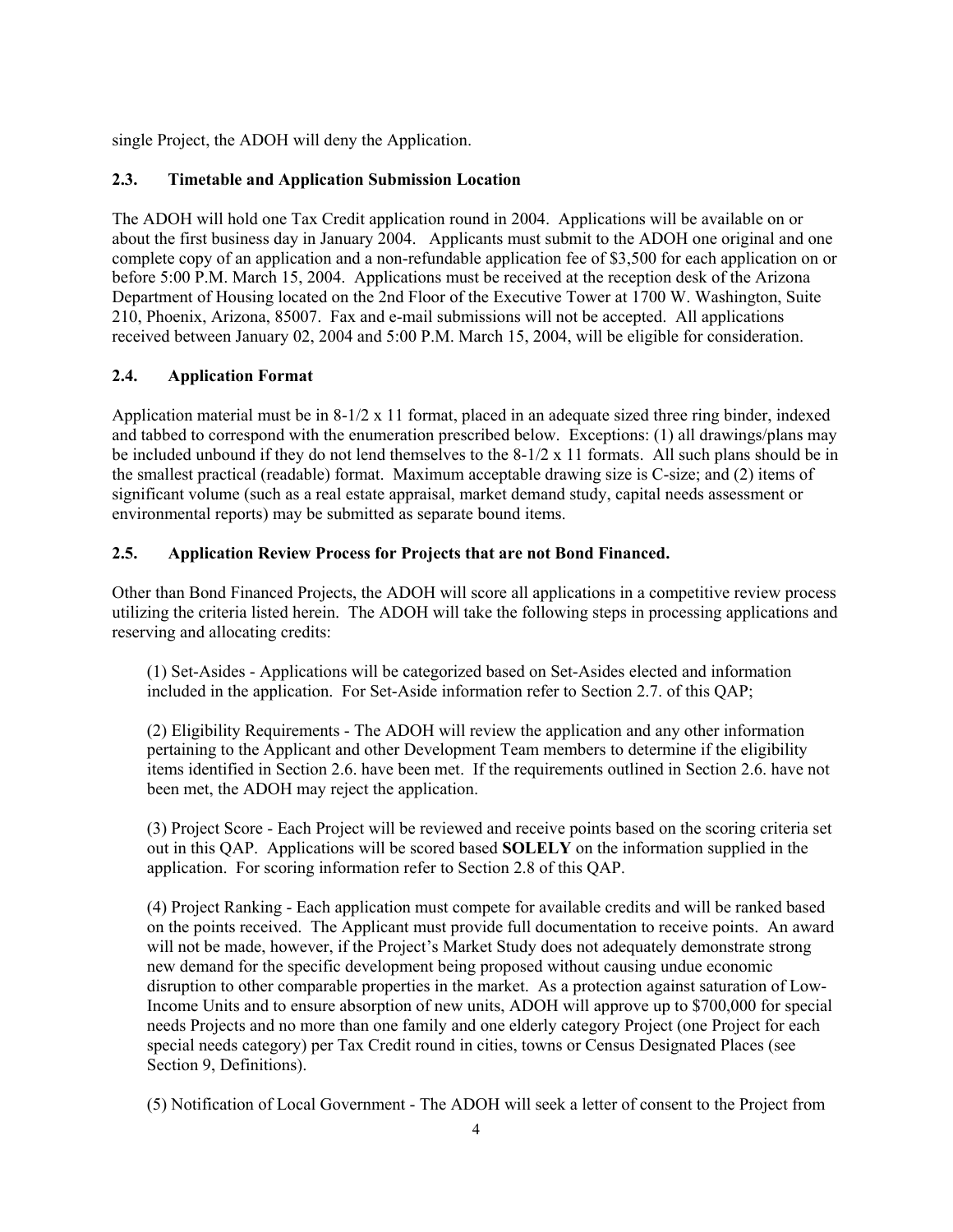the Local Government in the form of Exhibit B. *The letter shall be signed by the City or County Manager (or other appropriate governmental official with specific knowledge of affordable housing needs) or be adopted by resolution of the governing body.* If the Local Government does not consent to the Project, ADOH will reject the application. The ADOH will notify the Local Government of an application and request comment on the proposed Project. The notification will be sent directly from the ADOH following the Eligibility Review. The ADOH will reject Applications that are deemed unfavorable by the Local Government.

(6) Reservation List - The ADOH will issue a Reservation to those Projects that have been scored and score highest in relation to all applications, meet the Eligibility Requirements, have received the written consent of the Local Government, and underwriting analysis. This letter will include a request for payment of the Reservation Fee described in Section 6, and the requirements needed for the Applicant to satisfy the Carryover Allocation requirements. The ADOH will issue a reservation letter notifying the Applicant of the reservation of Tax Credits.

(7) Underwriting - The ADOH will conduct the first of three underwriting reviews for all Projects. The ADOH will establish the Tax Credit reservation amount following the procedures in Section 2.2., "Maximum Tax Credit Reservation," and in Section 7, "Underwriting," of this QAP. The ADOH may require clarifications or other information pertaining to the feasibility of the proposed Project. The Applicant must submit the supplemental underwriting information within 10 business days from the date of receipt of the written notification from the ADOH. The ADOH may reject applications during the underwriting process based on fundamental defects such as arithmetic errors or unfilled funding gaps.

(8) Tax Credit Reservation - The requested Tax Credit reservation contained in the application will be the basis against which the ADOH will determine the actual Tax Credit reservation to be made. The ADOH determined Tax Credit reservation may not necessarily equal the amount requested in the application, but the Tax Credit reservation will not exceed the amount requested. All Projects will be evaluated to determine the actual credit amount based on Chapter 7 of this OAP.

## **2.6. ELIGIBILITY REQUIREMENTS**

A. General Requirements. To ensure that all Projects have a high probability of completion, Applicant and Project must meet the eligibility requirements set forth in this Section 2.6.

The Applicant must submit one original and one copy of a complete and accurate application organized in prescribed sequence and format, as required by this QAP and by the "Arizona Year 2004 Low-Income Housing Tax Credit Program Application Forms and Instructions," together with the non-refundable application fee. The ADOH will not accept any additional information or amendment or change to the Application after the application deadline. Notwithstanding the foregoing, the ADOH may make inquiries to the Applicant, architects, engineers, financial institutions and the Local Governments in order to complete the eligibility documentation or to verify the information submitted. The ADOH will consider such supplemental documentation for eligibility purposes only, and will not consider the supplemental information in scoring the application.

The ADOH eligibility review will include a review for geographic distribution of the Projects.

An Applicant must be an existing legal entity authorized to conduct business in Arizona. Only an authorized representative may sign any documentation that requires the signature of the Applicant. The ADOH will reject forms signed in the name of an entity that does not legally exist or by a representative without authority.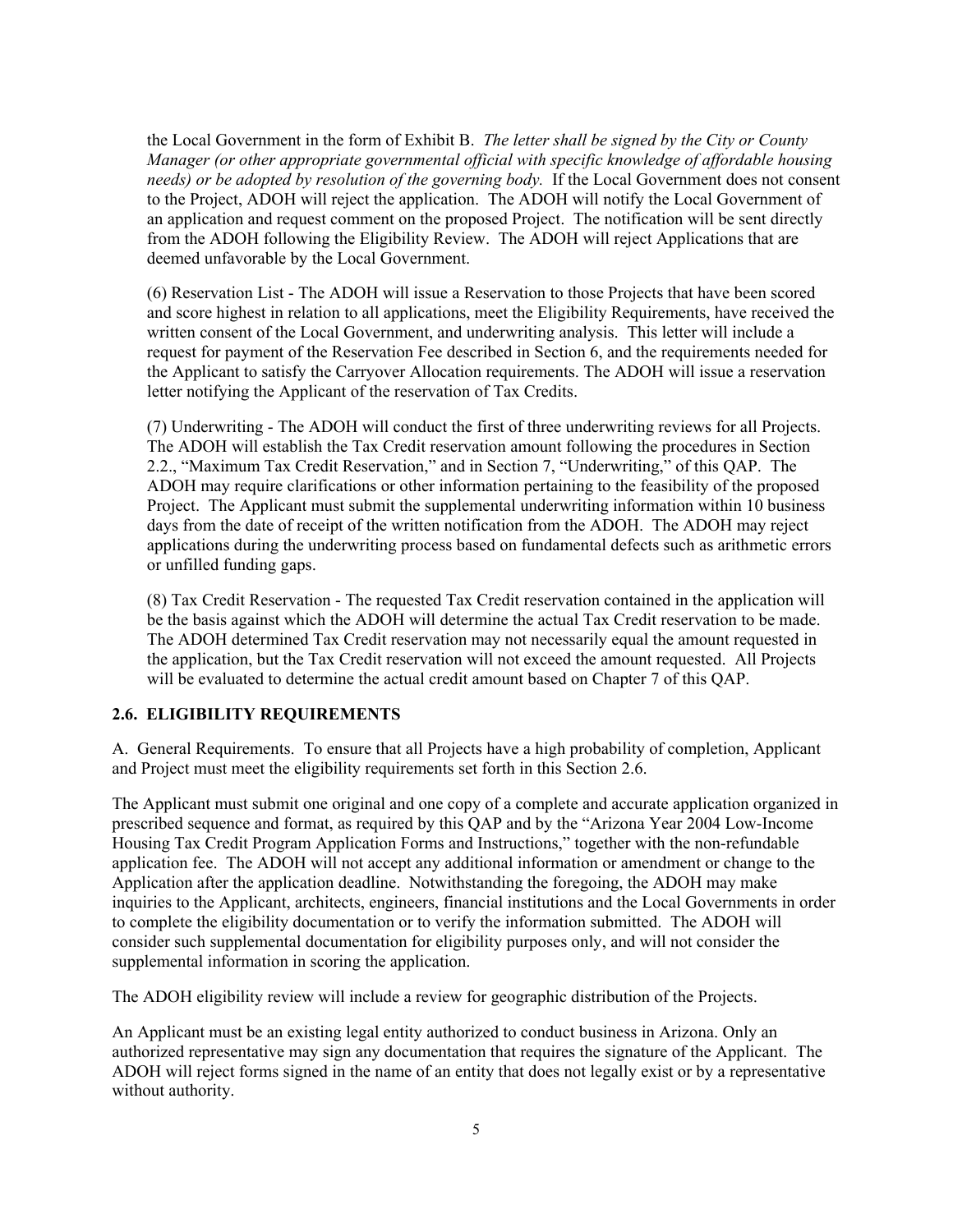B. Eligibility. Applications must meet each of the following eligibility requirements. The ADOH will reject the application if these requirements are not met.

(1**) Payment of ADOH fees** - The application fee is due with the application. The ADOH will not accept an application that is not accompanied by the application fee.

#### (2) **Land Control**

(a) Land Control for all land needed for the Project must be evidenced by a written governmental binding commitment to transfer the land to the Applicant, a recorded deed or long term lease in the Applicant's name, a lease option or by a fully executed purchase contract or purchase option between the Applicant and Seller. If a contract or option is submitted, the agreement must provide for an initial term lasting until September 30th of the year in which the application was submitted. The Applicant must submit the following to the ADOH (enclose all required documents at **Tab I**):

- (i) A "Status (Condition) of Title Report" for the property dated within 30 calendar days of the date of the application.
- (ii) For Projects that are not located on governmental or Tribal land, the applicant must establish that it has legal control of the property by submitting a recorded deed, purchase agreement, purchase or lease option, lease agreement (for a term at least equal to the duration of the Extended Use Agreement), or a resolution by a governmental agency if the agency is the seller.
- (iii) For Projects that are located on governmental or Tribal lands, the Applicant must establish that it has legal control of the property by submitting: (1) an agreement between the Applicant and the Tribe or other government to enter into a lease of specific real property for a term at least equal to the duration of the Extended Use Agreement, and (2) a resolution of a Tribe or other governmental agency authorizing the Tribe or governmental entity to enter into the agreement. For Tribal leases only, the ADOH will consider the length of the lease to be the original term of the lease plus the term of any option to renew, provided that the option to renew is held solely by the Applicant.
- (iv) In cases requiring use of powers of eminent domain by the Local Government, the Applicant must enclose evidence that a condemnation lawsuit has been filed for the specific parcels of real property upon which the Project will be situated together with the court's order of possession.
- (v) If the applicant is using a purchase agreement, option, or lease agreement to acquire the real property, the purchase agreement, purchase or lease option, or lease agreement must specify a specific purchase or rental amount. The term of any lease agreement must be a minimum of thirty years.
- (vi) Any option, with available extensions, should be of sufficient duration that the Applicant can close on the land prior to year-end, subject to the issuance of the Tax Credit Reservation.

(b) Applicants must acquire land and buildings for the Project from unrelated third parties in armslength transactions. An Applicant may file a written request for a waiver of this requirement with the ADOH at the same time that the Applicant filed its application. A written request for waiver must include a full justification for the waiver and it must include, as attachments, an appraisal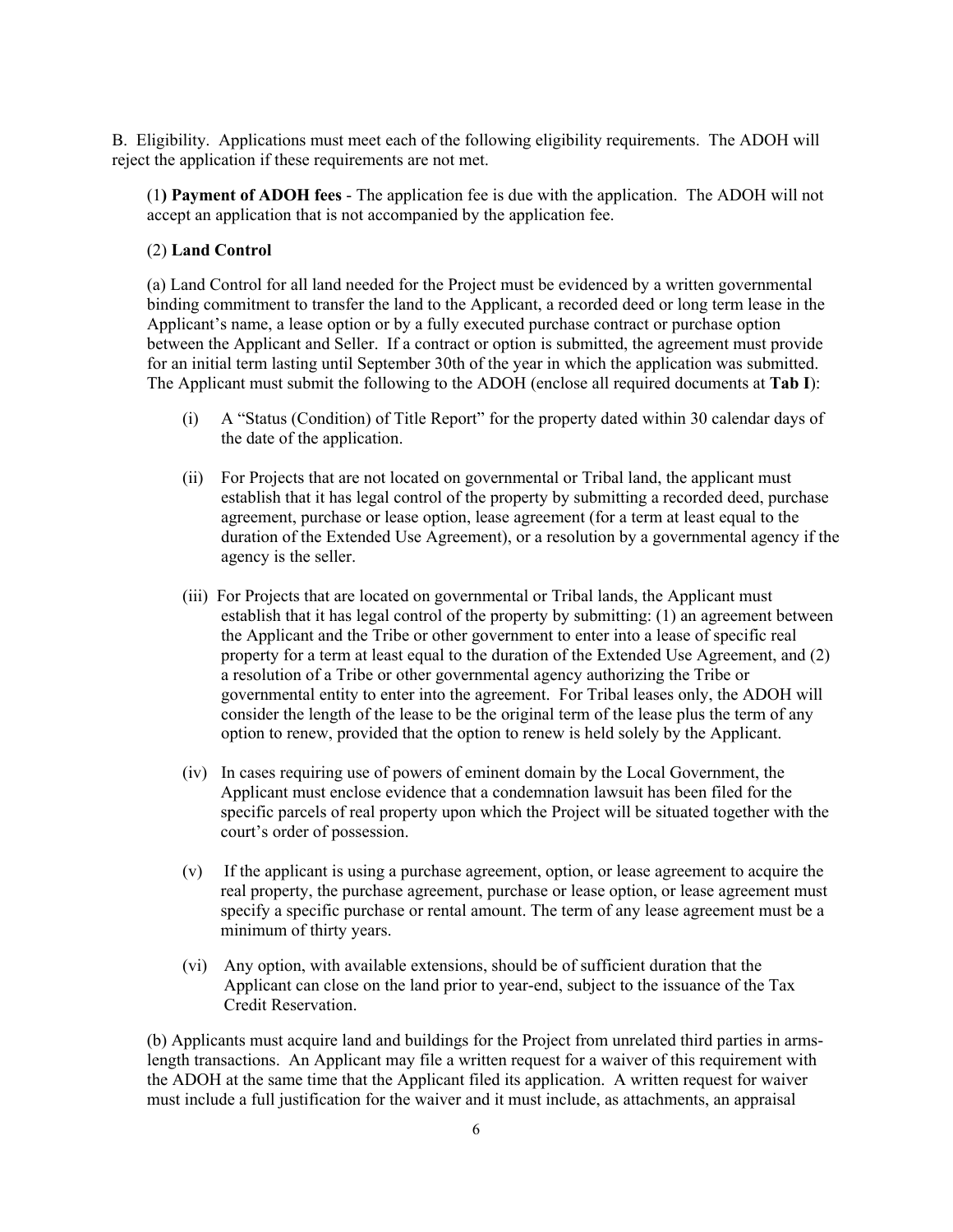prepared by an Arizona Certified General Real Estate Appraiser, which is less than six months old. The ADOH, acting in its sole discretion may grant the waiver request if it determines that there is adequate justification for the waiver and the applicant has complied with the requirements of this paragraph.

(3**) Satisfactory Progress and Compliance -** The ADOH may reject applications from Applicants or for Projects having Development Team Members that do not meet the requirements of Section 4.2 of this QAP or have failed to comply with the Tax Credit requirements and conditions in previous applications or developments including, but not limited to, payment of any other fees as described under Subsection B(1) of this section and Chapter 6 of this QAP.

(4) **Qualified Project** - The Project must be a qualified residential rental Project, which meets the requirements of IRC Section 42. (See Legal Opinion, Exhibit D.)

(5) **Placed-in-Service** - The Project must not have been Placed In Service prior to the date the Applicant filed the application. (See Legal Opinion, Exhibit D.)

(6) **Form C and Applicant's Certifications** - FORM C must be complete and accurate, and signed by the appropriate party. The Applicant is required to make certain certifications in the Applicant Affidavit, Release, and Oath (included in Form C, "Low-Income Housing Tax Credit Application") including a certification that the ADOH's minimum design features (Exhibit D) will be complied with in the construction of the Project and that, if they are not, all credits awarded to the Project may be surrendered to the ADOH. Enclose at **Tab C,** Form C and the Applicant Certification.

(7) **IRS Form 8821** - Applicants are required to submit complete and executed copies of IRS Form 8821, "Tax Information Authorization," for the Applicant and each Development Team Member authorizing the Arizona Department of Housing as "Appointee" to receive from the IRS available information regarding any Financial Beneficiary's (see Chapter 9) conduct of its business with the IRS relating to the Low-Income Housing Tax Credit Program. Such information received from the Internal Revenue Service may be used by the ADOH in its sole discretion to disqualify an application pursuant to Chapter 4 of this Allocation Plan. Enclose IRS Form 8821 at **Tab C,** behind the Applicant Affidavit, Release, and Oath.

(8) **Legal Opinion** - Must be on professional letterhead and in substantially similar form to Exhibit E "Sample Legal Opinion". However, it should be noted that the attorney providing the opinion should be as detailed as possible describing all the unique characteristics of the development and how those characteristics qualify for Tax Credits. The Legal Opinion must clearly address the 10 year rule regarding the eligibility for acquisition tax credits (See Chapter 9). If the legal opinion submitted in the Application is unsatisfactory, the ADOH will require the Applicant to update the legal opinion and may even require an additional opinion from another attorney at the sole expense of the Applicant. Enclose Legal Opinion at **Tab D.**

(9) **CPA Opinion** - Must be on professional letterhead and in substantially similar form to Exhibit E-1 "Sample CPA Opinion." Enclose CPA Opinion at **Tab E.**

(10) **Legal Formation** – The Applicant must submit evidence that the Applicant and Developer exist as legal entities authorized to transact business in the State of Arizona. Enclose at **Tab F** of the application the Certificates of Good Standing, Certificate of Limited Partnership, Certificate of Existence, and all other documentation required under this section.

(a) Corporations. If the Applicant or Developer is incorporated in Arizona, an Arizona Certificate of Good Standing, issued by the Arizona Corporation Commission and dated not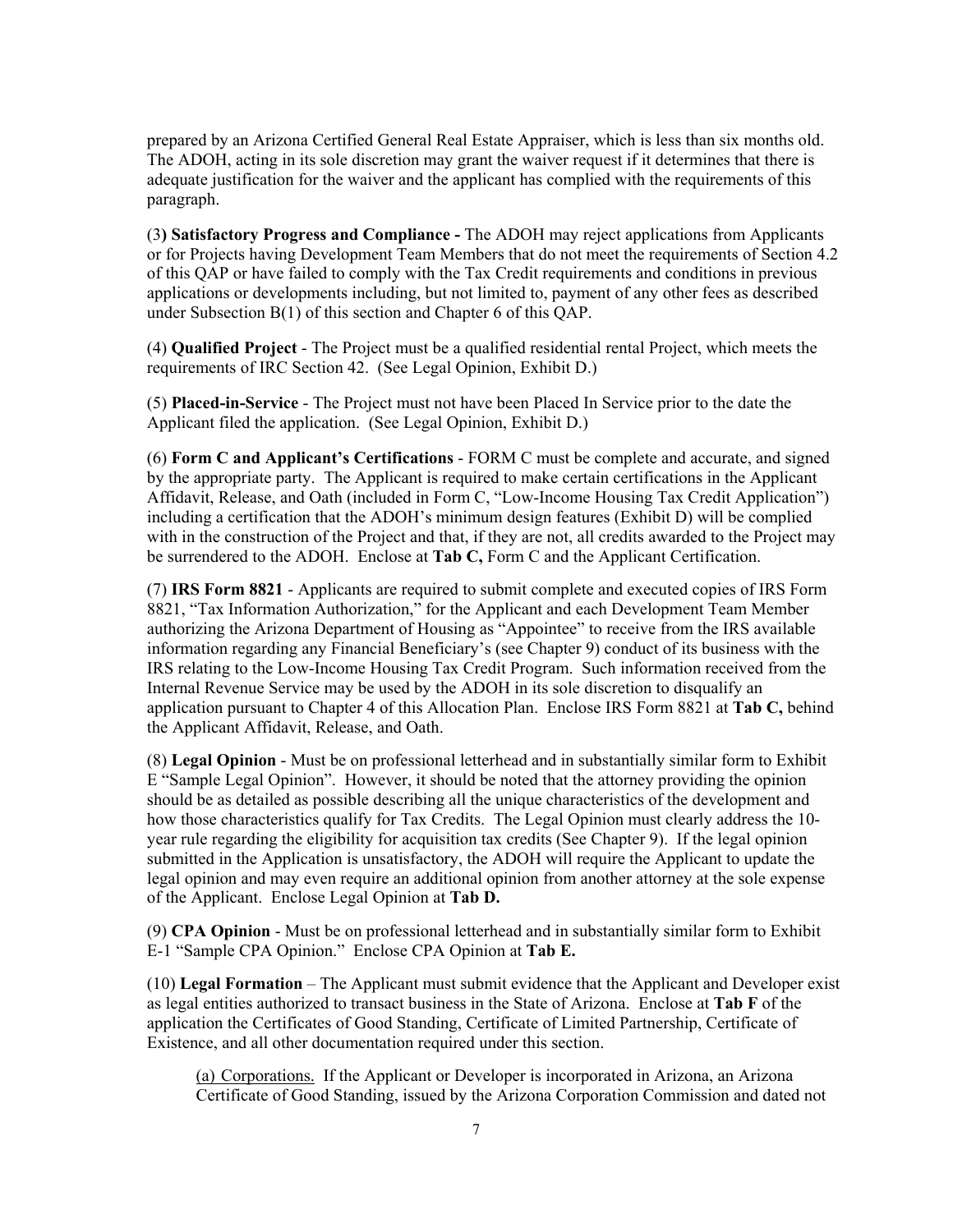earlier than 30 days prior to the application deadline, should be submitted. Applicants and Developers incorporated in another state and doing business in Arizona should submit the following: a Certificate of Good Standing or its equivalent from the state of incorporation dated not earlier than 30 days prior to the application deadline **and** an Arizona Certificate of Authority to Transact Business in Arizona, issued by the Arizona Corporation Commission and dated not earlier than 30 days prior to the application deadline.

(b) Limited Partnerships. If the Applicant or Developer is a limited partnership organized under the laws of Arizona, an Arizona Certificate of Limited Partnership, issued by the Arizona Secretary of State and dated in the year of the application, should be submitted. Applicants and Developers organized under the laws of another state and doing business in Arizona should submit the following: a Certificate of Limited Partnership or its equivalent from the state of organization, within one year prior to the application date, **and** an Arizona Certificate of Foreign Limited Partnership from the Arizona Secretary of State.

(c) Limited Liability Companies. If the Applicant or Developer is a limited liability company organized under the laws of Arizona, an Arizona Certificate of Existence, issued by the Arizona Corporation Commission and dated in the year of application, should be submitted. Applicants and Developers organized under the laws of another state and doing business in Arizona should submit the following: a Certificate of Existence or its equivalent from the state of organization dated in the year of application **and** an Arizona Certificate of Authority to Transact Business in Arizona issued by the Arizona Corporation Commission and dated in the year of application.

(11) **Non-Profit Information** - Under Tab G, the Applicant must submit evidence that the Applicant is a current  $501(c)(3)$  or (4) entity. In addition, the Applicant must execute and enclose at **Tab G** Form G, a "Certificate of Non-Profit Participation," and all other evidence required. In the case where a governmental or tribal agency is applying for non-profit consideration, it must provide the appropriate  $501(c)(3)$  or (4) documentation a letter from the executive officer of the local governmental or tribal agency. "Non-profit Projects" are Projects in which a qualified non-profit organization (i.e., an IRC Section  $501(c)(3)$  or (4) organization) owns an interest (directly or through a partnership) and materially participates within the meaning of IRC Section  $469(h)(i)$  in the development and operation of the Project throughout the compliance period. **The non-profit organization may not itself be an Affiliate of or controlled by a for-profit organization.** Material participation is defined at IRC Section  $469(h)(i)$  as involvement "in the operations of the activity on a basis that is regular, continuous and substantial." The State defines "substantial" as having the authority or right to participate in the decision-making process for design, location, materials, management, etc. of the Project. In addition, the State requires that the non-profit organization provide on a best-evidence basis: (1) IRS documentation of status  $501(c)(3)$  or  $501(c)(4)$ ; (2) a description of the nonprofit organization and its activities, to include the promotion of affordable housing in its articles; (3) evidence that it or its officers or members have experience in developing or operating low-income housing; (4) evidence (in the letter of intent received from the investment syndicator) that it holds the right of first refusal to acquire the Project following the fifteen-year compliance period; (5) evidence that it has developed an operating plan for the Project covering its role in developing and managing the Project, including its participation in the Developer fee; its control of Project reserves; its plan for maintenance, replacement, and renovation; and its oversight of marketing and of compliance with IRC Section 42; (6) the names of board members of the nonprofit organization; (7) the names and resumes of all paid full-time staff; (8) the sources of funds for annual operating expenses and current programs; (9) evidence of financial capacity in the form of balance sheets and income statements for the past two years; and (10) Form G, "Certificate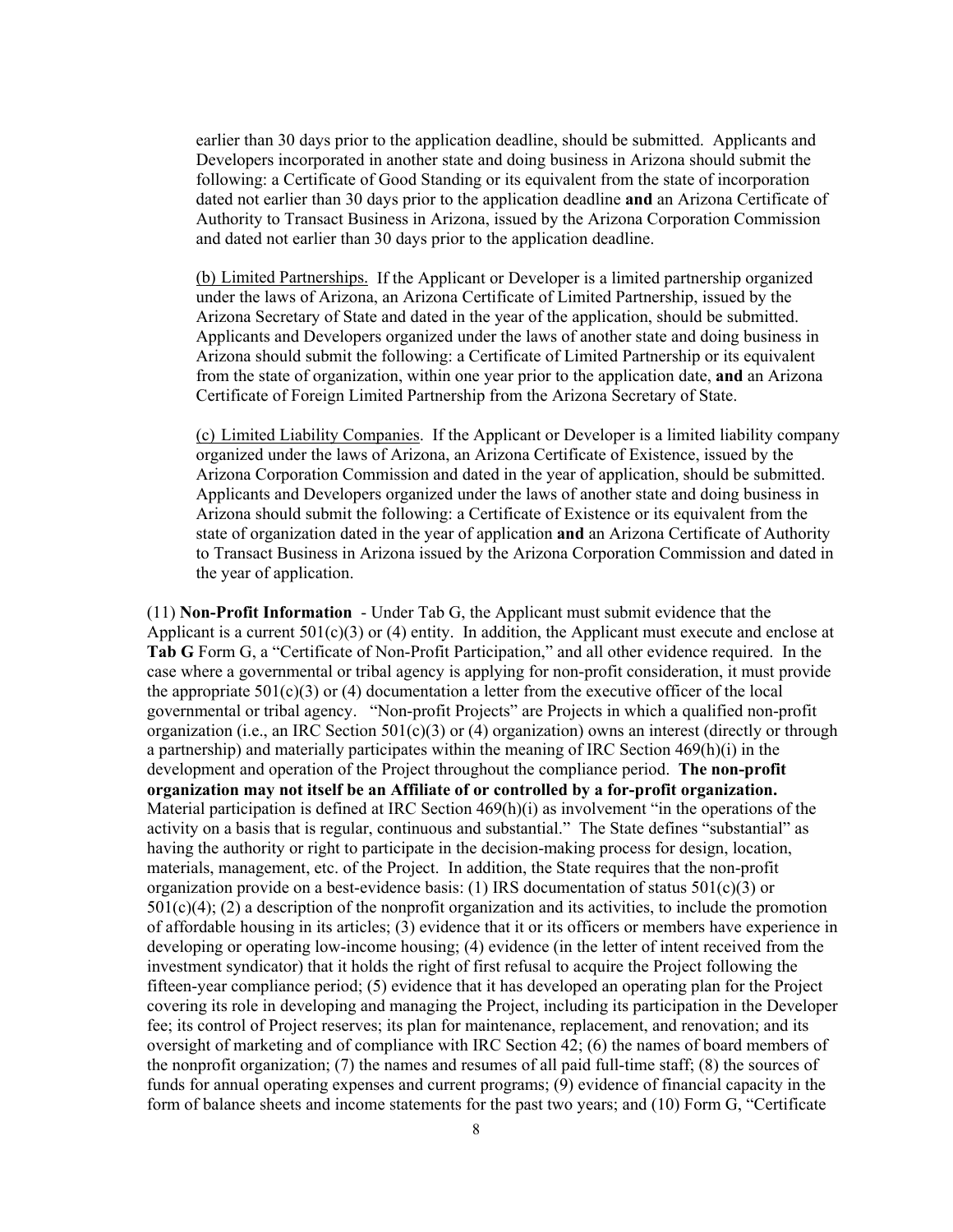of Non-Profit Participation," certifying that the nonprofit organization will materially participate in the development and operations of the Project on a basis which is regular, continuous, and substantial.

(12) **Development Team** – The Applicant must enclose at **Tab H,** Form H, which must be in final form and include an identification of development parties and financial statements of the Developer or Co-Developer. Applications that do not identify a contractor must do so prior to the ADOH issuing a final Reservation. The Developer must demonstrate in its application that it possesses the experience and capacity to successfully complete a proposed Project and any other Projects under construction, and that it has developed Projects of comparable size and financing complexity. If such capacity and experience are not demonstrated, the ADOH, in its sole discretion, may reject the application. The ADOH may check the references and credit of the Applicant and other Development Team members as it deems necessary to determine Developer capacity.

(13) **Identity of Interest**- There exists an "identity-of-interest" between the Developer the Management Company or architect and any other Development Team member or prospective member if there is **any** financial or ownership interest, direct or indirect, between the Developer and the other Person (see Chapter 9). Where there is such an identity-of-interest between the Developer and the Builder, total developer, consultant, and builder fees will be limited to the developer fee in Section 7 plus builder's overhead and general requirements. See Section 7.2. The ADOH will review other identities of interest among members of the Development Team and may, in its sole discretion, reduce fees to be paid by the Developer to another Development Team member. Enclose at **Tab H** of the application Form H, disclosing specifically in Section 11 of **Tab H** every owner of the Developer, the Builder, and the Consultant.

(14) **Zoning –** The Applicant must enclose a fully completed Form J. FORM J must be signed by the appropriate governmental planning and/or zoning official and must evidence that the proposed site is zoned or conditionally zoned for the proposed use. Developments sited on land that is not subject to zoning or which is zoned agriculture is exempt from this eligibility requirement. For sites with conditional zoning approval for the proposed use, documentation from the Local Government stating the specific conditions to be satisfied must be included under **Tab J.** The ADOH may determine if the conditions are minor. Projects that are not zoned-with minor conditions- or are conditionally zoned must obtain final approval by May 15th of the year following the year in which the carryover allocation is made.

(15) **Financial Ability to Proceed** - As evidence of commitments for funding sources the Applicant must enclose at **Tab K** the following required documents:

(a) A Letter of Interest or Intent for both construction period and permanent financing, with a term sheet where applicable from each funding source for, in the aggregate, the full amount of the Project's construction and permanent financing needs (including Tax Credit investors). For all government sources of funds, submission of a copy of the Award Letter is required. However, Applicants seeking funding from a governmental or quasi-governmental funding source, other than State Housing Funds, that has not issued a funding decision prior to the ADOH's application deadline must submit in the application a Letter of Interest or Intent from the funding source.

(b) The Letter of Interest or Intent from each lending source (permanent and construction), excluding any equity investors, should include (i) a term sheet (ii) amount of the loan, (iii) interest rate, including all points, (iv) amortization period, if applicable, (v) term of the loan, (vi) loan-to-value factor, (vii) maximum and minimum debt service coverage allowable (not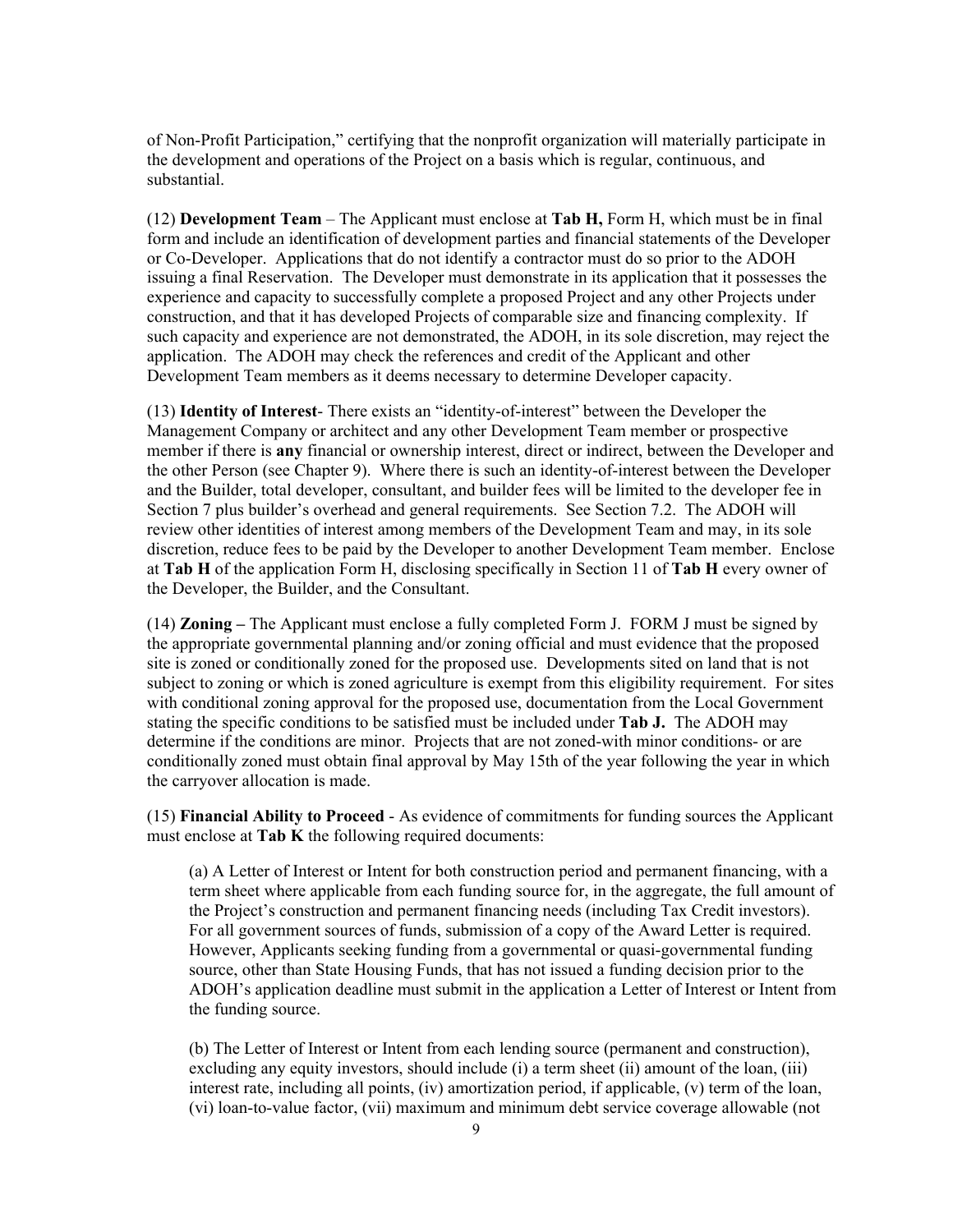required if the permanent lending source is a governmental or tribal entity), (viii) all commitment and/or origination fees, (ix) and a description of all other fees directly attributed to the funding of the loan.

(c) For a Developer's loan or Deferred Developer's Fee, insert in the Permanent Financing Table of the Application the amount needed to balance sources of funds with Total Estimated Cost. Documentation for Deferred Developer Fee will be required with the final underwriting package.

(d) The ADOH may determine, in its sole discretion, whether the Letters of Interest or Intent, Award Letters, or Commitment Letters are satisfactory; whether a lender or investor possesses the financial capacity to make a specific loan or investment; and whether lenders are licensed to conduct business in the State. A change in the financing source or financing terms after Reservation of credits may, in the sole discretion of the ADOH, result in all or a part of the credits being recaptured or reduced by, or returned to, the ADOH.

(e) Except for those Applicants who have submitted an application for state Housing funds, if an Applicant intends to use a funding source to fund a funding gap, the Applicant must include a Letter of Interest or Intent from the prospective Lender of gap funds and a Letter of Interest or Intent from an alternative Lender as well.

(f) The Application must demonstrate that the Project will be financed in such a manner that **maximum mortgage payments supportable by Project cash flow** are made by the Owner. Applications with coverage ratios above 1.30 for Projects with less than 50 units (or 1.20 for Projects of 50 units or more) will be rejected unless the Applicant or lender has submitted a waiver request justifying higher debt service coverage. Coverage ratios above 1.30 (or 1.20, as applicable) must be approved by the ADOH. Applications submitted with coverage ratios below 1.15 will be rejected unless the Applicant provides an irrevocable source of adequate additional funds.

(g) The ADOH may reject any application with unfilled funding gaps. See Section 7.13. The ADOH will consider exceptions only in cases where a State Housing Fund application has been submitted concurrently with the application for Tax Credits.

(h) If applicable, include a commitment from the entity facilitating any operating deficit reserve/escrow funds. See Section 2.6(B)(23).

(16) **Market Demand Study** – The Applicant must submit a Market Demand Study at Tab L. The Market Demand Study must be in final form, executed by the analyst and include a statement from the analyst that the report was prepared according to ADOH's Market Study Guide (see Exhibit L), that the information included is accurate, and that the report can be relied upon by the ADOH to present a true assessment of the housing market in the primary area of the proposed development. The ADOH may determine the Market Demand Study supplied with the Application to be unsatisfactory and may require additional information at the sole expense of the Applicant. Also see Section 2.4., "Application Format."

(17) **Special Needs Populations** - Applicants that intend to serve special needs populations described herein must complete and execute Form M describing services to be provided and must include any service plans or agreements. Enclose Form M-1, and all documentation required by Form M-1 at **Tab M** as detailed in Section 2.8(10).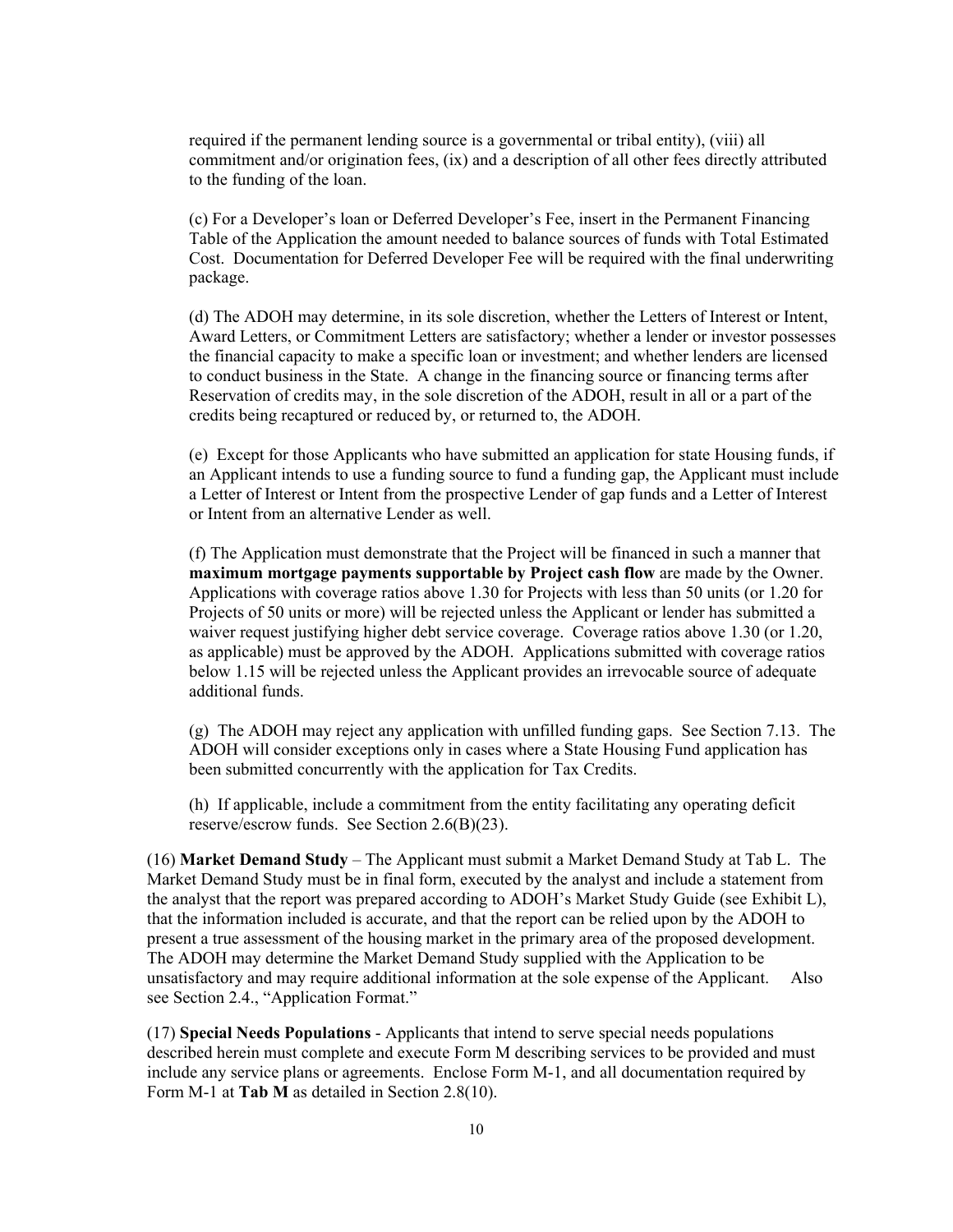(18) **Priority Market Need** – The Applicant must complete FORM N and enclose it at **Tab** N. **Tab N** must be accurate and match page 8 of Form C. *Tax Credit unit income and rent thresholds cannot exceed the maximum established by IRC Section 42 (60% AMGI when using the 40/60 convention or 50% AMGI when using the 20/50 convention). The maximum rent threshold is based on the income level selected on FORM N.* 

*Example: If the 40% AMGI rent level is selected on FORM N, then the rents may not exceed the maximum allowable rent per IRC Section 42. However, the income of a qualified tenant may exceed the 40% AMGI level by a maximum variance of 5% unless IRC Section 42 or other federal requirements prohibit such a variance.*

(19) **Tenant Ownership** – The Applicant must include at **Tab O** of the Application: (1) a letter of intent from a qualified Non-Profit to purchase the units including a calculation of the purchase price and (2) a detailed description of the ownership proposal that includes financial counseling services plan, tenant identification, unit pricing in accordance with IRC Section 42(i)(7), a program for down payment assistance, a marketing strategy, and a proposed sale agreement.

(20) **Historic Preservation -** The Applicant must enclose at **Tab P** all documentation evidencing historic preservation as detailed in Section 2.8.(F)(1), "Historic Preservation."

(21) **Monitoring Compliance** – The Applicant must include at **Tab Q** of the application a plan that describes the method, training and education of the management agents responsible for the daily adherence to IRC Section 42, State and local requirements.

(22) **Marketing Plan**- The Applicant must include at **Tab R** of the application an affirmative marketing plan in accordance with fair housing requirements.

(23) **Pro-Forma and Operating Expenses -** Include at **Tab S** a 15-year pro-forma and operating expense data. The 15-year proforma must be signed by the first mortgagee (or the syndicator/investor if the Project if the Project is funded 100% by equity) that exclusively reflects the following language verbatim: "We acknowledge that this proforma substantially matches the assumptions used in our underwriting and due diligence of the mortgage (or equity investment)."

The proforma must precisely reflect the rent structure in the Tax Credit application, all lenders' assumptions such as principal and interest payments, non-rental income, detailed operating expenses, required reserves, annual fees, debt service coverage ratio etc., as well as other characteristics of the application that impact the financial feasibility (for example, cost of supportive services). The 15 Year proforma must mirror the operating assumptions and rent structure as shown in the Tax Credit application.

If the proforma reflects negative cash flow in any year, the application shall demonstrate the funding and utilization of an operating deficit escrow account or describe the source of the operating deficit funds. A commitment from the entity facilitating the operating deficit reserve/escrow funds needs to be included at **Tab K** with the other funding source documents.

The 15-Year proforma may reflect rental assistance only if such assistance is evidenced at **Tab K** with the other funding source documents.

Applicants shall submit at least two forms of data supporting the operating expenses stated in the proforma (for example, database information from similar Projects, comparable Project information as illustrated in a market study, IREM information or Real Data information). The ADOH may require submission of the audited financial statements for comparable Projects owned by the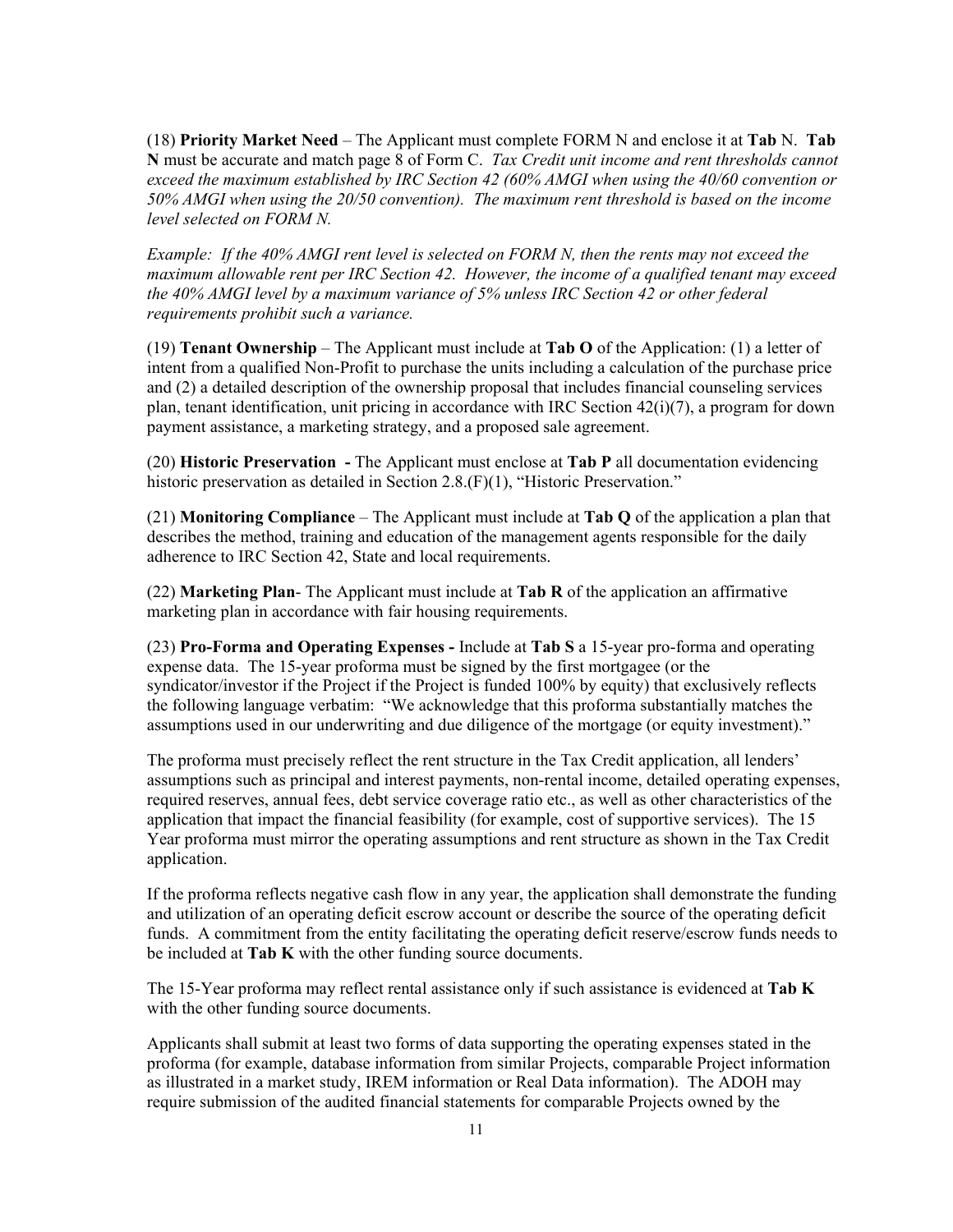Applicant. Rehabilitation Projects may submit 3 years of historical information as evidence of operating expense assumptions.

(24) **Project Location** – The Applicant must include at **Tab T** of the Application: (1) an 8x10 map or fold-up map clearly indicating the Project location; (2) detailed directions to the site from the nearest major intersection; (3) an additional 8x10 or fold-up map indicating the following facilities located within 2 miles of the proposed development:

- a. Existing LIHTC or any other governmental subsidized housing developments
- b. Retail centers
- c. Medical complexes
- d. Recreational Facilities
- e. Educational Facilities
- f. Large scale employment centers
- g. Public transportation

(25) **Community Revitalization** - The Applicant must enclose at **Tab U** the following: (i) a copy of the municipal ordinance or resolution by which the governing body of the municipality or county designated the area as a housing priority area or evidence the property is located in one of the following: (a) a federal empowerment zone or federal enterprise community, (b) a Redevelopment area (see Chapter 9 of this QAP), (c) an established HUD Neighborhood Revitalization Strategy Area, or (d) a geographic area or parcel of property that has been established by the Local Government as part of a comprehensive affordable housing plan and (ii) a map showing boundaries of the housing priority area and the location of the Project within the housing priority area. The map must clearly show the names of the roads, streets or other boundaries of the housing priority area and also clearly reflect the location of the Project on such roads or streets. If the resolution or ordinance does not include the specific boundaries of the housing priority area, then also include Form U, signed by an authorized representative of the municipality or county, stating that the Project is within the boundaries of the designated housing priority area.

(26) **Utility Allowance Schedule** – The Applicant must include at **Tab V** of the Application: (1) letters from the local utility providers indicating water, sewer, and electrical utilities are available to the site; and (2) a copy of the most recent and current utility allowance schedule from the local Public Housing Authority, Utility Company or other source. The current utility allowance schedule is the basis for the utility allowances entered on page 6 of the application. The utility allowance schedule, published by the local Public Housing Authority, utility company, or other source (see IRS Regulation 1.42-10 to determine the appropriate source of the schedule), must be accompanied by a letter from the issuing authority dated no sooner than 30 days prior to the date of application submission. The letter from the issuing authority must state that the utility allowance schedule submitted is the current schedule.

(27) **Drawings and Plans** – The Applicant must include at **Tab W** the preliminary drawings and renderings of the development. Include (1) a site plan showing the general development of the site, including the building and parking location and proposed landscaping; (2) if the Project proposes a community facility, include the community building layout and net floor area; and (3) Elevations for each proposed building and clubhouse. Also enclose at **Tab W,** completed Exhibit W.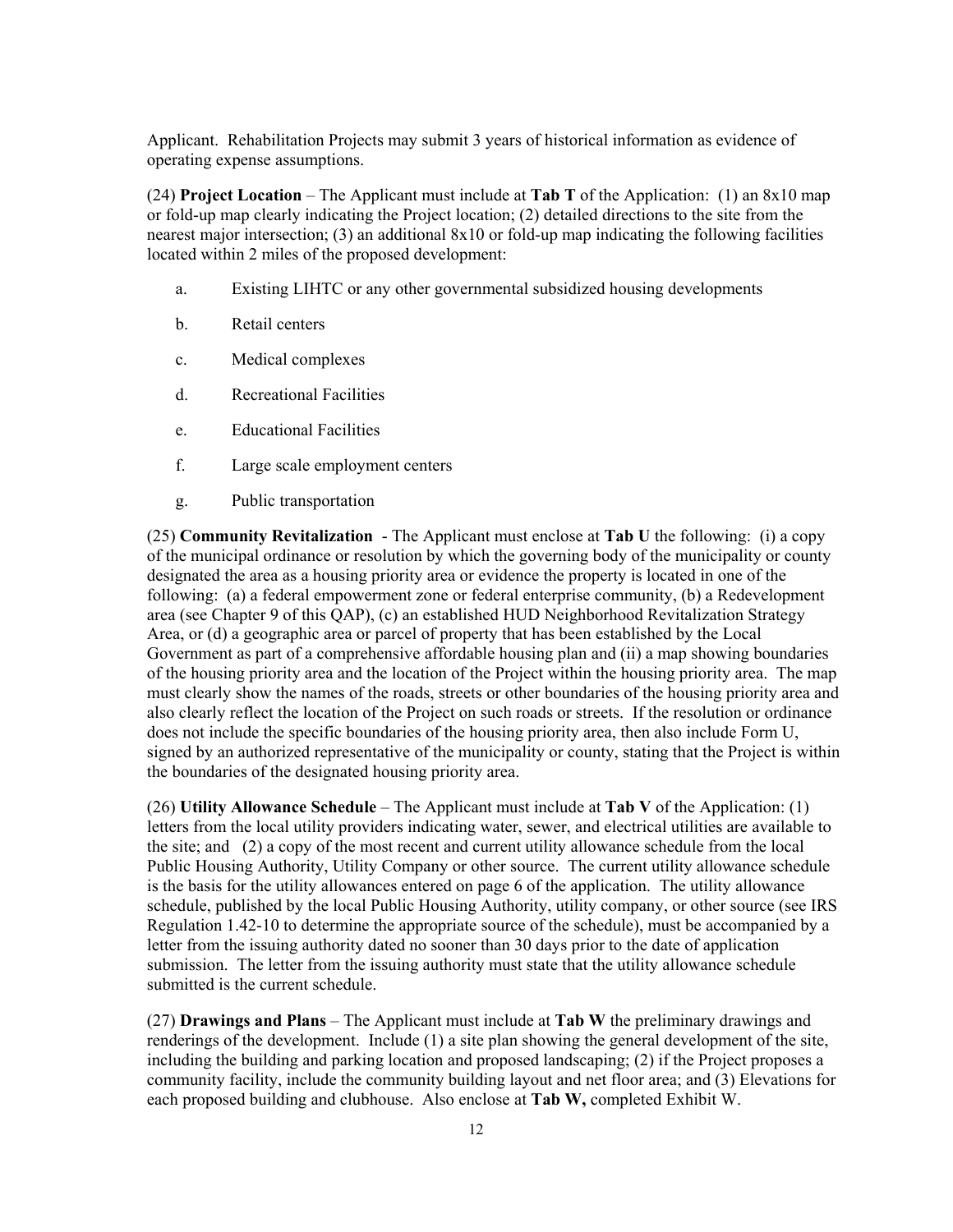(28) **Property Design Standards -** As applicable, all newly constructed and rehabilitated properties must meet the current Uniform Building Code, the National Standard Plumbing Code, the National Electric Code, the 2000 International Energy Code, and the Federal Fair Housing Act (42 U.S.C. §§ 3601, et seq.), the Arizona Fair Housing Act (A.R.S. §§ 41-1491 through 41-1491.37), and HUD Fair Housing Regulations (24 C.F.R. Part 100, subpart D), the Uniform Federal Accessibility Standards (Section 504 of the 1973 Rehabilitation Act) and the Americans with Disabilities Act (42 U.S.C. §§ 12101 through 12213). As part of the application, the Applicant must include at **Tab W**, completed Exhibits W, W-1, and W-2 signed by the Architect for the Project and the general contractor respectively for the Project certifying that the Project meets the above design standards.

(29) **Lead-based Paint -** If the Project includes a building or structure that was built before January 1, 1978, the Applicant must have a lead-based paint inspection completed by a certified lead-based paint inspector. That inspector must prepare and the Applicant must include in its application at **Tab W** a complete copy of that report. If the report indicates the presence of lead-based paint, the Applicant must include at **Tab W** with the application: (1) a written amelioration plan for the elimination and disposal or encapsulation of the lead-based paint, and (2) a written on-going maintenance plan to manage the lead-based paint.

(30) **Project Schedule** – The Applicant must complete and execute Form X and insert it at **Tab X**.

(31) **Capital Needs Assessment** - Applicants are required to provide to the ADOH a Capital Needs Assessment (CNA) for all rehab and acquisition/rehab Projects. Insert at **Tab Y** a CNA that meets the requirements outlined below. Applicants must include a statement from the architect or engineer that the report was prepared according to ADOH's CNA Guidelines and that the information included is accurate and that the report can be relied upon by the ADOH to present a true assessment of the proposed rehabilitation budget and immediate repairs required at the property. The ADOH may determine the CNA Report supplied with the Application to be unsatisfactory and may require additional information at the sole expense of the Applicant.

The CNA shall examine and analyze the following building components:

- Site, including topography, drainage, pavement, curbing, sidewalks, parking, landscaping, amenities, water, storm drainage, gas and electric utilities and lines;
- Structural systems, both substructure and superstructure, including exterior walls and balconies, exterior doors and windows, roofing system, and drainage;
- Interiors, including unit and common area finishes (carpeting, vinyl tile, plaster walls, paint condition, etc.), unit kitchen finishes and appliances, unit bathroom finishes and fixtures, and common area lobbies and corridors;
- Mechanical systems, including plumbing and domestic hot water, HVAC, electrical, and fire protection; and
- Elevators

The CNA report shall include the following major parts:

• Critical Repair Items. All health and safety deficiencies, or violations of housing quality standards, requiring immediate remediation. If the Project has tenants, these repairs are to be made a first priority.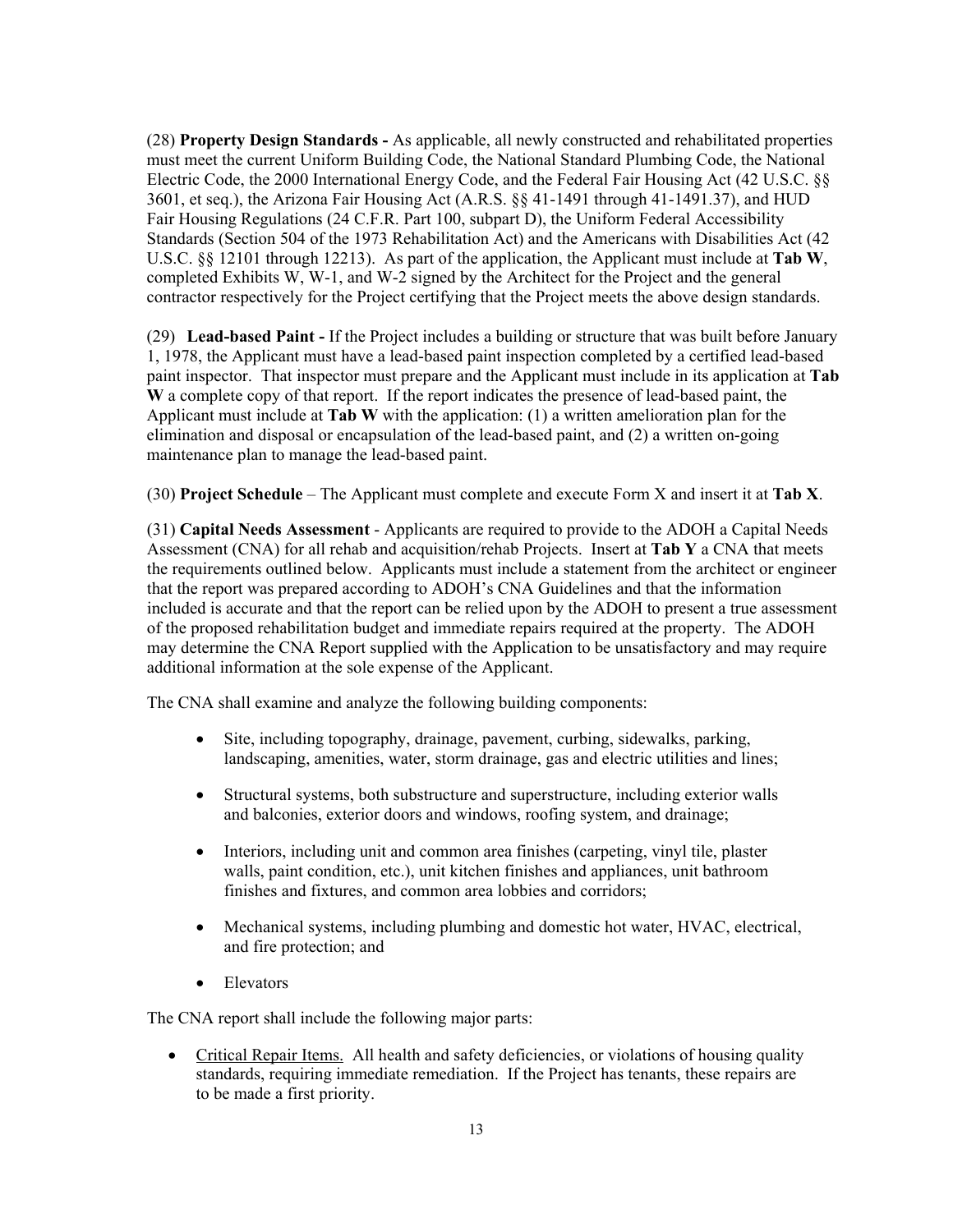- Two-Year Physical Needs. Repairs, replacements, and significant deferred and other maintenance items that need to be addressed within 24 months of the date of the CNA. Include any necessary redesign of the Project and market amenities needed to restore the property to the standard outlined in this QAP, Exhibit D. These repairs are to be included in the development budget and funded by construction-period sources of funds.
- Long-Term Physical Needs. Repairs and replacements beyond the first two years that are required to maintain the Project's physical integrity over the next twenty (20) years, such as major structural systems that will need replacement during the period. These repairs are to be funded from the reserves for replacement account.
- Analysis of Reserves for Replacement. An estimate of the initial and monthly deposit to the reserves for replacement account needed to fund long-term physical needs, accounting for inflation, the existing reserves for replacement balance, and the expected useful life of major building systems. This analysis should not include the cost of the critical repair items, the two-year physical needs, or any work items that would be treated as operating expenses.

The professional preparing CNA report must:

- (a) Be an architect or mechanical/structural engineer licensed in the State.
- (b) Conduct site inspections of a minimum of 35 percent of all Units. Units shall be randomly sampled while taking into consideration the unit size mix, e.g., one-bedroom, twobedroom, etc. All vacant units, however, must be inspected.
- (c) Identify any physical deficiencies as a result of (i) visual survey, (ii) review of pertinent documentation, and (iii) interviews with the property owner, management staff, tenants, community groups, and government officials.
- (d) Identify physical deficiencies, including critical repair items, two-year physical needs, and long-term physical needs. These should include repair items that represent an immediate threat to health and safety and all other significant defects, deficiencies, items of deferred maintenance, and material building code violations that would limit the expected useful life of major components or systems.
- (e) Explain how the Project will meet the requirements for accessibility to persons with disabilities. Identify the physical obstacles and describe methods to make the Project more accessible, and list needed repair items in the rehabilitation plan.
- (f) Prepare a rehabilitation plan, addressing separately all two-year and long-term physical needs.
- (g) Prepare a replacement reserve schedule, including an estimate of the initial and annual deposits, accounting for inflation and based on a twenty-year term.
- (h) Determine the cost/benefit of each significant work item in the rehabilitation plan (items greater than \$5,000) that represents an improvement or upgrade that will result in reduced operating expenses (e.g., individual utility metering, extra insulation, thermopane windows, setback thermostats). Compare the cost of the item with the long-term impact on rent and expenses, taking into account the remaining useful life of building systems.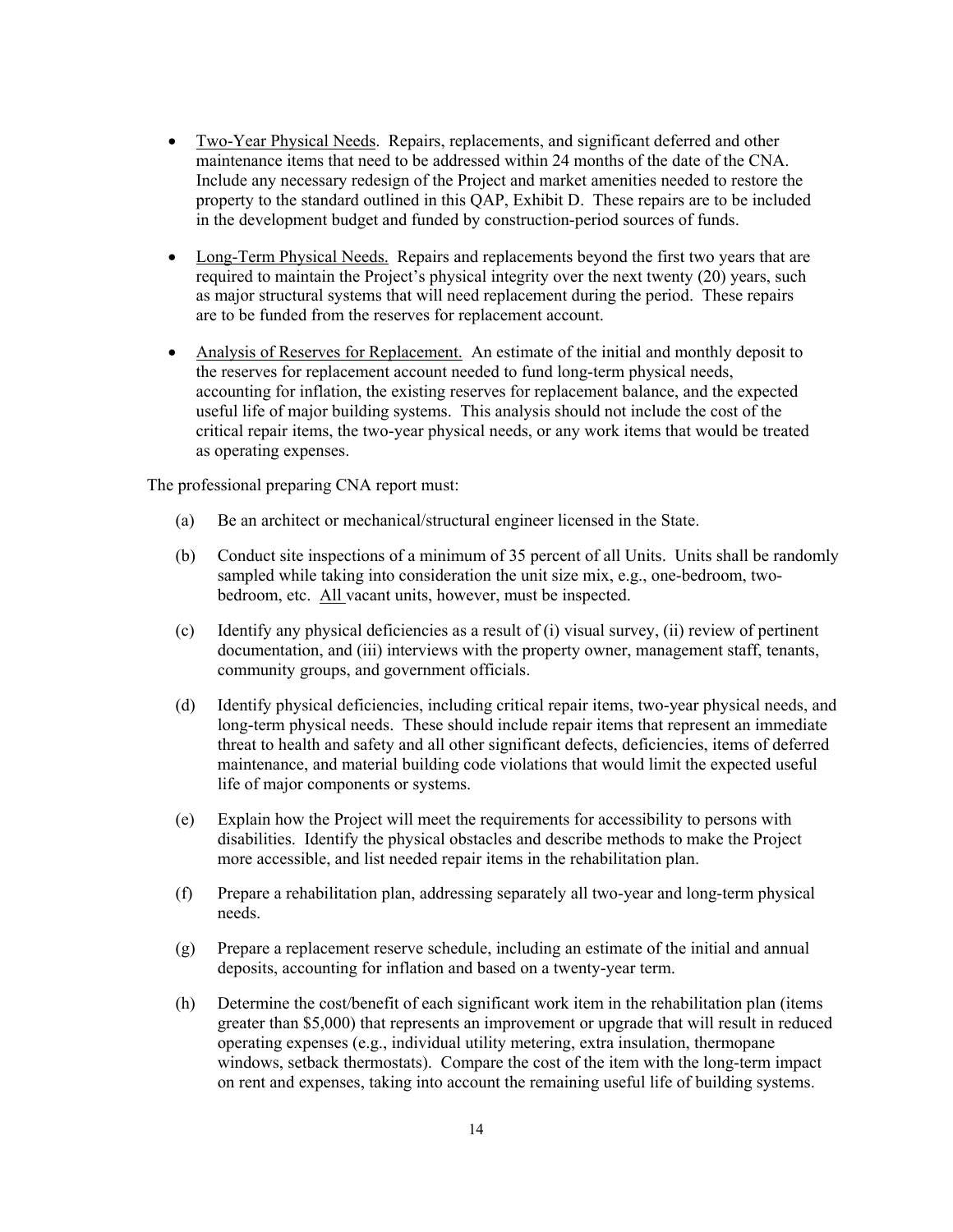## **2.7. 2004 Set-Asides.**

(A) BASED ON SCORING. An award of Tax Credits will not be made to more than one family, and one elderly, category Project (one Project for each special needs category) with no more than \$700,000 being devoted to special needs Projects per Tax Credit round in cities, towns, and Census Designated Places (See Section Definitions) with populations of 50,000 or less according to the 2000 U.S. census data. As a priority, and at the sole discretion of the ADOH, the ADOH will award Tax Credits first to the highest scoring applications meeting all Eligibility requirements and Underwriting Criteria in each of the following set-aside categories:

|                                  | <b>SCORING SET ASIDES</b>                                                          |
|----------------------------------|------------------------------------------------------------------------------------|
|                                  |                                                                                    |
| <b>HOPE VI</b>                   | Up to \$1.4 Million for HOPE VI Projects (see Chapter 9, Definitions)              |
| <b>Acquisition/Rehab - Urban</b> | One Acquisition/Rehabilitation development located in an urban area where          |
|                                  | 100% of the units undergo rehabilitation                                           |
| <b>Acquisition/Rehab - Rural</b> | One Acquisition/Rehabilitation development located in rural area where             |
|                                  | 100% of the units undergo rehabilitation                                           |
| <b>Special Needs</b>             | Up to \$700,000 for Projects allocating 100% of their units to Special Needs       |
|                                  | Categories (see Chapter 9, Definitions)                                            |
| <b>Tribal Land</b>               | Up to \$700,000 for Projects located on Tribal Lands                               |
| <b>Rural Council of</b>          | One Project located in each of the four Rural Councils of Governments              |
| <b>Governments</b>               | Regions (see Chapter 9, "Council of Governments"). In cases where another          |
|                                  | set-aside has provided a development within a particular Rural Council of          |
|                                  | Governments Region, no additional development shall be provided by this            |
|                                  | set-aside.                                                                         |
| <b>Non-Profit Set-Aside</b>      | Twenty (20) percent of the State's annual credit authority is set-aside for        |
|                                  | "non-profit Projects," as defined in Section $2.6(B)(11)$ of this QAP. Only        |
|                                  | non-profit Projects that meet all of the eligibility requirements will be eligible |
|                                  | for an Allocation of non-profit set-aside credits. The Allocation of non-profit    |
|                                  | set-aside credits will be based on the rankings of non-profit Projects under the   |
|                                  | scoring system.                                                                    |
| <b>Rural Set-Aside</b>           | Ten (10) percent of annual credit authority is set aside for Projects to be        |
|                                  | located in rural areas. For purposes of this paragraph, "rural areas" shall        |
|                                  | mean counties fewer than 400,000 in population according to the most recent        |
|                                  | United States decennial census and "Census County Divisions" (see Chapter          |
|                                  | 9, Definitions) under 50,000 in population in counties with populations of         |
|                                  | 400,000 or more according to the most recent United States decennial census.       |
|                                  | These Projects may compete for overall credit authorization. If no                 |
|                                  | application meeting the requirements of this QAP for rural areas is submitted,     |
|                                  | rural set-aside funds may be pooled with non-set-aside funds for Allocation to     |
|                                  | any Project.                                                                       |

(B) In its sole discretion the ADOH may limit the number of developments in a specific market or geographical area based on concentration or negative impact in a given market area. In the case where multiple applications are submitted for a given market area, the ADOH will select the application that scores the highest within its set-aside category or, if the Project does not fall within a set-aside category, selection will be based on scoring and new market need. If multiple applications are filed for a given market area proposing to serve different populations (e.g., elderly, family or special needs), the ADOH will analyze the applications to ensure that neither Project will be unnecessarily redundant or may cause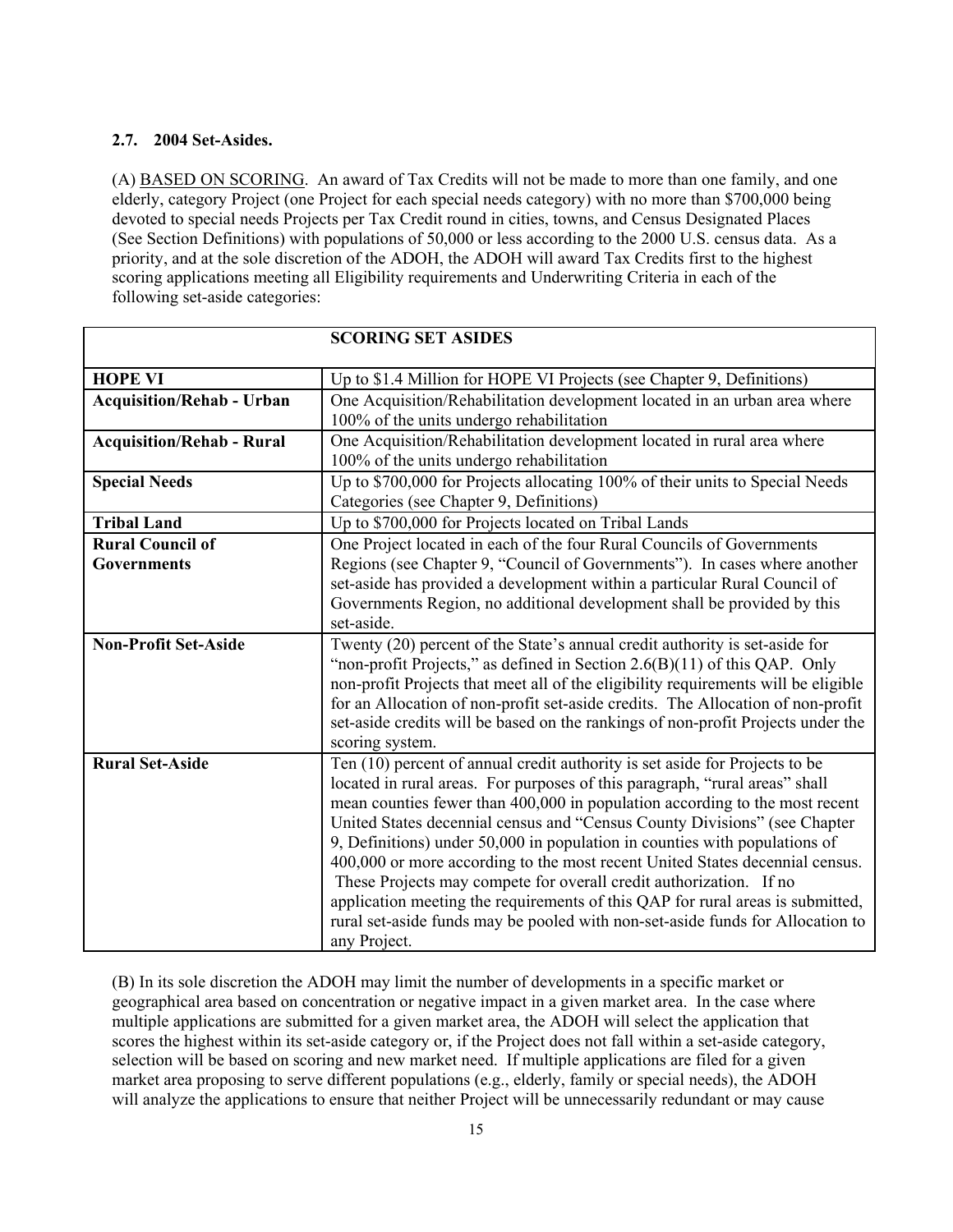harm to the other.

(C) DIRECTOR'S DISCRETION. \$700,000.00 of the State's annual Low-Income Housing Tax Credit authority is reserved in a Director's Discretion Category which the Director of the ADOH may allocate in the Director's sole and absolute discretion, to Projects that need additional credits because of technical errors of the ADOH, Projects with severe hardships.

- (1) SEVERE HARDSHIP. Requests based on severe hardships may be submitted from 1-2-04 to 10- 15-04, along with an additional application fee of \$2,500. Hardship requests must be documented to the satisfaction of the ADOH and must demonstrate the existence of an unforeseen hardship or emergency situation where the completion of the Project is jeopardized without an award of additional Tax Credits.
- (2) MAXIMUM CREDIT ALLOCATION. Applicants cannot apply for Tax Credits from the Director's Discretion if they have already received the maximum credit allocation allowed by eligible basis limits, gap financing limits or the Maximum Tax Credit Reservation limits.
- (3) UNRESERVED SET-ASIDE. Any Director's Discretion Set-Aside authority not reserved to specific Projects by October 15, 2004, or such earlier date that may be selected by the Director, will be released to be used for Projects on the Year 2004 waiting list.

(D) Those Projects meeting the eligibility requirements, but not ranking high enough to receive Tax Credits during the Year 2004 application round, will be placed on a waiting list and remain eligible to receive any Tax Credits returned during the Year 2004. Depending upon availability, returned Tax Credits will be allocated to the next highest scoring Year 2004 Project(s) in the queue meeting threshold criteria as described above.

## **2.8. 2004 Project Scoring.**

(A) The ADOH will conduct scoring based solely on the information submitted in the application.

(B) A self-scoring sheet will be provided with the application and will require the Applicant's signature. It is to be submitted behind the cover letter at **Tab A**.

(C) The ADOH will not award points if the correct forms or required information are not submitted, or are not submitted at the correct **Tab**.

(D) The ADOH will count Employee Units (see Chapter 9, Definitions) as 60% Low-Income Units in making scoring calculations.

(E) The Applicant's commitment to serve specific populations as set-asides shall be a binding for the duration of the extended use period and shall be included in the recorded Extended Use Agreement. The ADOH will monitor resident files to determine that the set-asides are being honored.

(F) The ADOH will score Projects in the following 14 categories:

## **(1) Historic Preservation**: 25 points

15 points for (i) A letter from the National Parks service or State Historic Preservation Office (SHPO) identifying the structure as individually listed in the National Register of Historic Places, or (ii) A structure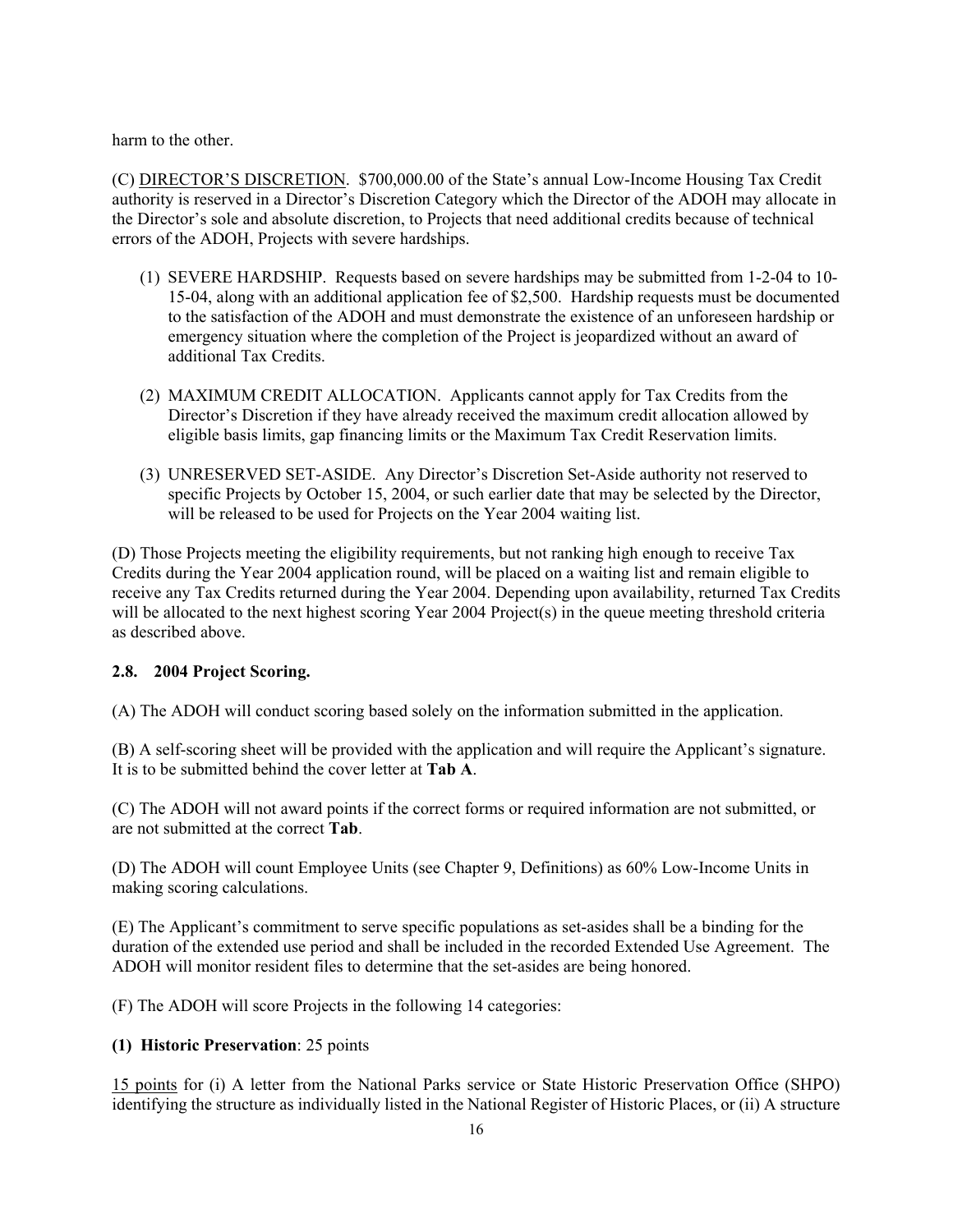certified by the National Parks Service, SHPO Office or Certified Local Government as contributing to a Register District (a Register District is a designated area listed in the National Register, or listed under State or Local Statute as substantially meeting the requirements for listing of districts in the National Register), or (iii) The Project will be located within an area that has been zoned an historic area. The Applicant must include the municipal zoning ordinance that was adopted on or before the application date and a letter from the local municipality indicating that the design will meet the requirements outlined in the zoning ordinance. (At **Tab P**, submit the appropriate evidence as identified above.)

10 points- for Projects that have received a preliminary approval from SHPO, National Parks, or the Local Government for historic Tax Credits. (At **Tab P**, submit the preliminary approval for the Historic Tax Credits.)

## **(2) Acquisition/ Rehab**: 30 points

Projects containing Acquisition/Rehab and New Construction will be given points in this category only if rehab units total 50% or more of the total Project and the Acquisition/Rehab is at least 20 units. The type of rehabilitation improvements and the amount of rehabilitation costs shall be appropriate for the Project and proportionate to the benefit as determined by the ADOH. The ADOH will utilize the services of a cost estimator in determining whether the rehab costs are reasonable. The Applicant shall be responsible for the costs of the cost estimator. Cost of rehab per unit is determined by adding Direct Construction Costs and appliances, then dividing that sum by the number of qualified rehab units.

*Applicants should indicate that the Project is a rehab or acquisition/rehab in the Cover Letter of the Application* (**Tab A**) *and on Form C, as applicable.* 

| Cost of Rehab per Unit | Points Awarded |
|------------------------|----------------|
| $$15,000+$             | 30             |
| 14,999-10,000          |                |
| $9,999 - 5,000$        | 10             |

## **(3) Tenant Ownership**: 3 points

3 points - will be awarded if 100% of the Project is designed for tenant ownership after the 15-year compliance period. (At **Tab O**, provide: (A) letter of intent from a qualified Non-Profit to purchase the units –including how the purchase price will be calculated– at the end of the 15 year compliance period should no qualified tenants be identified; (B) a detailed description of the ownership proposal to include: (i) financial counseling services; (ii) how the eligible tenants will be identified and offered the right of first refusal; (iii) how the units will be priced in accordance with IRC Section 42(i)(7); (iv) down payment assistance; (v) marketing strategy; and (vi) proposed sale agreement. Applicants that intend to utilize these points shall be required to execute and record a Land Use and Restrictive Covenants Agreement that indicates the provisions set forth above for the remaining compliance period. Also, there are additional fees associated with these points. See Chapter 6, Fees. **Only Projects consisting of exclusively single family, duplex or fourplex designs with no more than 40 units are eligible for this scoring item.** 

## **(4) City, Town or County not receiving an Allocation of Tax Credits in past**: 20 points

20 points - will be awarded to Projects that are located within a City, Town, unincorporated area in any County, or tribal reservation within the State that has not had a Tax Credit Allocation within its geographical limits within the last several years and which has been awarded Tax Credits. A list of qualified Cities, Towns or Counties is available through the ADOH.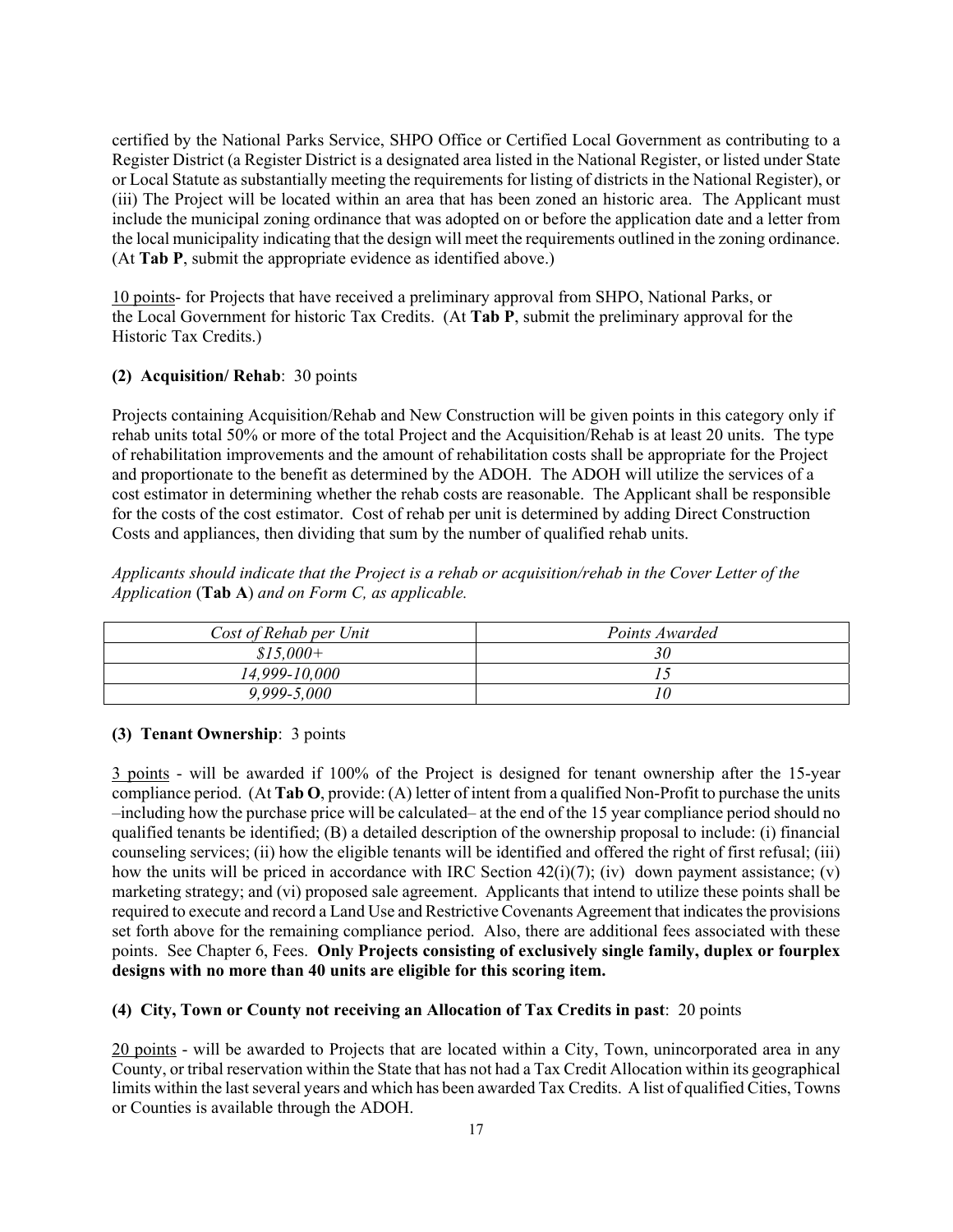| Number of Years        | Points Awarded |
|------------------------|----------------|
| $^{\prime}$ $\theta$ + |                |
| $\overline{ }$         |                |
| $-4$                   |                |

Note: The market study must also support the need for affordable housing located in these areas.

**(5) Developer Experience Points for New Construction or Rehabilitation**: Maximum of 15 points awarded for developer experience category.

Up to 15 points are awarded for developer experience with either rehabilitation or new construction of residential rental Projects using the LIHTC program or significant participation by a Developer(s) with a demonstrated track record in the timely development of new construction or rehabilitation of residential rental housing. In scoring this category, the ADOH will count the number of residential rental Projects placed-inservice by the Developer, any Co-Developer, and any person who owns part of either the Developer or Co-Developer. These points are not available for consultants or other development team professionals. If a Project relies on a Co-Developer's experience, the Applicant must submit to the ADOH, as part of **Tab H**, a written agreement between the Developer and the Co-Developer that outlines the length of time that the Co-Developer will be associated with the development of the Project and evidencing the scope of the Co-Developer's participation in the development of the Project.

Attach at **Tab H** of the Application, Form H-1 and any additional lists of residential rental housing Projects developed by the Developer, any Co-Developer and any person who owns part of either the Developer or Co-Developer. (Include the name of the Developer or other person, name of the Project, address of the Project, city, state, number of rental Units, and the role the Developer played in development of the Project.)

| Number of Projects | Points Awarded |
|--------------------|----------------|
|                    | - 11           |
| $\sim$<br>$1 - 4$  | $\overline{1}$ |

**(6) Rent Restricted Units Set-Aside for 50% and 40% AMGI Tenants**: a maximum of 35 points max for any combination of set-asides of Low-Income Units at 50 or 40 AMGI (15 points for 50% AMGI and 20 points for 40% AMGI).

*See Section 2.6 (18) Priority Market Need for guidance regarding the income and rent restrictions regarding these points. Attach at Tab N of the application Form N, "Commitment to Lower-Income Set-Aside."* 

| 50 % AMGI Rural Points | 50% AMGI Urban Points |
|------------------------|-----------------------|
| $51\% + 15$            | $61\% + 15$           |
| $21 - 50\% = 10$       | $41 - 60\% = 10$      |
| $10 - 20\% = 5$        | $20 - 40\% = 5$       |

Up to 20 points are awarded for rent restricting a percentage of low-income units for populations at 40% AMGI. Rents will be restricted for the Low-Income Units to ensure that households pay no more than 30 percent of the applicable income limit during the Extended Use Period.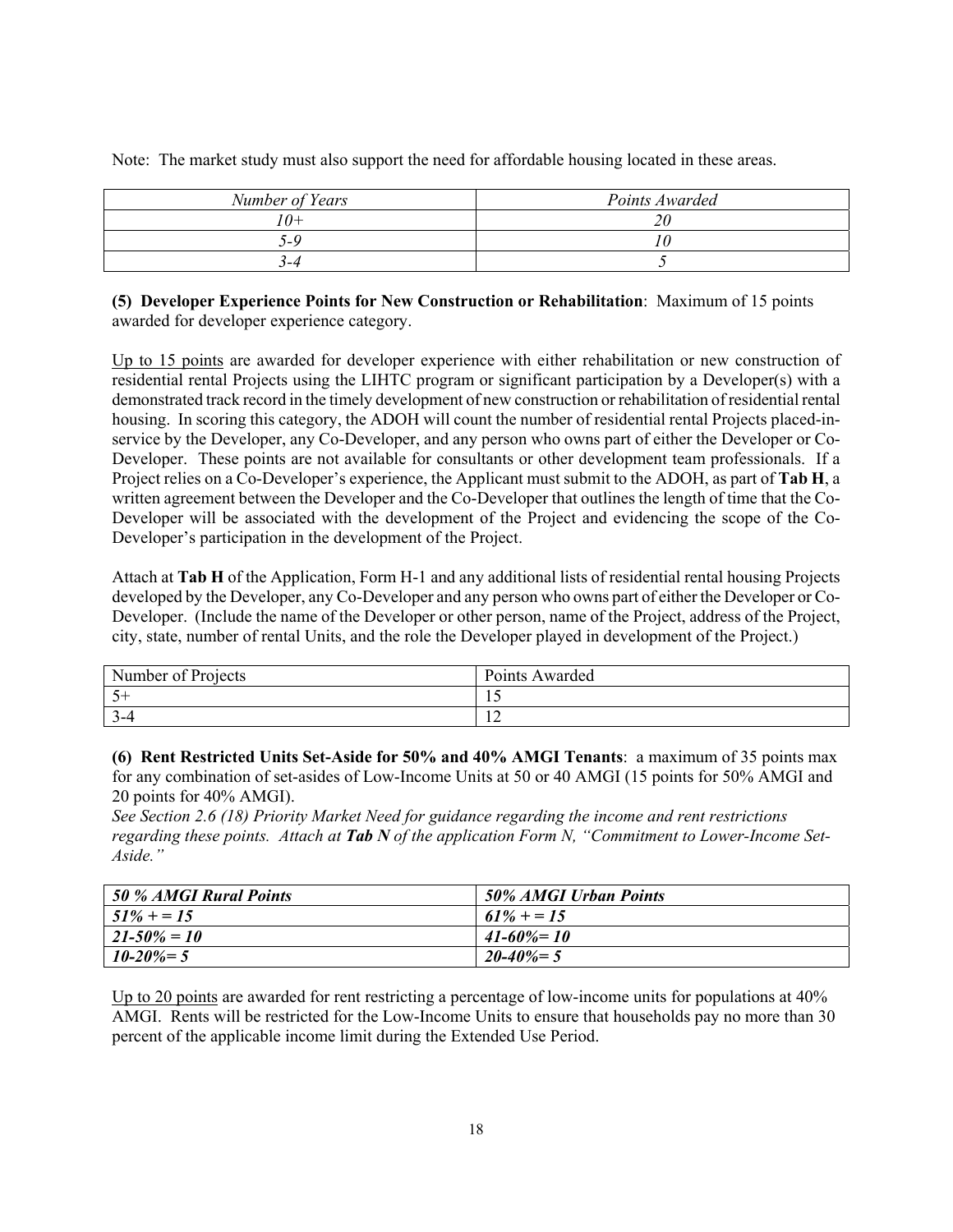| 40% AMGI Rural Points | 40% AMGI Urban Points |
|-----------------------|-----------------------|
| $41\% + 20$           | $51\% + 20$           |
| $16 - 40\% = 15$      | $21 - 50\% = 15 +$    |
| $5 - 15\% = 10$       | $5 - 20\% = 10$       |

#### **(7) Development Location - Community Revitalization Projects**: 15 points

15 points will be awarded if the proposed Project is located within a geographic area or parcel of property for which a specific housing or an economic development objective has been established by the local, federal or state government. These may include the following:

- Federal Empowerment Zones or Federal Enterprise Communities
- Redevelopment Areas (Section 9 of this QAP)
- Established HUD Neighborhood Revitalization Strategy Areas
- Established Colonias as designated by the United States Department of Agriculture or HUD
- Geographic areas or parcels of property that are established by the Local Government as part of a comprehensive affordable housing plan.

Include at **Tab U** of the Application: (i) evidence the property is located in the above areas or a copy of the municipal ordinance or resolution by which the governing body of the Local Government designated the area as a housing priority area and (ii) a map showing boundaries of the housing priority area and the location of the Project within the housing priority area. The map must clearly show the names of the roads, streets or other boundaries of the housing priority area and also clearly reflect the location of the Project on such roads or streets. If the resolution or ordinance does not include the specific boundaries of the housing priority area, then also include Form U, signed by an authorized representative of the municipality or county, stating that the Project is within the boundaries of the designated housing priority area.

## **(8) Projects in a QCT, DDA or outside an MSA:** 10 points

If a Project is located within a Qualified Census Tract (QCT) or Difficult Development Area (DDA), or outside of a Metropolitan Statistical Area (MSA) as designated by HUD the Project will be awarded 10 points.

## **(9) Family Projects**: 20 points

20 points will be awarded for Projects in which at least 40% of the Low-Income Units are three or four bedrooms and have a minimum of two bathrooms.

## **(10) Project Zoning**: 10 points

10 points are awarded for successful documentation that zoning is in place for all Project land. Zoning that has been conditionally approved by the Local Government will receive points only if the Applicant submits documentation from the Local Government stating the specific conditions to be satisfied and the ADOH in its sole discretion is satisfied that the conditions are minor. On sites that don't require zoning, the Applicant must submit a letter from the appropriate governmental entity stating such. For Projects located on Tribal lands, a Tribal resolution may be used to substitute for zoning certification. The Tribal resolution should state that the Project will be located in an area where the zoning requirements established by the Tribal government permit the Project or, if there are no specific zoning requirements, in an area in which the Tribal government authorizes the Project to be constructed and operated. Include at **Tab J** of the application ADOH **Form J**,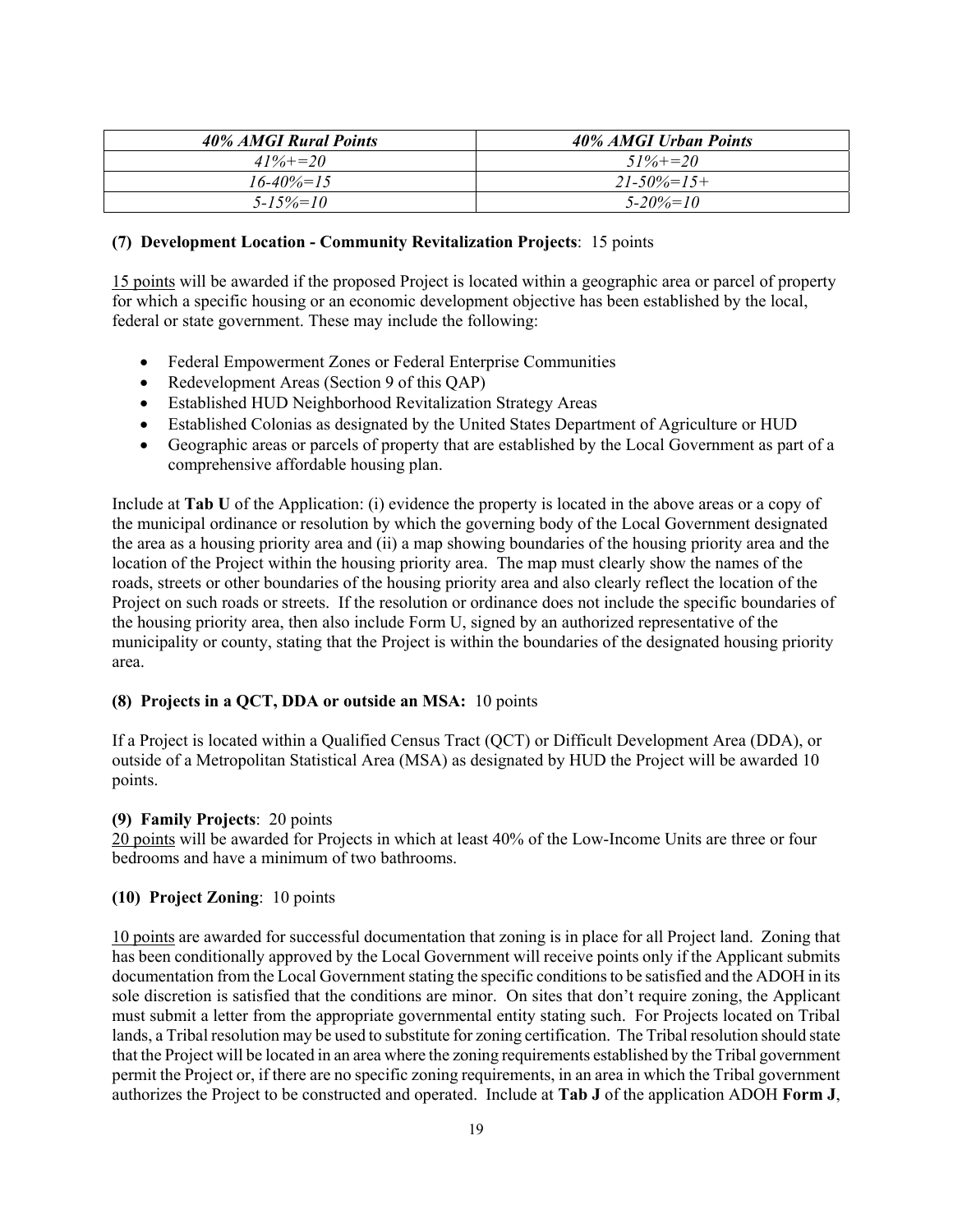"Project Zoning Certification," and other documentation required under this section.

## **(11) Special Needs**: 10 points

10 points will be awarded to Projects of which at least 25% of the Project serves special needs populations as described in Section 9 of this Allocation Plan. The ADOH will review all service agreements and preapprove applications that intend to utilize these points. The following information must be submitted to the ADOH no later than February 13, 2004 to receive an evaluation letter. ADOH will respond with an evaluation letter no later than March 1, 2004. Applicants must provide evidence of past experience with the particular special needs groups to be served, a client source (e.g. letters from a referring agency, etc.) and service agreement for each population served, which also must be inserted at **Tab M** of the Application. This agreement must be on the service entity's letterhead, signed and dated by both parties. The Applicant must also submit under **Tab M** other documentation that demonstrates previous experience for service each entity that will be providing services. Also submit Forms M and M-1. Applications that are not pre-approved by the ADOH or do not demonstrate satisfactory experience serving special populations will not be eligible for these points. The ADOH will require that the applicable set-aside be included in the Extended Use Agreement before issuing a final Allocation of Tax Credits and will monitor performance of these set-asides throughout the 30-year or longer compliance period.

## **(12) Senior Projects**: 20 points

20 points for Projects serving 80% or more elderly individuals (at least one individual in the household must be 55 years of age or over) and offering appropriate Supportive Services (see Chapter 9). The tenant file must include proof of date of birth. Only Projects designed with 1 or 2 bedroom units are eligible for these points.

*Applicants should indicate this intention on Form C of the Application and enclose at* **Tab M** *of the Application Form M, "Commitment to Set Aside Units," along with the supporting documentation required by that form.* 

## **(13) Mixed Income**: 5 points

This category offers an incentive to develop Projects for mixed income populations. Points will be awarded based on the percentage of market-rate Units in the Project (total market rate Units divided by total Units in the Project).

| % Market Rate Units | <b>Points</b> |
|---------------------|---------------|
| 50%                 |               |
| $40 - 49\%$         |               |
| 30-39%              |               |
| 20-29%              |               |
| $10-19%$            |               |

## **(14) Rural Development**: 25 points

25 points are available for new construction Projects that are funded by USDA such as the Section 515/514/516 and Section 538 programs. Acquisition/rehabilitation projects funded by U.S.D.A are eligible for points under the acquisition rehabilitation category but are not eligible for points under this category.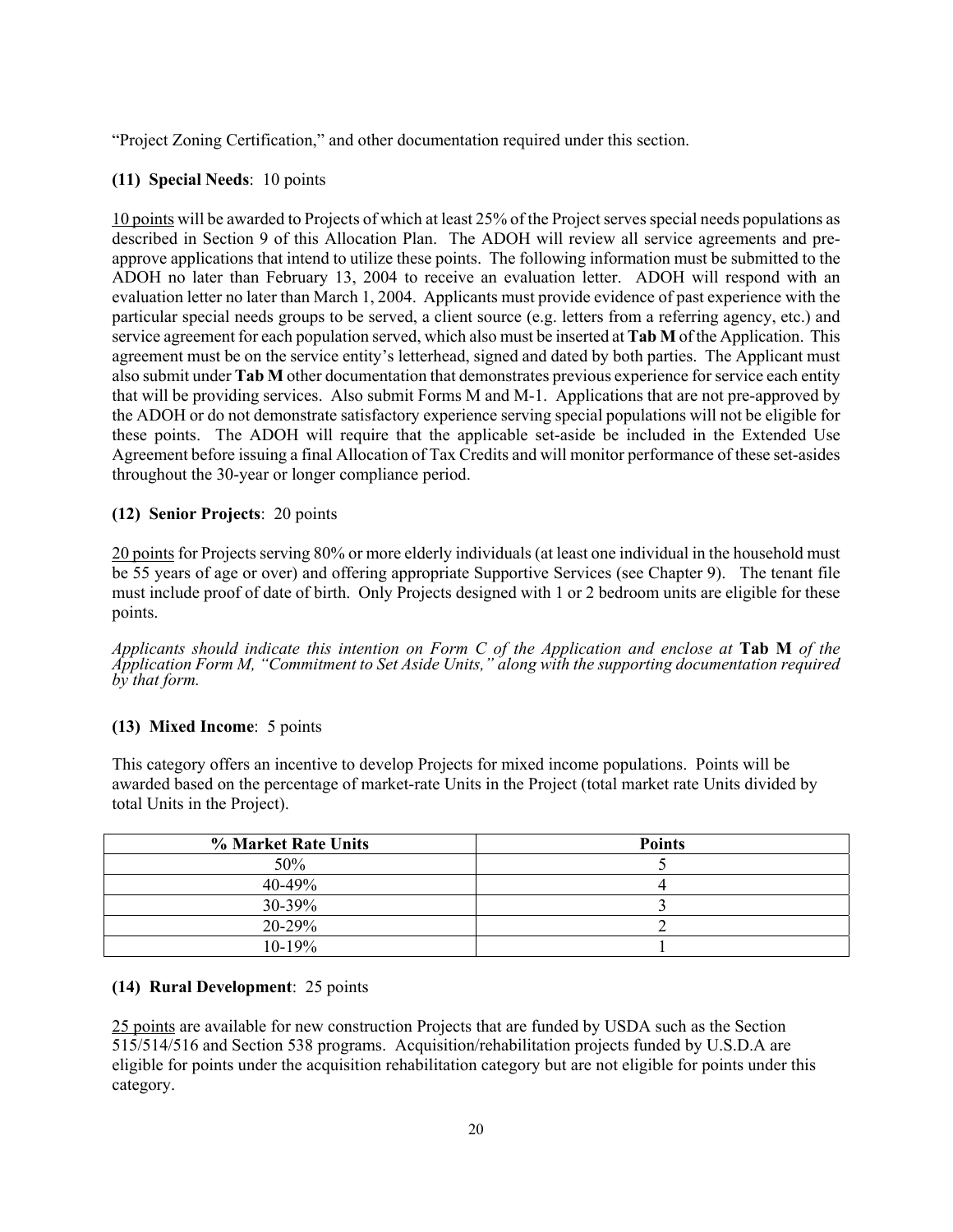#### **2.9. Tiebreaker.**

In the event two Projects in the queue have the same score, the following tiebreaker will be used.

Tiebreaker Criteria (possible points = 12)

- 1. Efficient use of credits per tax credit unit: 1 point (calculation will be made before QCT and DDA adjustments)
- 2. Rehab Projects: 4 points
- 3. Rural: 1 point
- 4. Sole Non-profit: 1 point
- 5. Efficient use of Tax Credits per Occupant: up to 2 points
- 6. Direct Construction cost per Bedroom less land and soft costs: up to 3 points

These are not bonus points and are not added to the Project's total score. This scoring system only determines the ranking of Projects with the same final score under the Program's competitive scoring process.

## **2.10. Project Ranking.**

All of Arizona's available Year 2004 annual Tax Credit authority, and any Tax Credits returned after January 1, 2004 or made available from the National Pool, will be available for Reservation in 2004 except that portion of the Tax Credit authority reserved in the Director's Discretion set-aside. Of the State's total annual Tax Credit authority, 10% is set aside for rural Projects, 20% is set aside for Projects owned/operated and controlled by non-profit corporations, \$700,000 is reserved for the Director's Discretion set-aside. In addition, Tax Credits will first be awarded to the highest scoring Projects identified in each of the "set-aside" categories set forth in Section 2.7. The ADOH will establish a waiting list from eligible applications not receiving Reservations. This waiting list will remain in existence until December 31. The ADOH, however, reserves the right to not allocate all Tax Credits during this application period, and to accept applications subsequent to the deadline for consideration after all applications in this round have been reviewed.

Those Projects meeting the eligibility requirements (see Section 2.6.), but not ranking high enough to receive Tax Credits during the current application round, may be eligible to receive any Tax Credits returned during the Year. Depending upon availability, the ADOH will allocate Tax Credits that have been returned and those it has received during the Year from the National Pool to the next highest scoring Year 2004 Project(s) on the waiting list meeting the eligibility requirements. The ADOH will award Tax Credits per the ranking until December 31. The ADOH will carry forward remaining Tax Credits to the next calendar year as permitted under IRC Section 42. Any Applicant not receiving Tax Credits from the current Year allocation must resubmit its application in order to be considered for subsequent Year's Tax Credits. The State of Arizona reserves the right not to reserve or allocate Tax Credits for any Project(s), regardless of ranking under the Project scoring criteria, if it determines, in its sole discretion, that an Allocation for such Project does not further the purpose and goals set forth in IRC Section 42 or in the QAP, or otherwise attempts to circumvent the goals and requirements of the QAP.

## **2.11 Carryover Allocation.**

Projects under which the Applicant intends to place buildings in service after December 31, 2004, may receive a Carryover Allocation. Federal law allows a Carryover Allocation of Tax Credits for Projects that have expended, within six (6) months of the allocation of credits, **more than 10%** (including land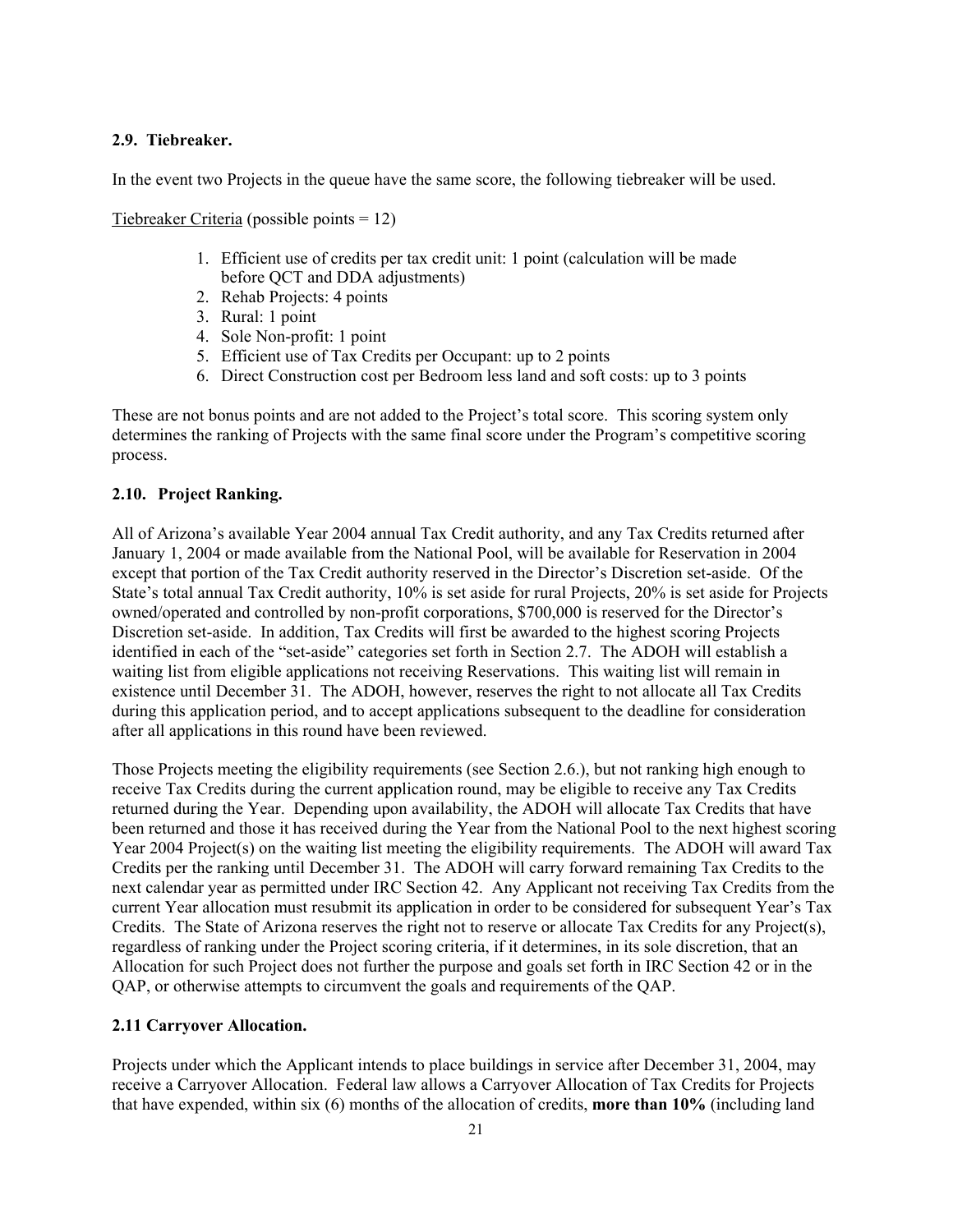costs) of the reasonably expected basis in the Project by the close of the second calendar year. The following information is required for a Carryover Allocation and must be submitted to the ADOH in 8-1/2 x 11 format, in an adequate sized three ring binder, on or before the close of business November 22, 2004:

- (1) An updated application (ADOH **Form C**);
- (2) Per building Eligible Basis information required on **Draft Table A** (ADOH supplied form).
- (3) A 10% Test strategic plan, which includes the following items:
	- (a) A CPA or Legal Opinion which attests to the basis in the land, eligible basis, and amount of Tax Credits reserved for the Project and the amount of cost to be incurred to satisfy the 10% Test, as referenced in Section 2.12 of this QAP (the form of this opinion may be similar to **Exhibit E-1** "Sample CPA Opinion"); and
	- (b) "Project Cost Form" (**Exhibit F-1**) which shall indicate what line items will be expensed or accrued to meet the 10%Test.
- (4) Evidence, on the appropriate State forms, that the entity that will own the Project is an existing legal entity authorized to transact business in the State and the ownership entity's taxpayer identification number. If the Applicant does not have a fully formed qualified legal entity that will own the property to which the ADOH can assign the allocation of Tax Credits, Satisfactory Progress (Sections 2.6 (B)(3) and 4.2.) has not been met and the ADOH may reject the application.
- (5) Provide, in accordance with IRC Section 42(m)(2)(B)(i) and Section 2.6. (B)(15) of this QAP, all updated, draft and firm financing documents in existence including, but not limited to, the equity syndication prospectus (offering memorandum or equity letter), limited partnership agreement, operating agreement or joint venture agreement, partnership administration services agreement, development agreement, any amendments to the aforementioned documents, and any relevant agreement between and among the relevant parties setting forth the terms of the financial arrangements, final commitment letters and mortgage documents**.**
- (6) A written certification from an independent engineer that he or she has evaluated the utility capacity of the Project and that the utilities will meet the Project's needs.
- (7) A Phase I Environmental Review Report for all Projects.
- (8) Payment of all applicable fees to the ADOH.
- (9) Any additional information requested by the ADOH.

The ADOH will charge a Carryover Allocation Late Fee of \$250 per day fee for any information received after the November 21, 2004 deadline. (See Section 6.7. of this QAP.) Carryover information not received by the close of business December 1, 2004, will result in the Project not receiving a Carryover Allocation.

## **2.12. 10% Test and Other Required Documentation.**

IRC Section 42(h)(1)(E)(ii) requires Applicants with an executed Carryover Allocation to meet a 10%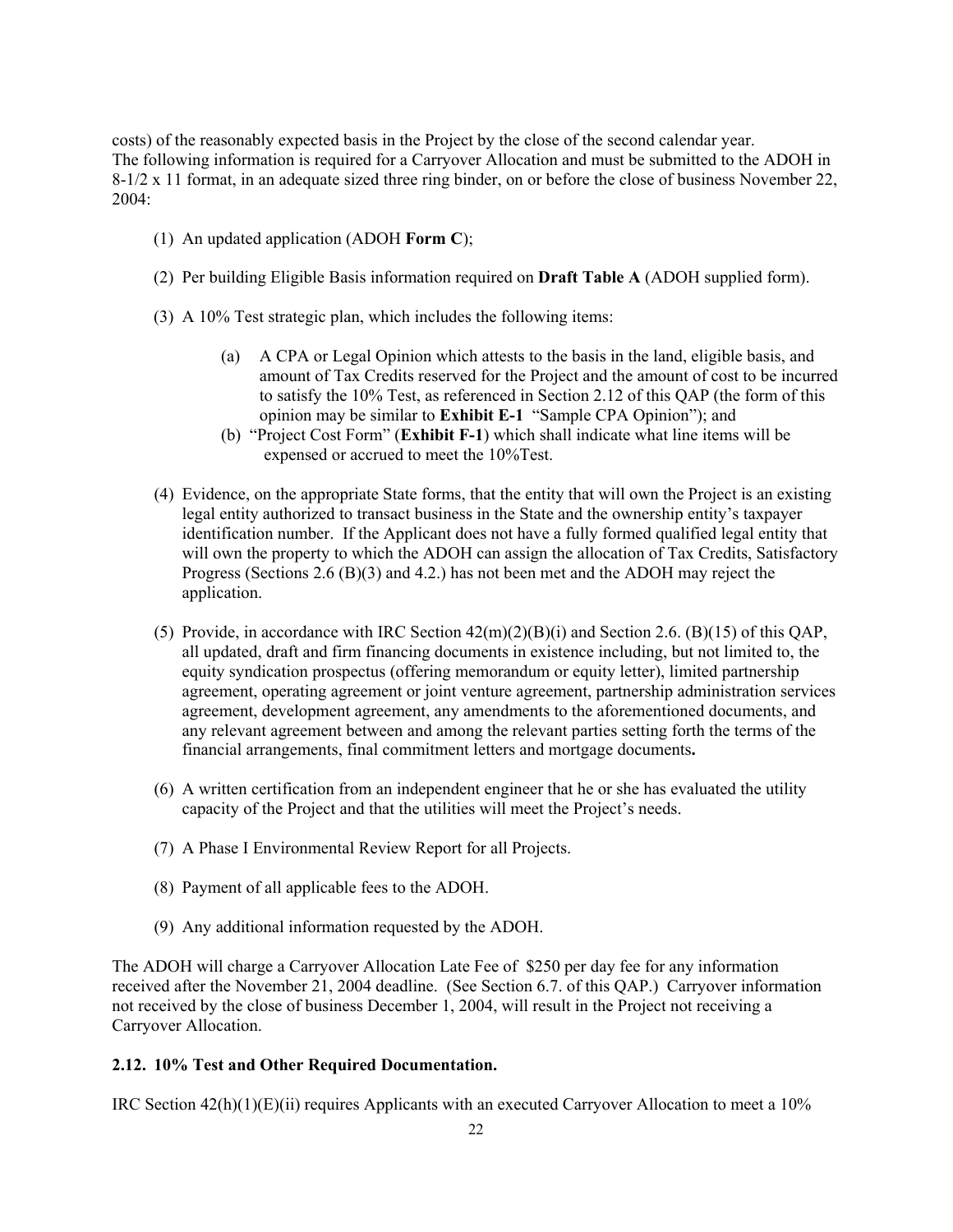cost test the later of (a) the date which is 6 months after the date the allocation is made, or (b) the close of the calendar year in which the allocation is made. To determine if a Project with a Carryover Allocation is or has progressed in a satisfactory manner, the IRS requires a test of whether the amount of qualified costs which have been accrued or expensed within the six months described above is greater than 10% of the reasonably expected basis (eligible basis plus land). This 10% Test shall be certified by an Independent Auditor's Report in 8-1/2 x 11 format, placed in an adequate sized three ring binder and shall include the following:

- (1) A certification in the form of Exhibit F and Exhibit F1 completed by an independent third-party certified public accountant or qualified tax attorney, on firm letterhead, that 10% or more of the reasonably expected basis in the Project has been incurred by the above-prescribed dates. If the developer fee is included in the 10% test basis it must be reasonable (should not be greater than 20% of the total developer fee and should not include fees that will be deferred). A certification that is equal to or less than 10% may result in the ADOH revoking the Carryover Allocation due to unsatisfactory progress.
- (2) Evidence of ownership or basis in the land and improvements (if applicable), supported by a title report and closing statement from the title company. On governmental or Tribal lands, the Applicant must provide evidence of a fully executed, irrevocable lease between the Developer/Owner and the Tribal or other government for a specific rental amount and a term equal to or longer than the Extended Use Period and, for Tribal lands, evidence that all necessary approvals have been secured from the Tribe, the BIA, and other governmental agencies.
- (3) Complete copies of all applicable construction contracts for the Project.
- (4) Applications for Projects not previously placed in service must provide evidence that the Project is now appropriately zoned for the proposed use and that the Local Government permits the construction of the proposed Project.
- (5) Evidence of appropriate building permits or any other applicable permits allowing for the construction of the Project, issued by the Local Government within 275 calendar days of the executed Carryover Allocation Agreement. If the Developer requires additional time, the ADOH may grant extensions of thirty (30) calendar days upon payment of the \$3,500 extension fee. After three extensions the ADOH may refuse to grant any further extensions and may reject the application if the ADOH determines that the Applicant has not achieved Satisfactory Progress (Sections 2.6. (B)(3) and 4.2.).The ADOH will charge a \$500 per day fee for documentation regarding items 1-4 above submitted after the announced deadline dates. No documentation will be accepted after close of business on the announced dates. The ADOH will recapture all credits and notify the Applicant if documentation is submitted later than the deadline.

#### **2.13. Forward Commitments.**

The ADOH may consider forward commitments for Projects. Projects that will be considered for a forward commitment are the first Project on the waiting list which is short \$100,000 or less in Tax Credits based on the requested amount in the application if such amount of Tax Credits is necessary for funding of the Project. (Applicants that exceed the \$100,000 are not eligible for a Forward Commitment. Forward commitments will be granted by the ADOH in its sole discretion.)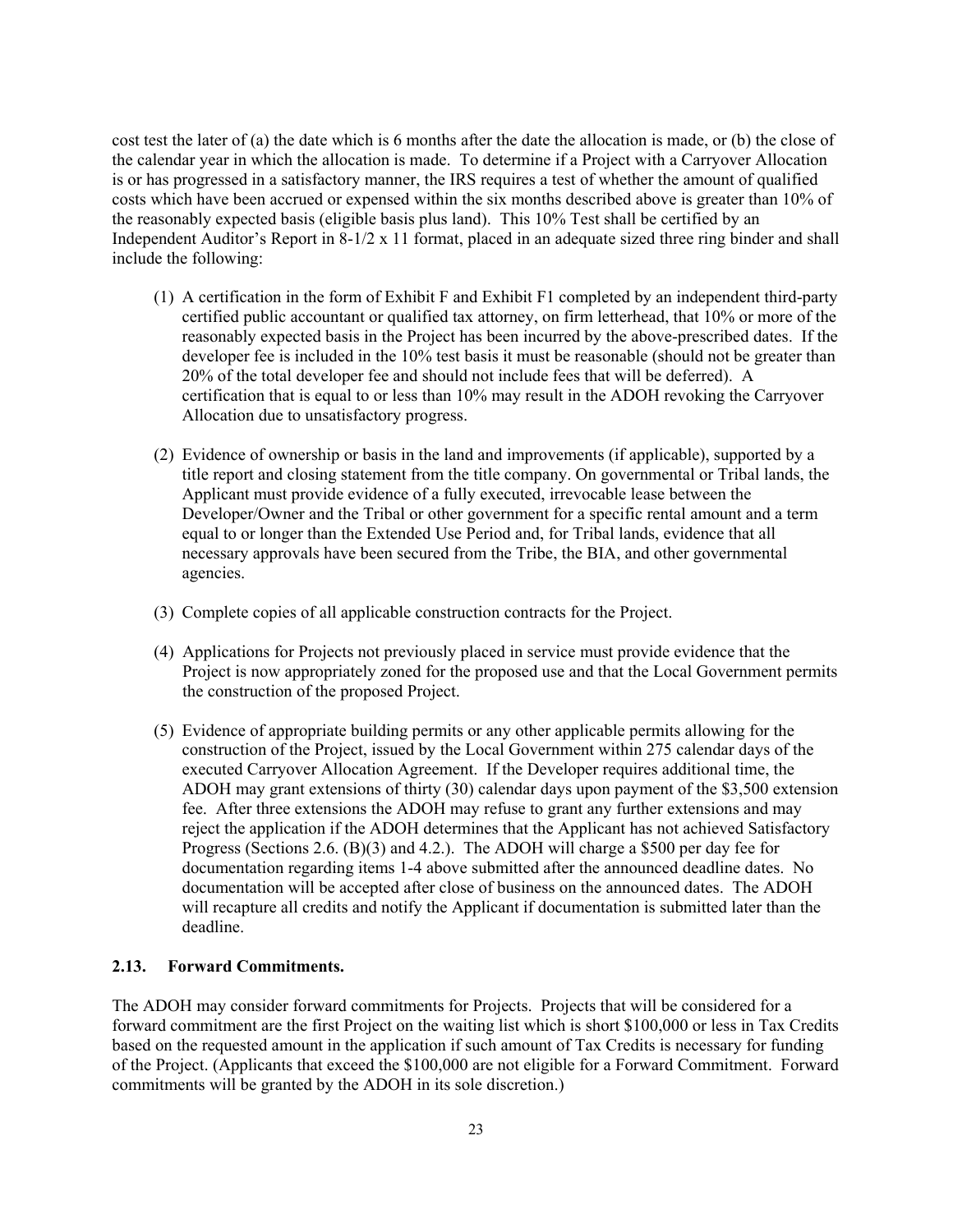## **2.14. Questions.**

The ADOH will accept written questions concerning its scoring of items in an Applicant's application. Questions must be based solely on facts provided in the Applicant's original application. Copies of the ADOH's scoring sheets are available at the ADOH and may be copied for the standard fee.

## **2.15. Non-Allocated Projects.**

Those applications that fail to receive an Allocation by December 31 are denied. Applicants whose Projects are denied must reapply and compete in subsequent years to be considered for Tax Credits. All fees paid to the ADOH are non-refundable.

## **3. TAX CREDITS FOR DEVELOPMENTS FINANCED WITH STATE VOLUME CAP BOND AUTHORITY**

## **3.1. Determination of Tax Credits for Tax-Exempt Bond Projects.**

Provisions of this QAP (other than in matters related to Scoring, Credit Ceilings, and Carryover Allocations) shall apply to Projects financed with tax-exempt bonds. Applications may be submitted to the ADOH as soon as Applicants receive Confirmation of volume cap Allocation from the Finance Division of the Arizona Department of Commerce (phone: 602-771-1112, fax: 602-771-1208). At the time of final Allocation, Applicants sponsoring tax-exempt bond-financed Tax Credit Projects will be required to pass all eligibility requirements (see Chapter 2.6), adhere to all General Regulations set forth in this QAP, and comply with all applicable requirements under Section 5, "Final Tax Credit Allocation." IRC Section 42(h)(4) allows low-income housing Projects financed with tax-exempt bonds to be eligible for 4 percent Tax Credits if they meet the minimum requirements of the QAP. Applicants should consult with their legal advisors to determine a Project's eligibility. Applications for eligible tax-exempt bond Projects may be submitted, will be reviewed, and the ADOH may allocate Tax Credits for eligible taxexempt bond Projects outside the normal application round. The review of an application for a determination of qualification under IRC Section 42(m)(1)(D) will coincide with the Tax-Exempt Bond hearing that is required under A.R.S. Section 35-726(E).

Tax-exempt bond financed Projects may receive Tax Credits on the full amount of their eligible basis only if at least 50% of the development's "aggregate basis" of any building and land upon which the building is located is financed with tax exempt bonds. Numerous bond financing rules apply to and many Tax Credit requirements are different for bond financed Projects. Tax-exempt bond Projects with funding gaps, requesting State Housing Funds to fill those funding gaps, must submit an application at the same time that the applicant submits its Tax Credit application. The procedures followed by the ADOH in processing applications for bond-financed Projects are set forth below.

## (A) Upon application:

- 1. The ADOH will review Tax Credit applications at any time of the year after the applicant has received a final resolution from the bond issuing authority. An Applicant must submit a complete Tax Credit application, at least 30 calendar days prior to the Section 35-726 (E) hearing. The Applicant must use the current year Tax Credit application forms. The application must be accompanied by the appropriate application fee.
- 2. To fully utilize 4% Tax Credits for tax-exempt bond Projects, the Applicant must include a letter from a certified public accountant or tax attorney at **Tab A** that attests that 50% or more of the Project's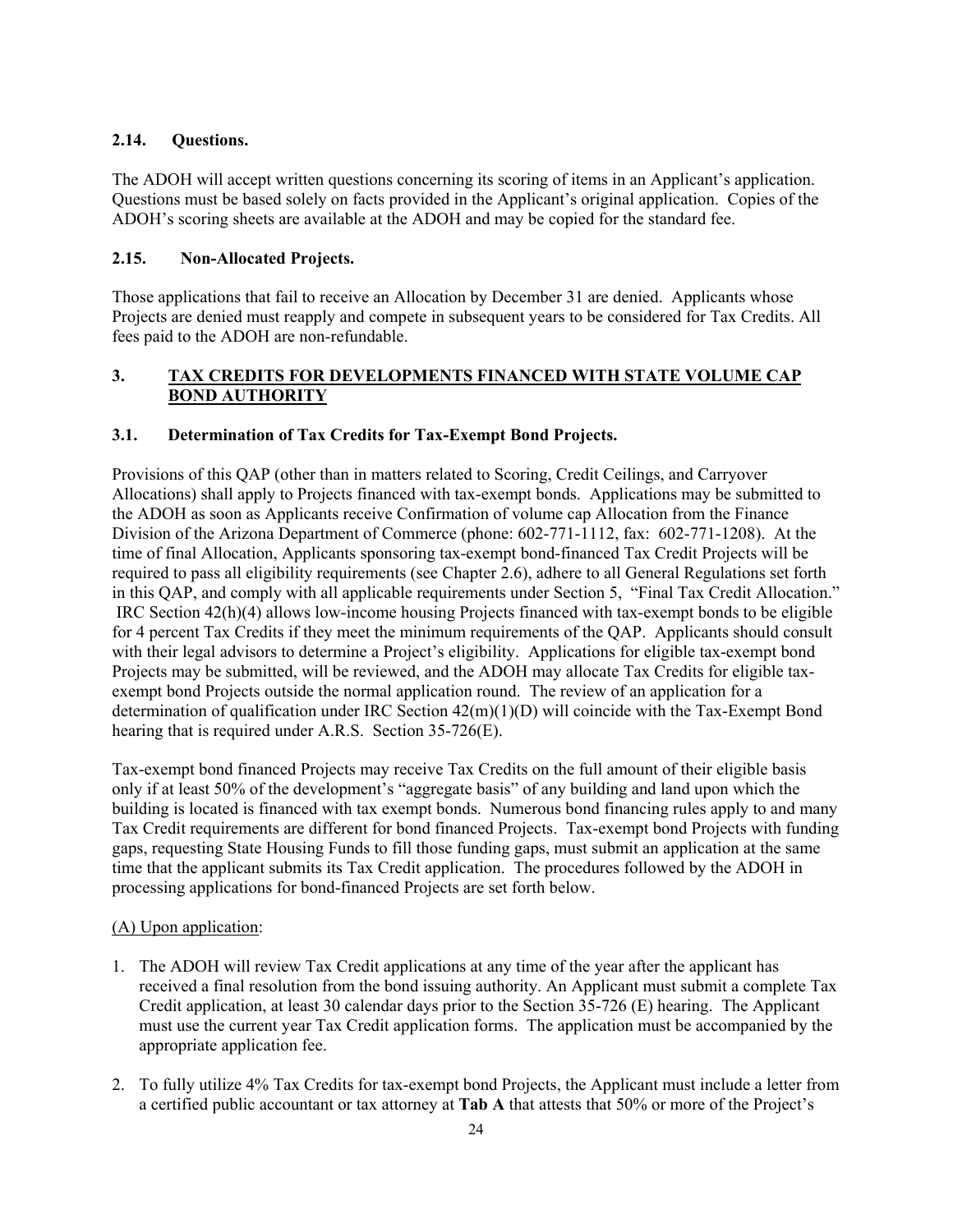aggregate basis of any building and land upon which the building is to be located is "financed" by the tax-exempt obligation.

- 3. The ADOH will determine whether the Applicant and the Project comply with all eligibility requirements of the QAP.
- 4. The Applicant must submit a certification that principal payments on the bonds will be applied within a reasonable period of time to redeem bonds that funded the financing for the Project.
- 5. The ADOH will perform the first of two feasibility analyses to determine the amount of credits necessary for the viability of the Project. Before the ADOH will make a determination of qualification of credits, the ADOH will complete underwriting and comparison of the application submitted for the Section 35-726(E) hearing. The ADOH feasibility analysis will include an underwriting of the Project in accordance with the ADOH's current standards as set forth in the QAP.
- 6. The Applicant must pay all required fees to the ADOH when due.

#### (B) After Volume Cap Allocation for the bonds:

1. The ADOH will issue a Determination of Qualification letter after both the Section 35-726 (E) hearing and after the ADOH issues an approval letter.

2. The Applicant will submit to the ADOH a written election statement, referencing IRC Section  $42(b)(2)(A)(ii)(II)$ . This election statement will certify that the Applicant has chosen to lock in the applicable percentage as of the placed in service date or as of the month that the tax-exempt bonds are issued. If the latter is elected:

- (a) The certification must specify the percentage of the aggregate basis of the building and the land on which the building is located that is financed with bond proceeds;
- (b) The certification must state the month in which the bonds are issued;
- (c) The certification must state that the month in which the bonds are issued is the month elected for the applicable percentage to be used in the building;
- (d) The certification must be signed by the Applicant;
- (e) The Applicant must provide the original notarized election statement to the ADOH before the close of the  $5<sup>th</sup>$  calendar day following the end of the month in which the bonds are issued. If this certification is not received by that date, then the ADOH must use the percentage based on the placed in service date; and
- (f) The Applicant must provide the ADOH with a signed statement from the governmental unit that issued the bonds that certifies: (1) the percentage of the aggregate basis of the building and the land on which the building is located that is financed with bond proceeds and (2) the month in which the bonds were issued.

3. At the placement in service date (issuance of the certificate of occupancy), the Applicant will submit to the ADOH: (a) a completed cost certification, and (b) an opinion of the Applicant's certified public accountant that 50 percent or more of the aggregate basis for any building included within the Project and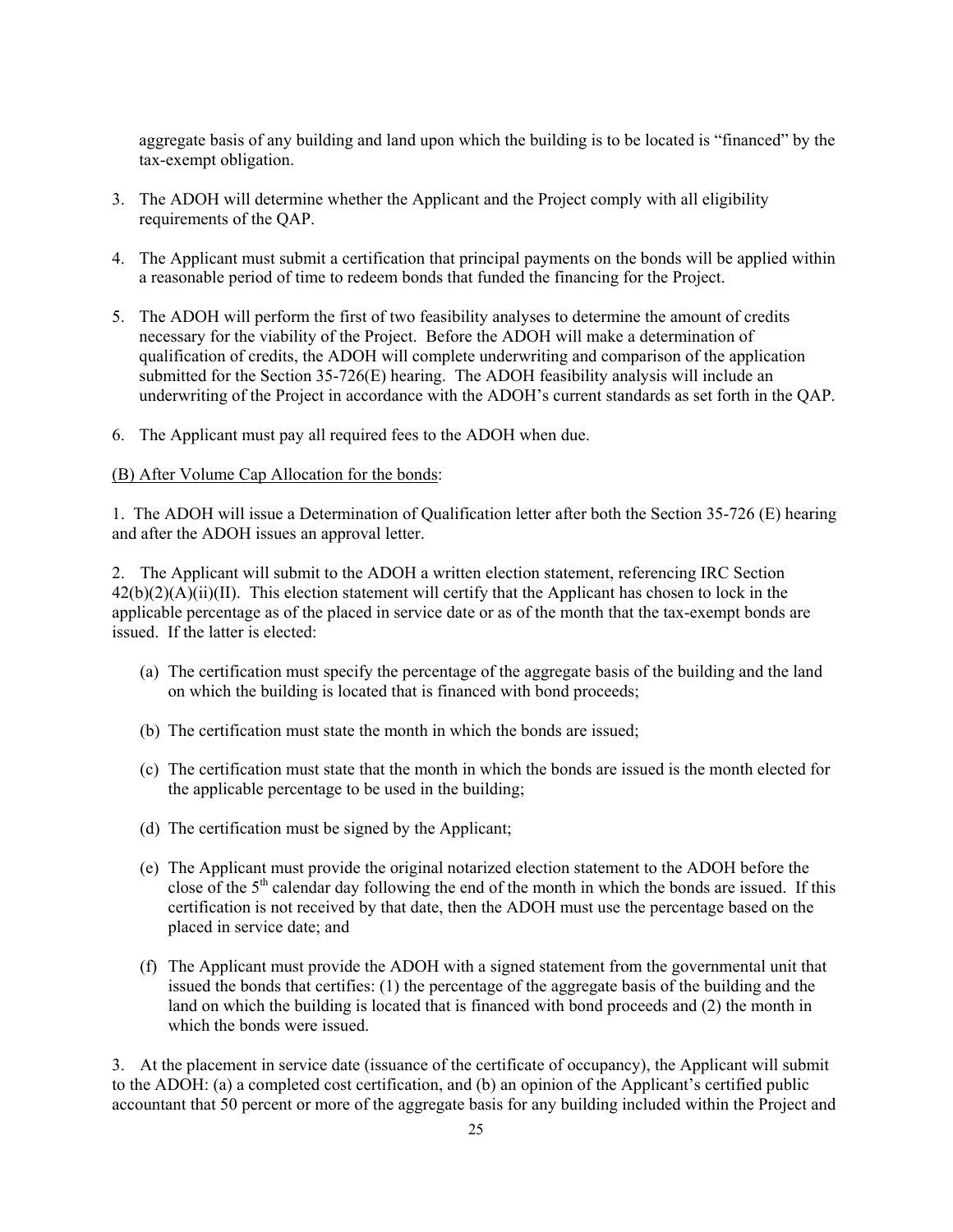the land on which the building is located are financed with tax-exempt bonds, and (c) an opinion of the Applicant's counsel that the Project is eligible to receive Tax Credits under IRC Section 42(h)(4). At this point the ADOH will perform the final feasibility analysis of the Project.

4. The Applicant will submit to the ADOH the recorded Extended Land Use Agreement and Consent and Subordination Agreement for the Project along with certifications that:

(a) The bonds issued to finance all or a portion of the Project have received an allocation of the State's private activity bond volume cap pursuant to 26 U.S.C. § 146;

(b) That principal payments on the bonds will be applied within a reasonable period of time to redeem bonds the proceeds of which were used to provide financing for the Project; and

(c) That the governmental unit which issued the bonds made a determination under rules similar to those set forth in IRC Section 42 (m)(2)(A) and (B) that the housing credit dollar amount for the Project does not exceed the amount necessary for the financial feasibility of the Project and its viability as a qualified low-income housing Project throughout the credit period.

5. If the requirements of IRC Section 42 and this QAP are satisfied, the ADOH will issue IRC Form 8609 for the Project at the applicable credit percentage under IRC Section 42(B)(2) and will file the original of the election statement with the original of the Form 8609 with the appropriate IRS Form 8610.

## **4. GENERAL REQUIREMENTS**

#### **4.1. False Filing.**

An Application, including all exhibits, appendices and attachments thereto, made to ADOH for an award of low-income housing Tax Credits (including any materials filed at a later time with the ADOH in connection with an application) is considered to be an "instrument" for the purposes of A.R.S. Section 39- 161. According to that statute, knowingly including any false information in or with the Application is a class 6 felony. Such an act may also result in the barring of the Applicant and Development Team Members from future awards of low-income housing Tax Credits in the State. In addition, false filing may be subject to the provisions of A.R.S. Section 13-2311, "Fraudulent schemes and practices; willful concealment..."

#### **4.2. Satisfactory Progress.**

Applicants who have previously received a Determination of Qualification, Reservation or Allocation of Tax Credits (See Chapter 9, Definitions) in the State or any other state must make "satisfactory progress" and be in substantial compliance with the requirements of federal law with respect to all prior Projects before the ADOH will consider a new application. "Satisfactory Progress" means that the Applicant (including any Person with a an ownership interest in the Applicant or Development Team Member) has presented sufficient evidence, as determined by the ADOH in its sole discretion, that the Applicant has met the benchmarks for various phases of the development of each Project - such as financing, construction or rehab - as established in the Project schedule (Form X) submitted in the Tax Credit application, or as may otherwise be reasonable or as amended and approved by the ADOH. If the Applicant fails to demonstrate satisfactory progress, the ADOH, in its sole discretion, may recapture the Reservation or Allocation of Tax Credits and reject any new application from the same Applicant, Development Team, any person with an ownership interest in the Applicant, or a member or members of the Applicant or Development Team.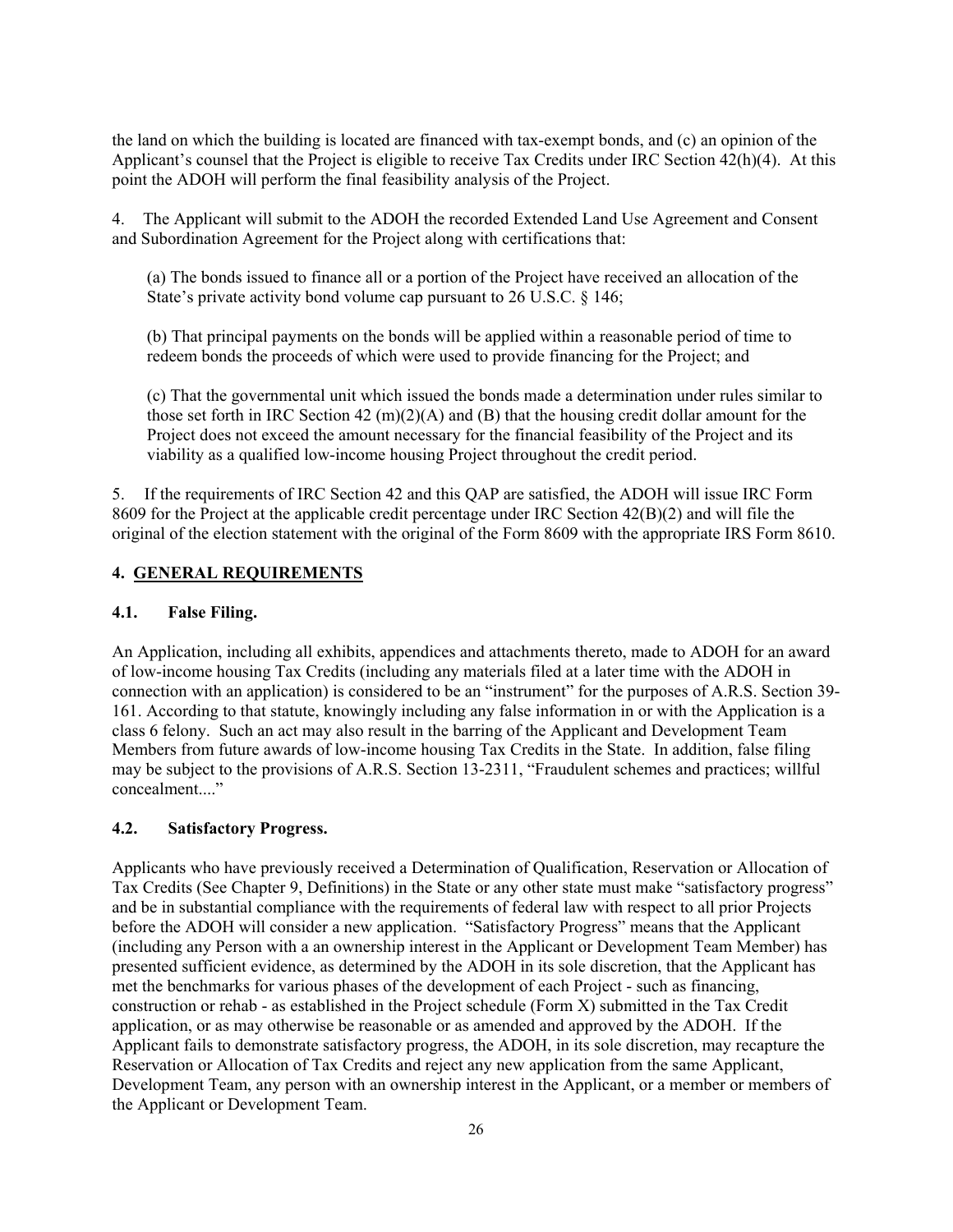Applicants that have received previous allocations must demonstrate satisfactory progress towards Placed-In-Service (See Section 9, Definitions). Applicants that have not closed on construction loans or utilized bond proceeds for construction within 240 days of allocation are not eligible for future awards without a written waiver request explaining the circumstances causing and justifying the delay. Waivers for any delay shall be granted or denied by the ADOH in its sole discretion. All Applicants that have received a Determination of Qualification ("Determination") or Certificate of Reservation ("Reservation") or Carryover Allocation ("Allocation") of Tax Credits will be required to report on Project progress, in the form of Form X, the "Project Schedule," accompanied by a brief narrative, every 30 calendar days after receipt of the Determination or Reservation. Applicants with Projects that include Tax Credits that have not received a Final Allocation must make a written request for an approval of the deviation from the approved Project schedule submitted with the application. Projects that are not proceeding according to the original Project schedule submitted, and approved amendments, may be subject to revocation due to lack of Satisfactory Progress.

The ADOH may monitor both the progress and quality of construction. If progress or quality has not been satisfactory, the ADOH may report significant deficiencies to any funding source, to other members of the Project team, and to the Applicant.

## **4.3. Change of Ownership.**

The ADOH's prior written approval is required for any kind of change of ownership of the Applicant. Once a Determination or Reservation has been issued for a Project, sale of that Project (sale of ownership of any kind) will constitute an automatic event of revocation by the ADOH. Determination, Reservation or Allocation is not a final allocation of Tax Credits. The ADOH may deny a Determination, Reservation or Allocation of credit to any Project and revoke a Determination, Reservation or Allocation or reduce the amount of Tax Credits at any time.

## **4.4. Supportive Services.**

The Project owner will provide services to the residents with special needs on an as-needed basis. It is the Owner's responsibility to plan and coordinate these Supportive Services so that they are provided by onsite providers or by existing off-site social service agencies. This requirement will be included in the Applicant's Extended Use Agreement. The Applicant must appropriately detail and break down the costs in its Supportive Services operating budget.

In all cases, tenants applying for special needs Low-Income Units must present to the property manager a letter of referral or equivalent documentation from a licensed M.D. or recognized social service agency, certifying the tenant as a member of the specific special needs group and noting any special accommodations required.

## **4.5. Revocation of a Certificate of Qualification for 4% Tax Credits, Tentative Award Letter, Certificate of Reservation or Carryover Allocation for 9% Tax Credits.**

The ADOH may deny or revoke a Determination of Qualification for 4% Tax Credits, Tentative Award Letter, Certificate of Reservation or Carryover Allocation for 9% Tax Credits for any Project. Denial or revocation may occur at the ADOH's sole discretion, due to actions taken by the Applicant, affiliate or Project owner from time of the Certificate of Reservation up to the placed-in-service date, for any of the following reasons: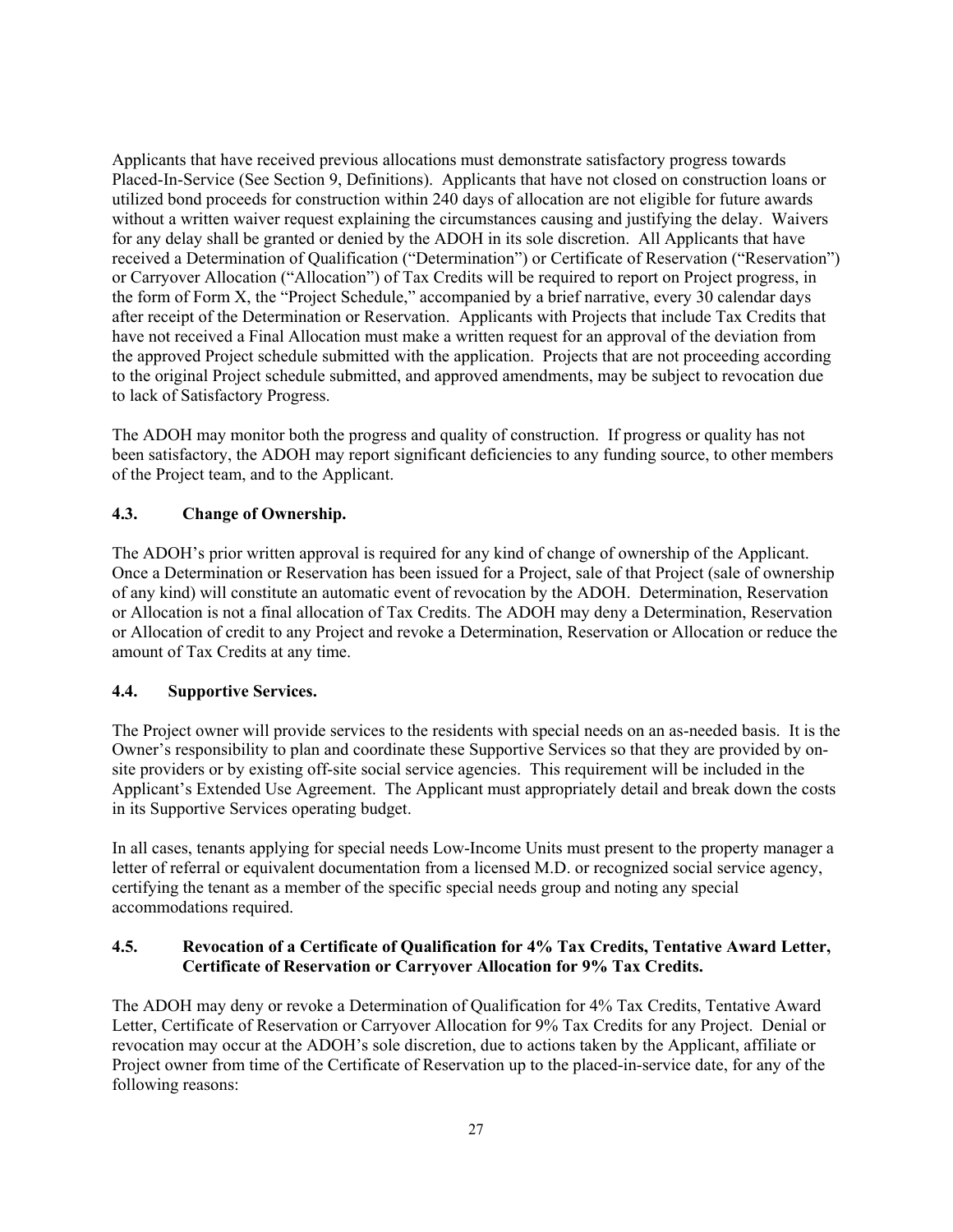- (1) Subsequent regulations issued by the Department of Treasury or the Internal Revenue Service.
- (2) Information submitted to the ADOH is determined to be fraudulent.
- (3) Failure to pay fees.
- (4) Failure to meet eligibility requirements, as outlined above, or other requirements of this QAP.
- (5) Site evaluation and suitability based on the market impact on other affordable housing developments within the primary market area, the proximity to railroad tracks, freeways, excessive noise levels and general site suitability and other conditions regarding clean title, easements, floodplains or wetland issues.
- (6) Failure to make Satisfactory Progress as defined in Section 4.2. of this QAP towards placedin-service date.
- (7) Instances of curable or incurable non-compliance existing at any time during the compliance period for any federal or state subsidized Project located in any state.
- (8) Applicant or owner fails to promptly notify the ADOH of any material or adverse changes from the original application.
- (9) Material changes without written approval of the ADOH.
- (10) Change in unit design, square footage, unit mix, number of units, number of buildings without the written approval of the ADOH.
- (11) Debarment by HUD or other Federal and State programs, bankruptcy, criminal indictments and convictions.
- (12) Failure to comply with Fair Housing Laws.
- (13) Other cause demonstrating the failure of the Applicant or the Project to be qualified or meet the requirements of Federal or State law or the requirements of the applicable tax credit program.

#### **4.6. Disqualification.**

The ADOH will reject an application if, in the ADOH's discretion, the Applicant (including any Person with a controlling interest in the Applicant) or other members of the Development Team have: (a) failed to make satisfactory progress in the construction or rehabilitation of any Project previously allocated credits; (b) not corrected compliance problems in other IRC Section 42 Projects in a timely manner; (c) not paid, when due, the ADOH's compliance monitoring fees or any other fees required by the ADOH; (d) filed with the ADOH any materials containing false information, documents, or instruments, whether in the Year 2004 or prior program years; (e) failed to build a previously-approved Project in conformity with the terms, provisions, and agreements contained in the application submitted to the ADOH, in the applicable year's Allocation Plan, and in the Extended Use Agreement for the Project, including but not limited to the terms, provisions and agreements to conform to the minimum design standards, install equipment, amenities, or design features to serve a specific target population, to provide a specific mix of Unit sizes, to serve priority populations with special housing needs, or to set aside a certain number of Units for persons at or below a specific percent AMGI; (f) developed or partially developed prior Projects that are poorly constructed, evidence substandard workmanship, or do not comply with ADOH's Minimum Design Standards; or, (g) been convicted, are currently under indictment or complaint, been found liable or is currently accused of fraud in the State or any other state, or misrepresentation relating to: (1) the issuance of securities, (2) the development, construction, operation, or management of any Tax Credit or other government subsidized housing program, (3) the conduct of the business of the applicable party, in any criminal, civil, administrative or other proceeding, or (4) any filing with the Internal Revenue Service in any state.

#### **4.7. Extended Use Period.**

Pursuant to IRC Section 42, the State requires that all recipients of Tax Credits enter into an initial 15-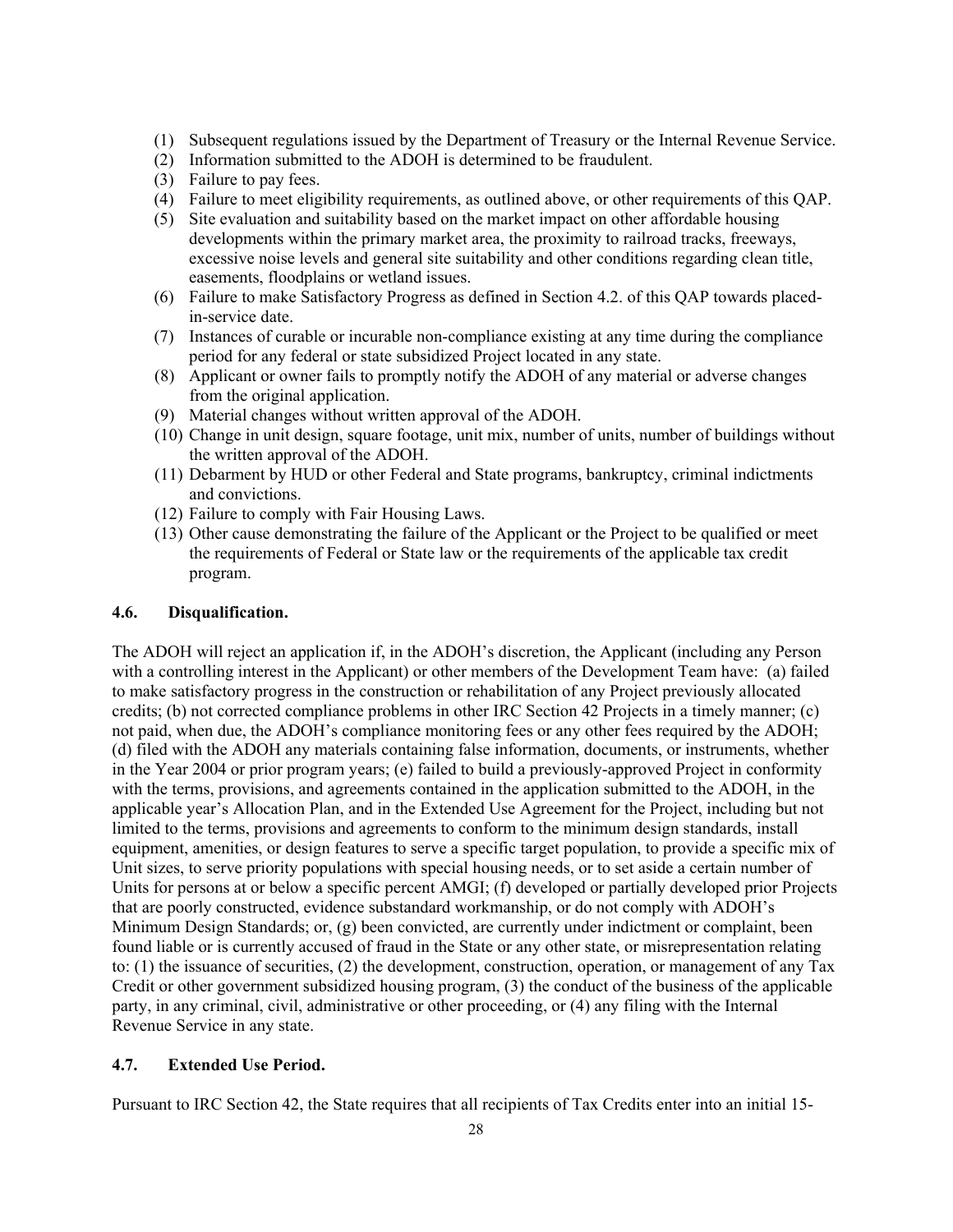year compliance requirement and an additional extended-use restriction for at least an additional 15 years after the initial compliance requirement, extending the total commitment to a minimum of 30 years. Prior to the issuance of Form 8609(s), the Owner of the Project will be required to execute and record with the county recorder where the Project is located, such an extended use agreement, which shall constitute a restrictive covenant running with the property upon which the Project is located. The agreement shall be in the form provided by the State and is available from the ADOH. See Section 5.4.

#### **4.8. Acquisition of Land and Buildings**

Applicants are required to acquire land and buildings from unrelated third parties in arms-length transactions. Requests for a waiver of this requirement must be submitted with the application and include a full justification, including an appraisal less than six months old prepared by an Arizona Certified General Real Estate Appraiser. The waiver will be granted in the sole discretion of the ADOH

#### **4.9. Material Changes.**

All Material Changes must be approved by the ADOH in its sole discretion. In order to obtain ADOH approval of a Material Change, the Applicant must submit a written request to the ADOH explaining the change and the reasons justifying the change. A \$1,000 administration fee must accompany the written request. If the fee is not included, the ADOH will not consider the request. Because of the ADOH's statutory mandate to award Tax Credits only to the extent they are necessary for Project feasibility, the Applicant must communicate in writing any proposed Material Change in the Project immediately to the ADOH for an assessment of the impact on final underwriting and Allocation of credits. The written request must include the Applicant's basis in IRC Section 42 or in this Allocation Plan for believing that the change is permissible. Projects applying for a Material Change will be underwritten to the standards in the Allocation Plan of the year that Credits were awarded. The applicant must submit to the ADOH written approvals of the Material Change from the Local Government, the lender, and the syndicator as discussed below.

A. Change of Location and Use. The ADOH will not allow an Applicant to change the location of a Project once the application has been submitted. Notwithstanding the foregoing, the ADOH, in its sole discretion, may allow a Project relocation prior to the Carryover Allocation of Tax Credits if the new site for the Project is within the census tract specified in the application, the ADOH receives the written approval of the unit of local government, and the need for relocation was unforeseeable and beyond the Developer's control at the time of application. If an Applicant changes the location of a Project without the written approval of the ADOH, the ADOH will revoke the Tax Credits Determined or Reserved for the Project. Changes in the use of a Project (e.g., elderly, family, transitional) after the application has been submitted will not be allowed except with the written approval of both the unit of local government and the ADOH. See also below "Complex Material Changes" if the change in location involves an increase in Project costs.

B. Complex Material Changes. Complex Material Changes, for example restructurings that involve a change in the number of Units in the amount of borrowed funds, or in the sources of funds, will be reviewed following the guidelines below:

(1) Unforeseeable circumstances or the imposition of extraordinary governmental rules and regulations, if fully documented and justified, will be viewed as reasons to approve Material Changes.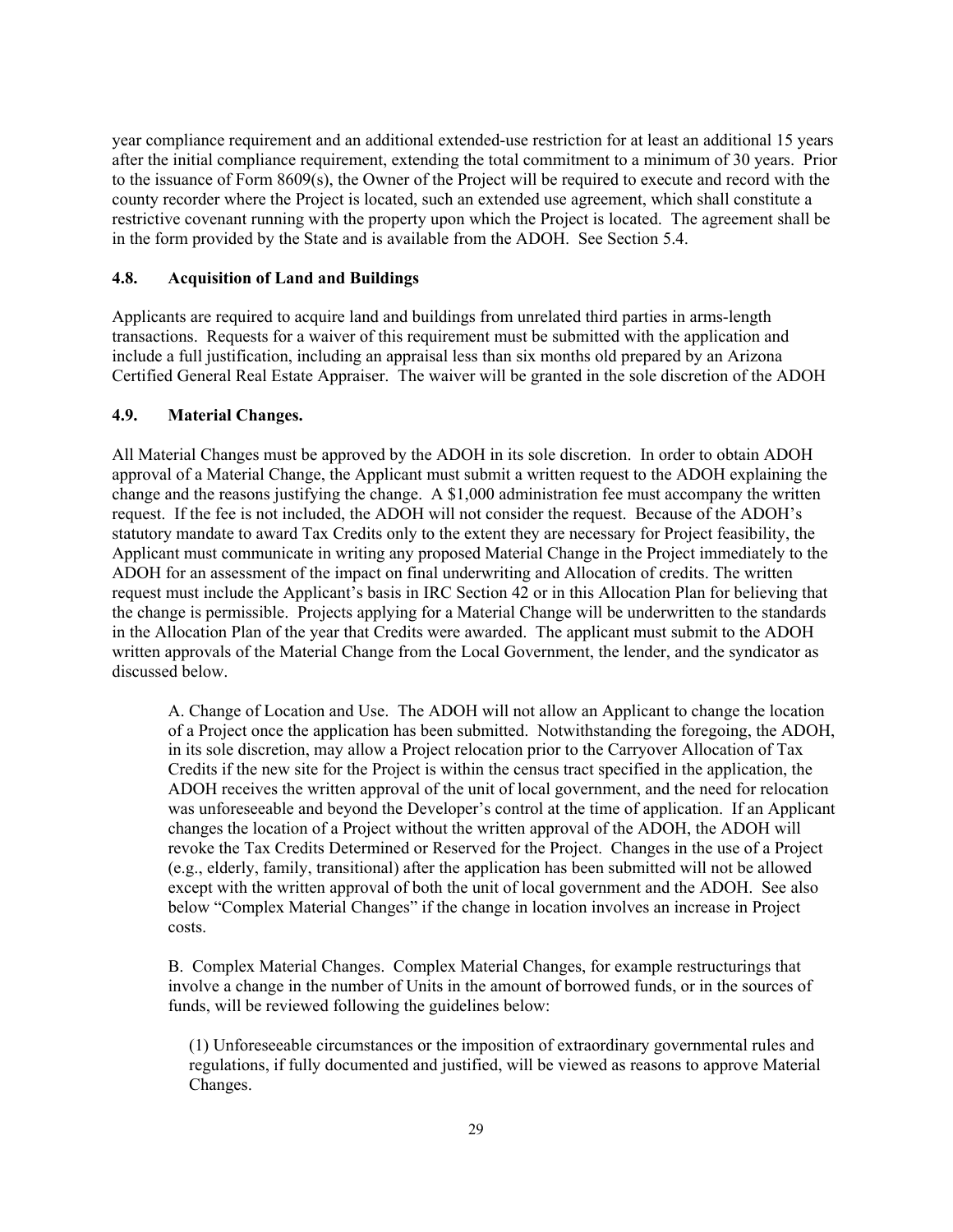(2) When a Project is re-underwritten as the result of a Material Change, any decrease in the scoring or ranking of the Project will not be allowed.

(3) Requests for Material Changes necessary to prevent substantial hardship to the Project or its feasibility will be considered for approval by the ADOH on a case-by-case basis exercising its sole discretion.

(4) If, without approval of a waiver at the time of application, cost caps are later exceeded and create a need for additional funding, the ADOH's resources will not be a source of the additional funding. In addition, the ADOH may consider the presence of newly found sources of governmental or non-governmental funds in a Project as evidence that the ADOH's State Housing Funds are not needed in the Project. If that occurs, the ADOH may reduce or eliminate its contribution to the Project.

(5) When the Material Change involves a restructuring, all commitments (e.g., set-asides, amenities) must be proportionately the same as at time of application.

C. Failure to get ADOH approval. If the Applicant fails to obtain the ADOH's approval to Material Changes, the ADOH may recapture or reduce all or part of the credits given to the Project. It is the State's express desire and objective that each Applicant Owner/Co-Owner strictly adheres to the terms of the Tax Credit application upon which any Reservation or Allocation is made. Changes such as the substitution of a general or limited partner or a change in syndicator or permanent lender must be reviewed by ADOH and approved. If there is no negative effect on the Project's feasibility, the proposed change is not material and no fee is due.

#### **4.10. Distribution of Units.**

Projects shall allocate the low and moderate-income units among the different sized units to reflect the same percentage distribution as the number of different size units to the total number of units. A greater percentage of the low and moderate income units may, however, be allocated to the larger units. Additionally, low and moderate-income units shall be distributed throughout the Project so that tenants of those units will have equal access to and enjoyment of all common facilities of the Project.

#### **4.11. Amendments to the QAP.**

The ADOH may modify this QAP, including its compliance and monitoring provisions, from time to time, or for any other reasons as determined by the ADOH without limitation (i) to reflect any changes, additions, deletions, interpretations, or other matters necessary to comply with IRC Section 42 or regulations promulgated thereunder; (ii) to insert such provisions clarifying matters or questions arising under this QAP as are necessary or desirable and that are contrary or are inconsistent with this QAP or IRC Section 42; or (iii) to cure any ambiguity, supply any omission or correct any defect or inconsistent provision with this QAP or IRC Section 42.

## **4.12. Disclaimers.**

The ADOH makes no representations to the Applicant, Developer, Owner, or syndicator or to any other person as to Project eligibility or compliance with the Code, Treasury Regulations, or any other laws or regulations governing the Low-Income Housing Tax Credit program. No member, officer, agent or employee of the ADOH shall be liable for any claim arising out of, or in relation to, any Project or the Tax Credit program. Applicants will be required to execute a release and indemnification of the ADOH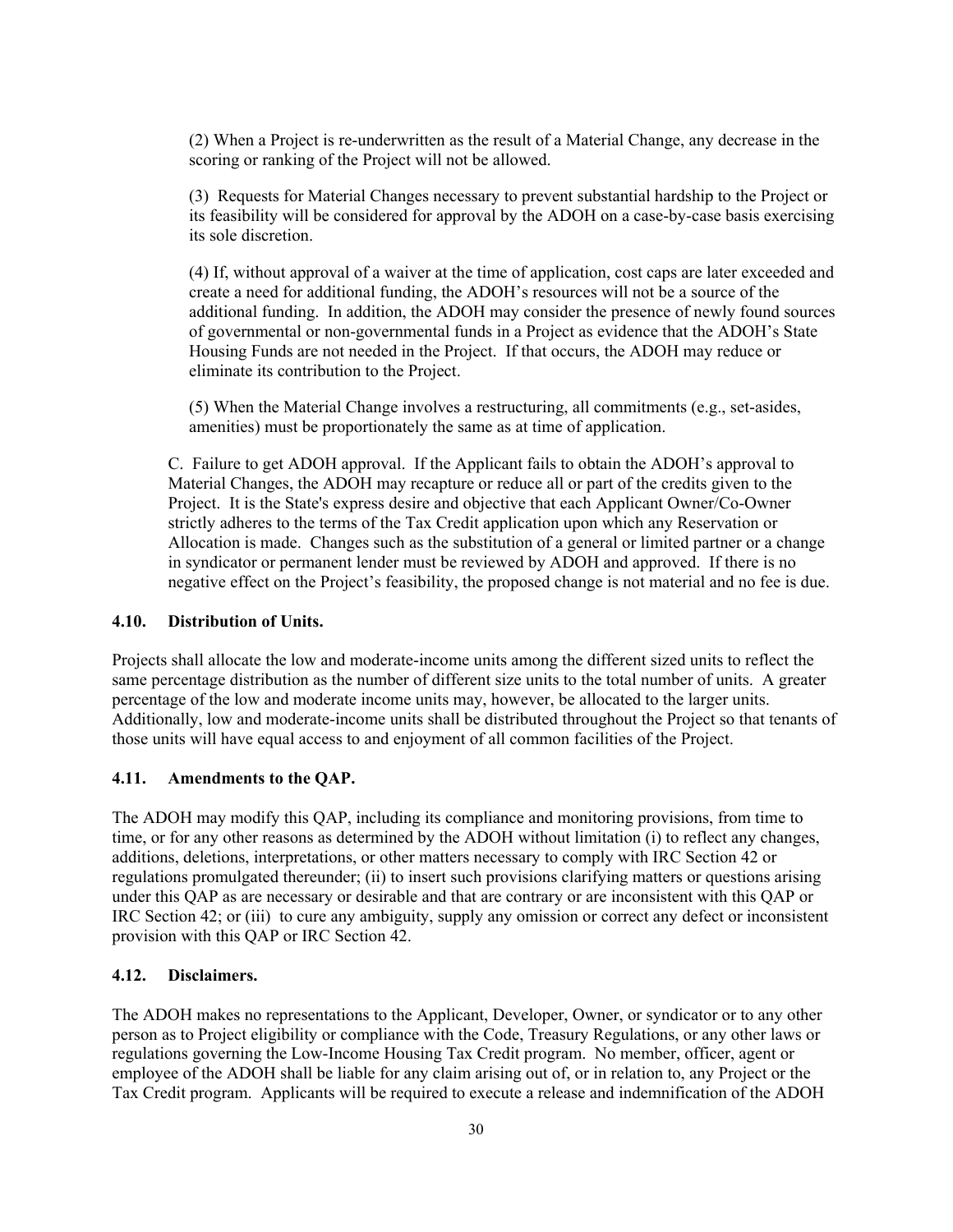and related parties prior to issuance of the Form 8609.

## **4.13. Return of Tax Credits.**

The ADOH may determine at any time that Tax Credits reserved in a Reservation or awarded in a Carryover Allocation or a Letter of Qualification (for Tax-Exempt Financed Developments) be returned to the ADOH upon notice to the Applicant.

## **5. FINAL TAX CREDIT ALLOCATION**

## **5.1. Final Tax Credit Allocation and First Year Certification by the ADOH.**

By law, an Applicant must receive a Determination of Qualification or a Certificate of Reservation and a Carryover Allocation of Tax Credits from the ADOH by December 31. The ADOH will make a final determination of the amount of Tax Credits at the time the Project is placed in service. The ADOH will evaluate the Project's final costs and the amount of revenues from the sale of the Tax Credits. The ADOH's final evaluation may include a review of invoices, canceled checks and contracts. Accordingly, the ADOH encourages developers to keep detailed records of construction costs. The ADOH, in its sole discretion, may reduce credits based on its final evaluation and require a return of Tax Credits to the ADOH. The Applicant must submit an 8609 package within 120 calendar days of the last building being placed in service. Along with the 8609 package, the Applicant must also submit a complete copy of an appraisal of the project and the property prepared by an Arizona Certified General Real Estate appraiser indicating the value of land and buildings separately. At the time of a final Allocation, the ADOH and the Applicant will execute and record an Extended Use Agreement. Evidence of that recording must be presented to the ADOH before the ADOH will issue the IRS Form 8609(s). Applicants will receive a final allocation of Tax Credits as described below.

## **5.2. First Year Certification and Issuance of Final Allocation (IRS Form 8609).**

For buildings that are placed in service as part of a qualified Project (by December  $31<sup>st</sup>$  following the 24 months of closing of the bonds or from issuance of a Carryover Allocation), and upon compliance with all requirements of the Code and the requirements of the ADOH, the ADOH will issue an IRS Form 8609 for each building as of the time the building is placed in service. The Applicant must fully pay all fees and file the following items with the ADOH in 8.5x11 format adequately bound in a three ring binder and tabbed to correspond to the following order prior to 8609 issuance:

- (1) An updated application (ADOH Form C).
- (2) A 15-year proforma, in the form stated in Section 2.6.B(23) of this Allocation Plan, starting with the placed-in service date.
- (3) A permanent lender's final appraisal of the Project.
- (4) All Certificates of Occupancy, issued by the appropriate governmental authorities, for qualifying buildings which must indicate the dates the buildings were placed in service and the addresses of those buildings.
- (5) An Owner's Certification of actual costs (ADOH supplied form).
- (6) An Independent auditor's report-Final cost certification (ADOH supplied sample).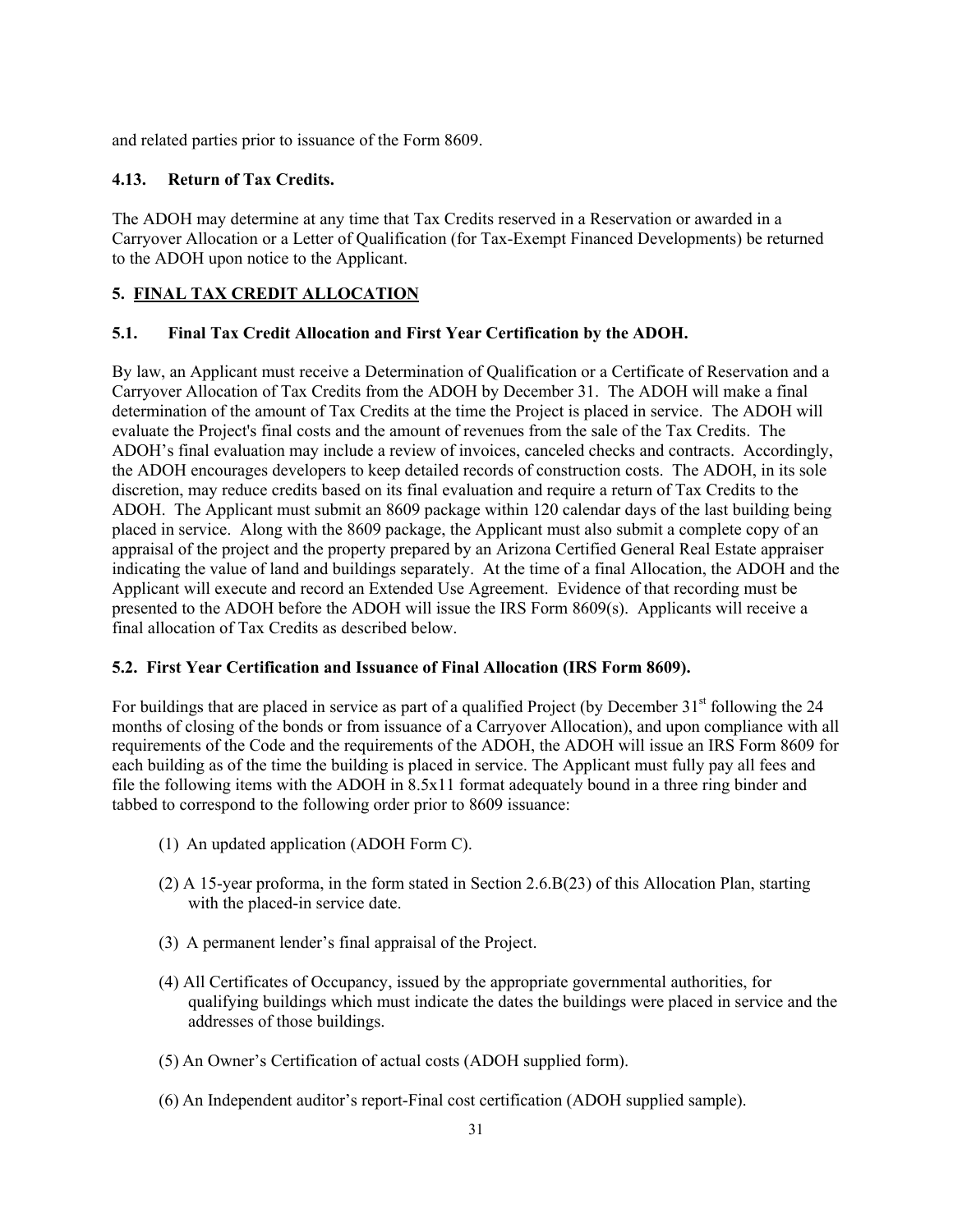- (7) The Applicant's building-by-building Tax Credit computation (on ADOH form Table A).
- (8) A letter from the permanent lender summarizing the terms and conditions of the permanent loan. Upon closing of the permanent loan, the Applicant must submit copies of the promissory note and deed of trust to the ADOH.
- (9) A Promissory Note from the Project's ownership entity payable to the Developer in an amount sufficient to cover any Deferred Developer Fee (see Chapter 9, Definitions). Other forms of obligation to pay may be substituted if allowed under the definition of Deferred Developer Fee and if they include the following:  $(1)$  the interest rate;  $(2)$  the term of repayment;  $(3)$  the source of repayment and proof that the source of repayment is supported by cash flow Projections or a binding commitment from a party capable of repayment; and (4) if there is a lien, language stating that the lien is subordinate to other liens relating to permanent financing.
- (10) A fully complete and executed Extended Use Agreement and Consent and Subordination Agreement signed by the Applicant (form provided by the ADOH). All agreements to be signed and recorded by December 31 must be submitted to the ADOH not later than December 1 of that same year.
- (11) One 8 x 10 color photograph of at least one of the Project's buildings with signage.
- (12) A Statement detailing the Project's first Credit Year.
- (13) Final partnership, operating, or joint venture agreements.
- (14) An investor certification letter (ADOH provided form).
- (15) Written certification from the architect that the Project meets the minimum requirements of the Uniform Building Code, Uniform Mechanical Code, Uniform Plumbing Code (1994 Editions), National Electrical Code (1993 Edition), Uniform Federal Accessibility Standards, 2000 International Energy Conservation Code (IECC), and the HUD Fair Housing Regulations (24 C.F.R., Part 100, Subpart D). (See Form W.)
- (16) Certification from the Owner that the Project complies with the minimum design features required. (See Form W.)
- (17) Certification from the Arizona Energy Office that the Project complies with the 2000 International Energy Conservation Code (IECC) (contact the Energy Office at the Arizona Department of Commerce: (602) 771-1149).
- (18) Proof of flood insurance, as applicable.
- (19) Any additional information requested by the ADOH.

## **5.3. Final Allocation Underwriting.**

Prior to the issuance of IRS Form 8609(s), the ADOH will underwrite the Project a final time using actual sources and uses of funds. Applicants must submit to the ADOH a final cost certification, executed loan documents for all funding sources, and a copy of the final executed agreement with the equity investor.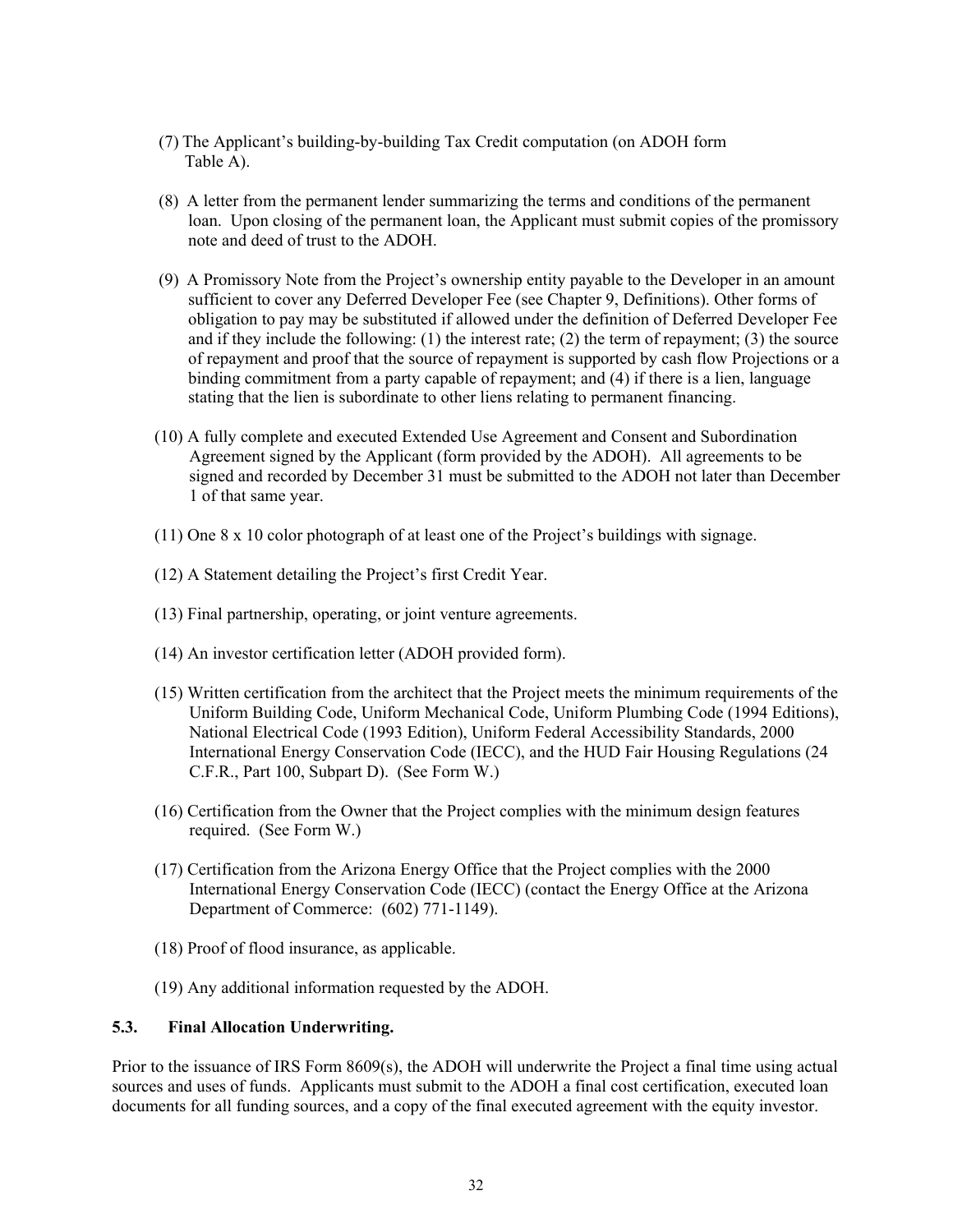The ADOH will perform an Equity Gap Analysis a third and final time. Unreasonable costs, changes in financing sources, funding amounts, or excess equity may reduce the final amount of Tax Credits.

The requirements for the final cost certification are set forth in IRS Regulation 1.42-17. That regulation requires for all Projects that the Applicant must certify to the ADOH the full extent of all federal, state, and local subsidies that apply (or that the Applicant expects to apply) to the Project. The Applicant must also certify to the ADOH all other sources of funds and all development costs for the Project. The Applicant must prepare the required schedule of development costs based on the method of accounting used by the Applicant for federal income tax purposes, and it must detail the Project's total costs as well as those costs that may qualify for inclusion in eligible basis under IRC Section 42. The Applicant must make the required certifications on the Certificate of Actual Costs Form (ADOH supplied form). IRS Regulation 1.42-17 also requires that for Projects of more than 10 units, the schedule of Project costs be accompanied by a Certified Public Accountant's audit report on the schedule of Project costs. The CPA's audit must be conducted in accordance with generally accepted auditing standards, be unqualified, and be presented substantially in the form of Exhibit G to this QAP.

## **5.4. Extended Use Agreement.**

(A) IRC Section 42(h)(6) requires that the Project be subject to an "extended low-income housing commitment." The ADOH complies with these requirements by the execution and recording of a Land Use and Restrictive Covenants Agreement (the "LURA") at the time of the final allocation of Tax Credits. The LURA sets forth covenants running with the land for a minimum of thirty (30) years. The LURA will indicate the units set-aside for lower-income tenants, the percentage of median income tenants served, the special needs characteristics of tenants, tenant ownership, amenities and other commitments or requirements, if any, that may apply based on the QAP or application. The ADOH will provide a form of LURA.

(B) Applicants who have received a Determination of Qualification or Reservation and Carryover Allocation of Tax Credits and desire to have the LURA completed and recorded by the end of the year must request the LURA by November 1, 2004. Any requests for LURAs submitted after the November 1<sup>st</sup> deadline may not be completed by the end of the year.

## **6. FEES**

## **6.1. Application Fee.**

A non-refundable fee of \$3,500 is due to the ADOH at the time of submission of the application. Applications will be rejected unless accompanied by this fee. For applicants requesting joint LIHTC/State Housing Fund funding, please consult the current Notice of Funding Availability of the State Housing Fund for applicable application fees.

## **6.2. Director's Discretion Application Fee**

Applicants for hardship requests must submit an additional application fee of \$2,500 to the ADOH. Hardship requests must be documented to the satisfaction of the ADOH and must demonstrate the existence of an unforeseen emergency situation where the completion of the Project is jeopardized without an award of additional Tax Credits.

## **6.3. Building Permit Extension Fee.**

Within 240 calendar days of the executed Carryover Allocation Agreement, the Developer must submit to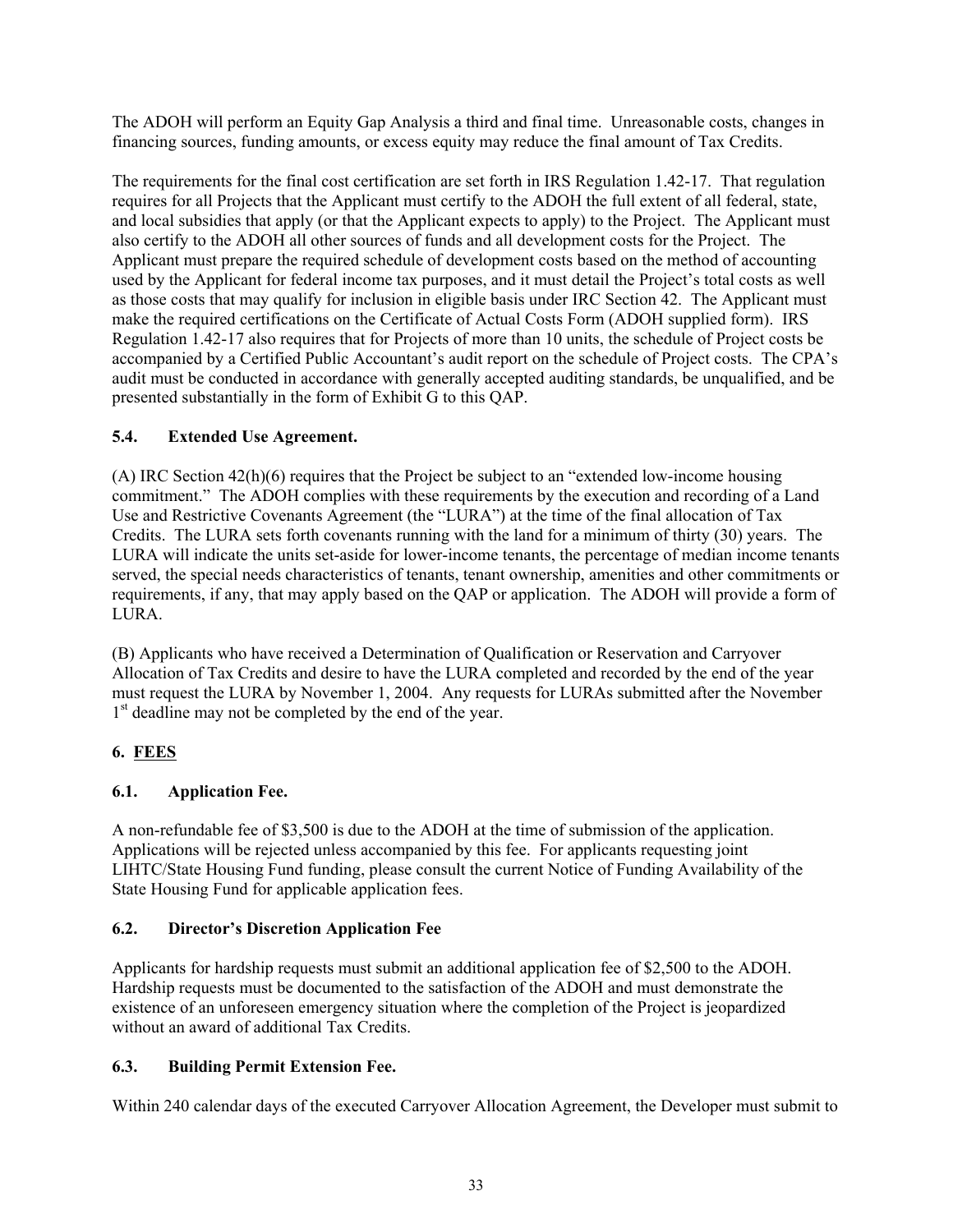ADOH evidence of appropriate building permits allowing for construction of the Project, issued by the appropriate governing municipality. If the Developer requires additional time, the ADOH will grant a thirty (30) day extension upon payment of a \$3,500 extension fee together with a written request for the extension which must explain the reasons for the extension request. After three extensions, however, the ADOH may revoke a Tax Credit allocation, if it determines that the Applicant has not achieved Satisfactory Progress (Section 2.6.B(3) and Section 4.2.).

## **6.4. Determination or Reservation Fee and Final Allocation Fees.**

(A) The ADOH will assess a Final Allocation fee and either a non-refundable Determination of Qualification fee (4% Tax Credits) or Reservation Fee (9% Tax Credits) to process an application to the point of Tax Credit Determination or a non-refundable Reservation. The ADOH will calculate the total Determination of Qualification fee or the Reservation Fee as a percentage of Tax Credits requested by the Applicant and the Final Allocation Fee as a percent of the amount of Tax Credits allocated. The percentages applicable to the Determination of Qualification Fee and the Reservation Fee are:

- (1) For-profit Applicants: 8.0%
- (2) Non-profit sponsored Applicants: 6.0%

(B) The total fee is payable as follows:

(1) The Determination of Qualification or Reservation fee is payable after determination that an application represents a feasible and viable Tax Credit Project with a likelihood of completion. The Applicant must pay the Determination of Qualification or Reservation Fee to the ADOH prior to issuance of a Determination of Qualification (4% Tax Credits) or Reservation (9% Tax Credits).

(2) Four percent Allocations that qualify for more Tax Credits at final allocation will be required to pay an additional Reservation Fee on the additional credits at the Final Allocation submission according to the following percentages of the additional credits:

(i) For-profit Applicants: 6.0% (ii) Non-profit sponsored Applicants: 4.0%

(See item 3 below).

(3) The Final Allocation Fee is payable upon the issuance of a Final Allocation of credit as evidenced by the IRS Form 8609. The Applicant must submit the Final Allocation fee together with the final allocation information submitted in accordance with Section 5 of this QAP and prior to issuance of the IRS Form 8609(s). The Final Allocation fee will be the difference between the total fee (6% or 8% of actual Tax Credits allocated) and the Determination of Qualification or Reservation fee previously paid.

## **6.5. Applicant's Obligation for Fee Payment.**

The ADOH will assess the non-refundable Determination or Reservation Fee and Final Allocation Fee for the purpose of covering the costs and expenses of processing an application to the point where the Applicant may receive a Final Allocation. If a Determination or Reservation or Carryover Allocation is not assignable due to action or inaction by the Applicant, the fees are nonetheless due and payable to the ADOH upon demand. If, at Final Allocation (Form 8609), the ADOH does not award the entire Allocation amount, the ADOH will not refund any of the Determination or Reservation Fee and Final Allocation Fee.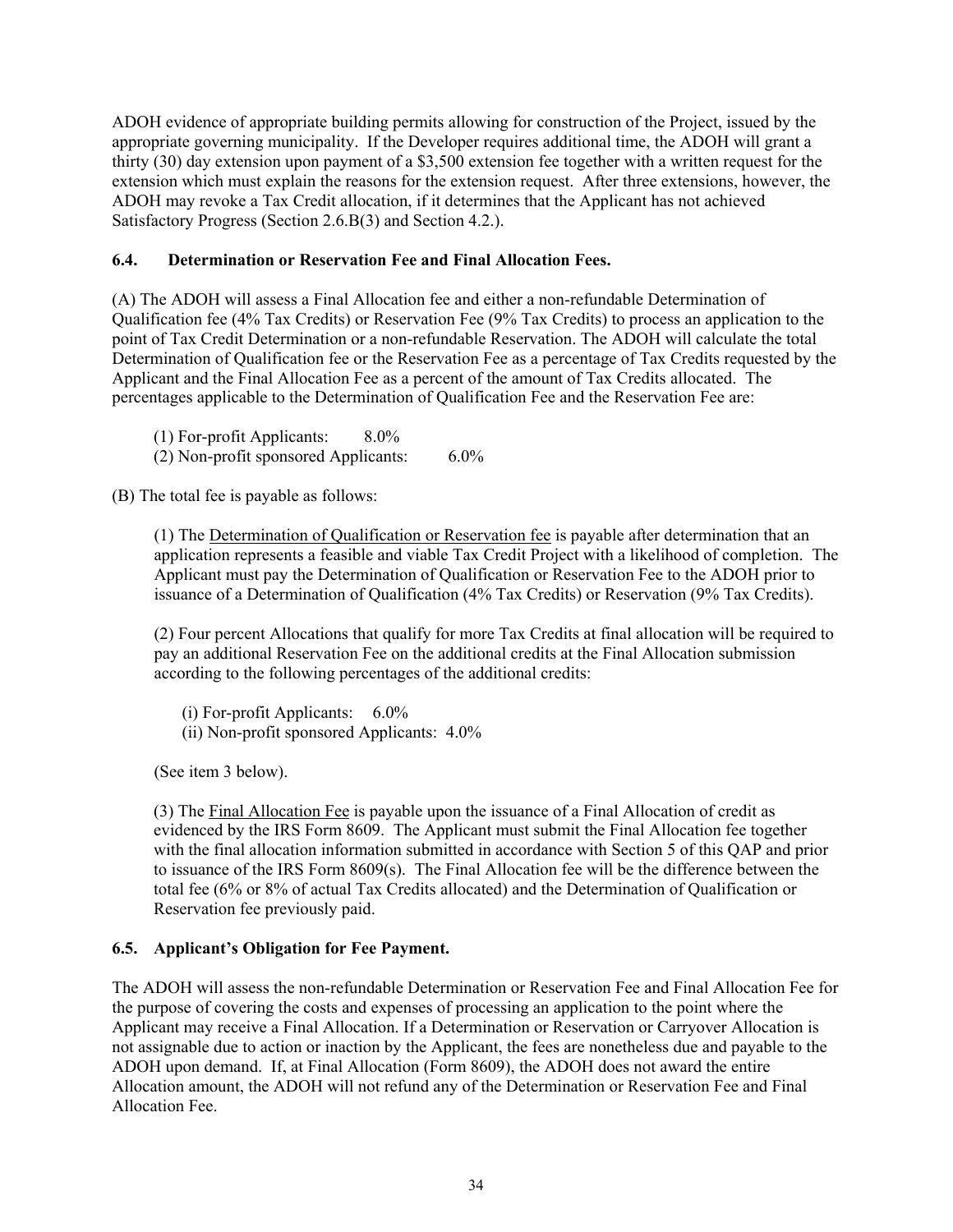## **6.6. Tenant Ownership Fees.**

Applicants with applications that include Tenant Ownership will be required to pay an additional \$4,000 legal review fee at the same time that they pay the Determination or Reservation Fee (see Section 6.4. above)

## **6.7. Carryover Allocation Late Fees.**

After the November deadline, applicants must submit to the ADOH Carryover Allocation late fees of \$250 per day at the same time that the Applicant files its Carryover Allocation information required in Section 2.11. of this QAP with the ADOH. The ADOH will not make a Carryover Allocation for Carryover information that it receives after the close of business on December 1, 2004. In extreme circumstances, such as a late reservation of Tax Credits, the ADOH may waive the Carryover Allocation Late Fees.

## **6.8. 10% Test Late Fees.**

If an Applicant submits the Ten Percent Test information required in Section 2.12. of this QAP after the stated deadline, the Applicant must include a late fee of \$500 per day. The ADOH will not accept Ten Percent Test information more than ten calendar days after the stated deadline. If an Applicant fails to submit its Ten Percent Test information within ten calendar days of the stated deadline, the ADOH will recapture all allocated Tax Credits.

## **6.9. Administration Fees.**

Applicants must submit a fee of \$1,000 to the ADOH before any interim underwriting requested by the Applicant or required by the ADOH (e.g. material changes, unforeseen financing structure changes, etc.) is performed. If the Applicant fails to pay the administration fee, the ADOH will recapture all Tax Credits allocated to the Project.

## **6.10. Compliance Monitoring Fees.**

Every Applicant for a Project that receives a Tax Credit Allocation must pay to the ADOH a nonrefundable monitoring fee to cover compliance monitoring of the Project by or through the ADOH. The monitoring fee will be \$40 per low-income Unit plus an annual report fee as listed below. The ADOH will assess the monitoring fee annually and the monitoring fee will be due on or before March 15<sup>th</sup> at each year along with the submission of the annual report.

| <b>Number of Units</b> | <b>Annual Report Fee</b> |  |  |  |
|------------------------|--------------------------|--|--|--|
| $0$ to 50 Units        | \$250                    |  |  |  |
| 51 to 99 Units         | \$500                    |  |  |  |
| $100 +$ Units          | \$1,000                  |  |  |  |

The ADOH will assess a \$100 late fee for every 30 days that the Applicant is delinquent in paying the monitoring fee after March  $15<sup>th</sup>$ .

## **6.11. Fees Are Not Refundable.**

All fees set forth in this Chapter 6 are not refundable.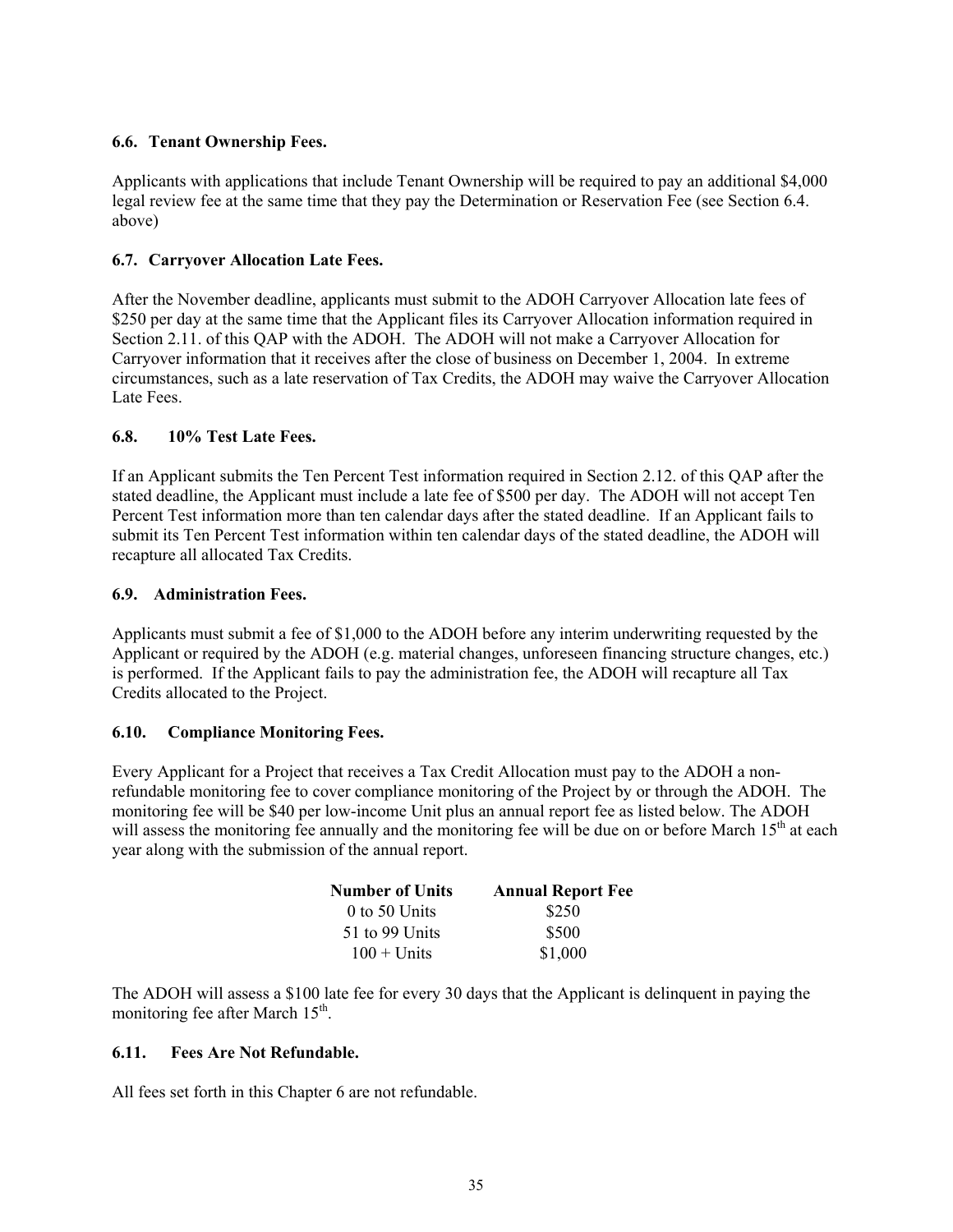## **7. UNDERWRITING**

## **7.1. Underwriting Standards.**

Congress charges the ADOH with allocating Tax Credits at the minimum level needed to realize the financial feasibility of a Project and its viability as a qualified low-income Project throughout the Extended Use Period. The ADOH must make this determination three times: (1) at Application; (2) at Carryover Allocation; and (3) at the Placed-in-Service date. The ADOH, in its sole discretion, may request an update to any information contained in the application and thereafter underwrite a Project at any time based on such updated information, and will do so at the time of construction loan closing for Projects partially funded by the State Housing Fund.

The ADOH will perform an evaluation of the Project costs to determine reasonableness as compared to other Projects in similar areas. Generally, costs in excess of 110% of the Department of HUD's most recent 221(d)(3) base mortgage limit for a three bedroom elevator building–currently \$81,563 per unit– will not be permitted to be included in basis (although such costs are not prohibited). However, in unusual and well-documented cases, costs in excess of this limit may be included in eligible basis based on ADOH's underwriting analysis. Unusual cases may include, but are not limited to, small size Projects, Projects located in Qualified Census Tracts or in a federally designated empowerment zones, federal enterprise community locations, HOPE IV Projects, Projects with deep rent targeting, Projects sponsored by local nonprofit organizations, Projects in Difficult Development Areas, or difficult substantial rehabilitation Projects.

In conducting its evaluations, the ADOH will apply the following reasonableness standards in regard to fees:

A. Developer and Consultant Fees (excluding "consultants" normally used in the development process, such as market analysts, environmental consultants, construction manager/consultant when not included in the construction contract, etc.) *The ADOH will limit the developer fee, overhead, and consultant fees in calculating the amount of tax credits to be allocated to a proposed Project. The following parameters will change, however, if the Project is subject to subsidy layering analysis and/or there is an identity-ofinterest between the Developer and the Builder.*

#### **Developer Fee, Overhead, and Consultant Fee Limits As A Percent Of Total Eligible Basis In Cost Categories I-V of the Development Budget**

| <b>Number of Units</b> | <b>Percent Allowed</b> |  |  |  |
|------------------------|------------------------|--|--|--|
| $1 - 15$               | 18%                    |  |  |  |
| $16 - 30$              | 17%                    |  |  |  |
| 31-45                  | 16%                    |  |  |  |
| 46-60                  | 15%                    |  |  |  |
| $61+$                  | 14%                    |  |  |  |

For Category IX of the Development Budget, Developer's Fee, Overhead and Consultant Fee limits for Acquisition/Rehabilitation Projects are calculated using 14% on the eligible acquisition cost to be listed in the 4% column; the chart above will be utilized to calculate the Developer's Fee, Overhead and Consultant Fee on the eligible rehabilitation cost in the 9% column.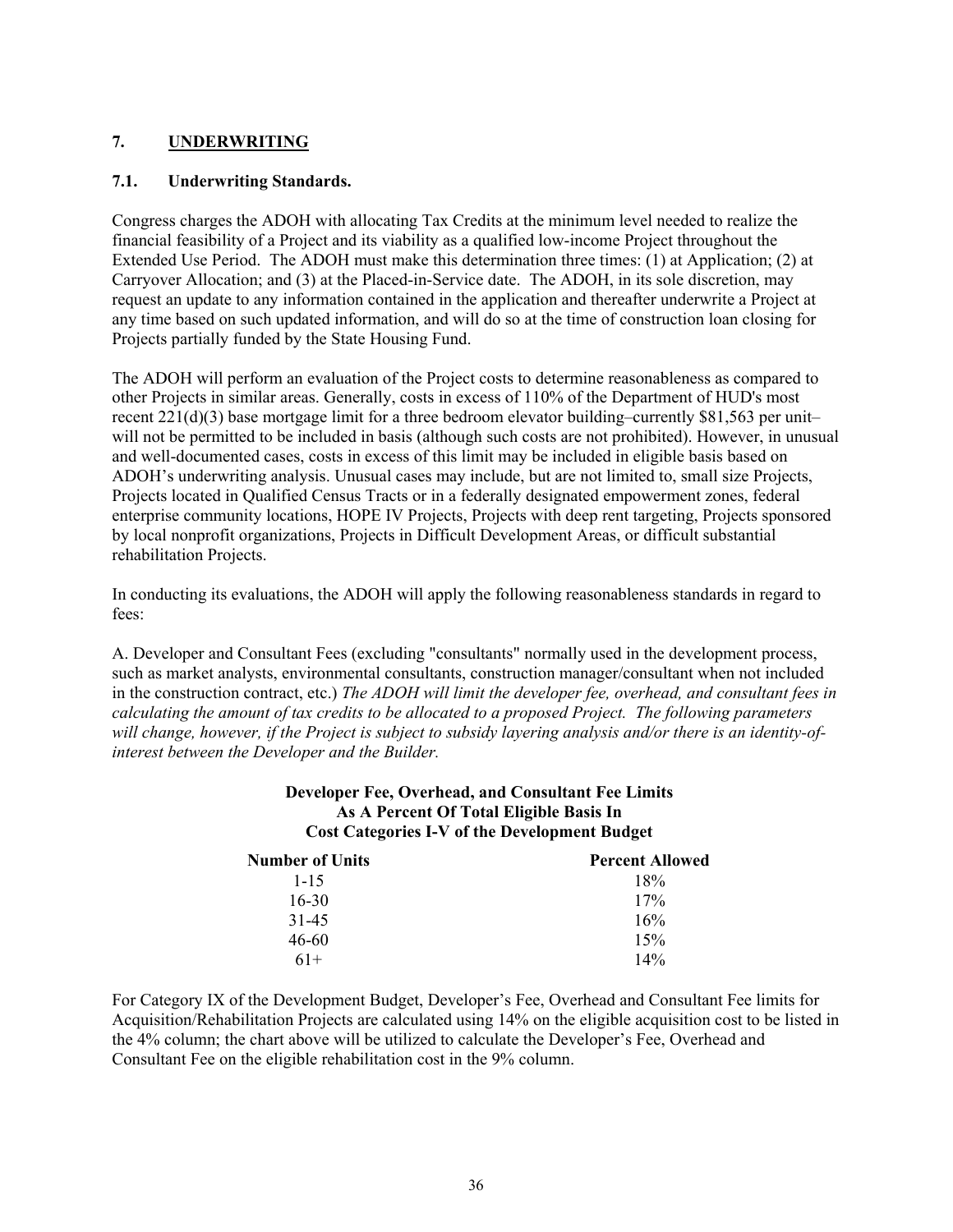#### B. Factors:

(1) Project Need. The ADOH will evaluate the market demand study to ascertain that there is strong new market demand for the type of low-income housing proposed. The Market Demand Study must be in the form and format required by the ADOH. (See Exhibit L to this QAP.) The ADOH underwriters will review data submitted concerning the market area; the target population (e.g., elderly, large family, priority populations with special housing needs); occupancy levels and vacancy rates of comparable Projects; absorption rates for comparable Projects recently entering the market; and current waiting lists, including the waiting list of the local Public Housing Authority. The ADOH underwriting review will assess the risk associated with adding the proposed Units to the housing stock, including the risk of economic disruption to properties already offering comparable housing in the market area. If the market study submitted with the application is incomplete, the ADOH may require the Applicant to supplement the study in whole or in part before the evaluation of market risk can be completed. The Applicant must pay for any supplements ordered by the ADOH.

(2) Affordability of Proposed Rents. The ADOH underwriter will review the proposed rents to determine whether they will be affordable to the target population and whether they will generate sufficient income to cover operating expenses and debt service of the Project. The primary focuses of this review are affordability to the residents, the appropriate quality of the proposed housing, including design features and amenities committed to by the Developer/Owner, and the Project's long-term viability as affordable housing. This review will attempt to balance the initial cost of the Project against the affordability to low-income residents and against long-term viability. The review evaluates the risk of obtaining proper value for the taxpayer's investment and how that value is distributed between affordability and long-term viability.

(3) Developer Experience and Ability to Deliver the Project as Designed in the Time Allotted. The ADOH will assess the "Developer risk," - the possibility that the Development Team is insufficiently skilled, experienced, or financed to deliver as promised. The ADOH underwriter will review resumes and financial statements of key members of the Development Team for indications of sufficient experience and borrowing capacity. The ADOH will investigate any indications of identity of interest among members of the team to determine whether appropriate adjustments should be made to the compensation allowed the team.

(4) Whether the Project can be built as Proposed and Can Be Completed for the Budget Indicated. The ADOH will award Tax Credits to only those Projects that the ADOH determines are feasible. The ADOH underwriter will determine whether all costs are appropriate and reasonable, the site can be built as proposed, all utilities and necessary community amenities are available to the site, and once completed, the Project will be able to make available affordable housing to the targeted low-income residents throughout the proposed extended use period.

(5) Overall Project Cost Reasonableness. At each of the three times that underwriting is performed, the ADOH shall review the cost reasonableness of all Project costs in order to calculate the amount of eligible basis for the Project. Failure to comply with cost reasonableness could be, at any of the three times underwriting is performed, the basis for the denial, reduction, or return of a Reservation or Allocation of credits.

(6) Reasonable and Customary Costs. All costs must be reasonable and customary with respect to Projects of comparable size and type, mix, location and amenities. The ADOH will determine cost reasonableness from, among other sources, a data base compilation of the experience of prior multifamily Projects in the State and consultation with construction cost experts.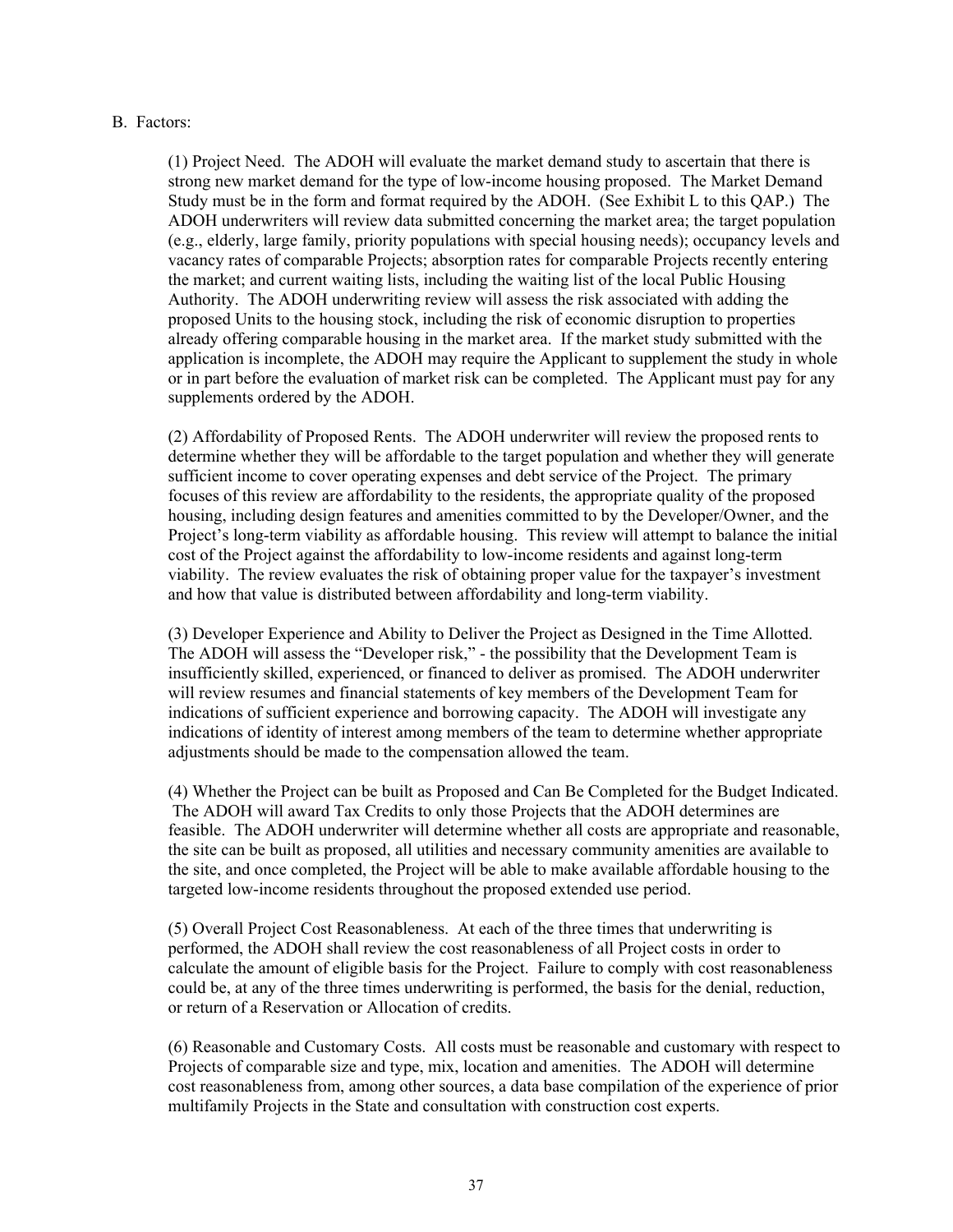(7) Acquisition Cost Limits. For Project land for multi-story multifamily Projects consisting of more than the limits in the table below, the Applicant must submit a plot plan on which all undeveloped land has been clearly identified.

| <b>Bedrooms</b> | Net Area Per Unit (Sq. Ft.) |
|-----------------|-----------------------------|
| 0-Bedroom       | 1,700                       |
| 1-Bedroom       | 2,200                       |
| 2-Bedroom       | 3,500                       |
| 3-Bedroom       | 4,200                       |
| 4-Bedroom       | 4,800                       |

Applicants for Projects awarded Reservations must substantiate land and building acquisition costs with an appraisal prepared by an Arizona Certified General Real Estate Appraiser as part of Carryover documentation, or, if the Project does not require Carryover, at final Allocation (see Section 5.2.). The ADOH will not allow land and building acquisition costs in excess of appraised value.

#### **7.2. Builder's Profit, Overhead and General Requirements Limits**

The Department will allow the following maximum percentages as Builder or general contractor charges. (Percentage will be applied to the aggregate of the "Total: Site and Demolition," the "Subtotal: Direct Construction," and the line item "Community Buildings," on the Development Budget, Form C of the Application.) If an identity of interest exists between the Developer and the Builder, the Builder's Profit will be allowed at a lower percentage (see chart below.) See Section 2.6. (13) "Identity of Interest."

| Builder's Profit, Overhead* and General          | <b>Percent of Costs</b> |       |       |       |       |
|--------------------------------------------------|-------------------------|-------|-------|-------|-------|
| Requirements**                                   |                         |       |       |       |       |
| Project size in Units                            | $1 - 15$                | 16-30 | 31-45 | 46-60 | $61+$ |
| Builder's Profit (with Identity-of Interest), or | 2                       |       |       | 2     |       |
| Builder's Profit                                 | 6                       | 5.75  | 55    | 5 2 5 |       |
| Builder's Overhead*                              | 3                       | 2.75  | 2.5   | 2.25  |       |
| General Requirements**                           | 6                       | 5 75  | 55    | 5 2 5 |       |
| <b>Total Maximum Percentage</b>                  | 15                      | 14 25 | 13.5  | 12 75 |       |

\* Builder's overhead includes a percentage for main office expenses for the job.<br>\*\* General requirements include Project-related site costs such as temporary fenc General requirements include Project-related site costs such as temporary fencing, utilities to site during construction, job site supervisor, job site office, etc.

## **7.3. Construction Financing Cost**

The ADOH, at its sole discretion, may lower the cost included in this category based on the reasonableness of the Construction Lender's Letter of Interest or Intent. The ADOH will analyze (i) if the interest rare is comparable to the market, (ii) the origination and loan fees are equivalent to 2% of the Construction Loan Amount, and (iii) the Construction Interest will be calculated as follows:

Construction Loan Amount x Annual Interest Rate = Monthly Interest 12

Monthly Interest x Months of Construction plus Stabilization = Interest x 50% Average Outstanding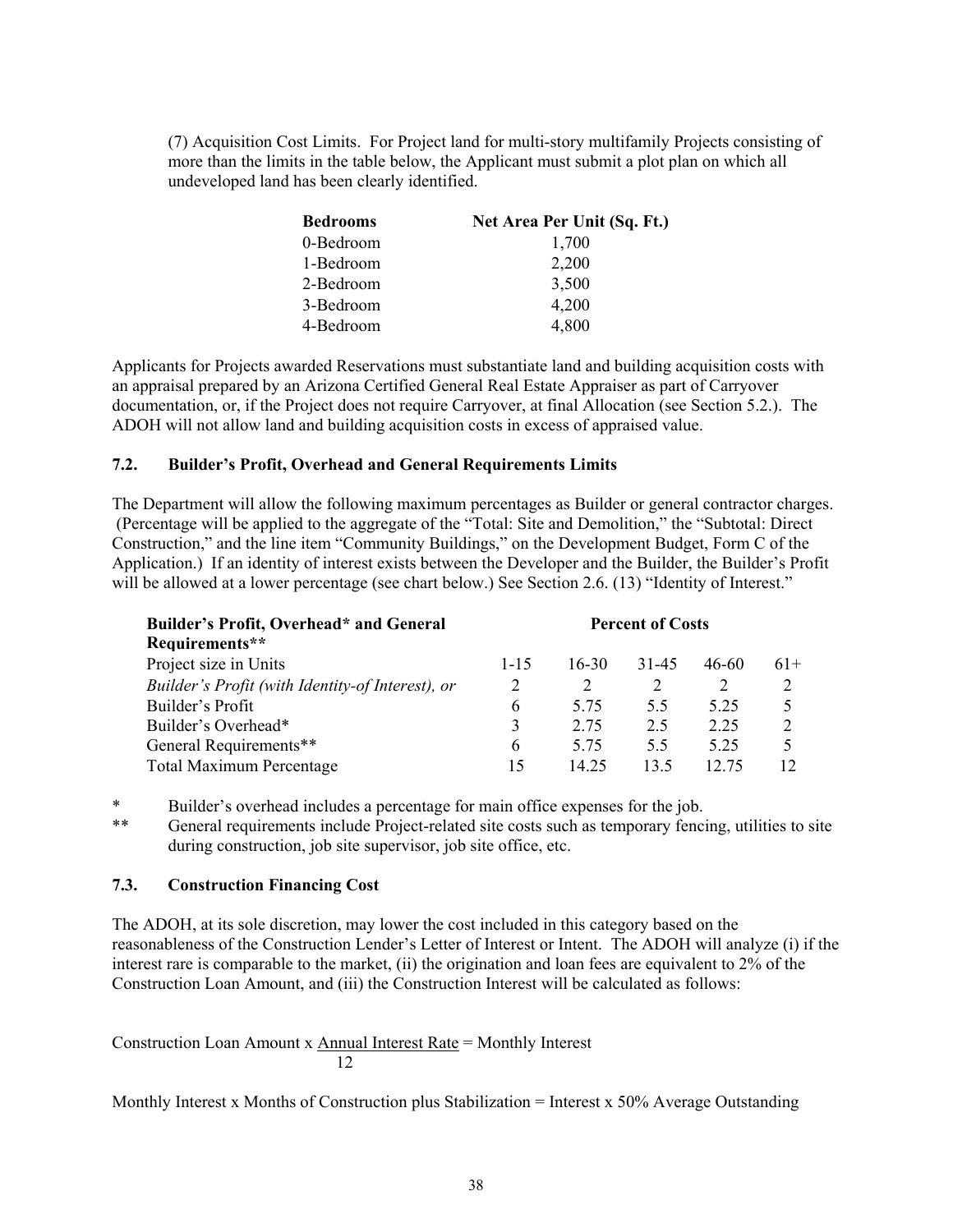Balance = Construction Interest Amount.

## **7.4. Permanent Financing Cost**

The ADOH, at its sole discretion, may lower the cost included in this category based on the reasonableness of Permanent Lender's Commitment Letter. The ADOH will analyze (i) if the interest rate is comparable to the market, and (ii) the origination and loan fees are equivalent to 2% of the Permanent loan amount.

## **7.5. Rent-up and Operating Reserves**

A sum equal to 6 months' debt service, operating expense, and replacement reserve payments is required.

## **7.6. Cost Attributed to Market Rate Units**

The IRS will allow market rate Units to be built at whatever cost the market will allow. However, if the market rate Units are above the average quality standard of the Low-Income Units in the same building, then, unless an election is made pursuant to IRC Section  $42(d)(3)(B)$ , the eligible basis of such building shall be reduced by an amount equal to the portion of the adjusted basis of the building which is attributable to such market rate Units.

Pursuant to IRC Section  $42(d)(3)(B)$  an Applicant may elect to exclude from eligible basis only the excess costs of the market rate Unit rather than the entire cost of such Unit. An Applicant is only eligible to make this election for a market rate Unit if the "excess cost" of such market rate Unit is not greater than 15% of the amount which would have been the cost of such Unit had it been built at the average per square foot cost of Low-Income Units in the building. A market rate Unit's "excess cost" is the excess of the cost of such Unit over the amount that would have been the cost of the Unit at the average square foot cost of Low-Income Units in the building.

## **7.7. Other Features**

(1) Adaptable Units for the physically disabled are required in all ground floor Units.

(2) Swimming pools should be entered in the Development Budget under Cost Category II, "Site and Demolition," on the line item "Site work, landscaping, fencing, and swimming pool."

(3) The cost of elevators should be entered in the Development Budget under Cost Category III, "Direct Construction Costs," on the line item "Elevators."

(4) Community and recreational buildings, including a management office, laundry room, and maintenance storage, limited as described in Exhibit D, should be entered in the Development Budget on the line item "Community Buildings" following the "Subtotal: Direct Construction Costs."

(5) Enter cost in the Development Budget of Interior hallways, if they are required (e.g., in an elderly or physically handicapped Project), on the line item "Interior Hallways" following the "Subtotal: Direct Construction Costs."

(6) The cost of Appliances, including disposal, dishwasher, range/oven, refrigerator, and kitchen exhaust hood, must be entered in the Development Budget on the line item "Appliances Per Allowance" following the "Subtotal: Direct Construction."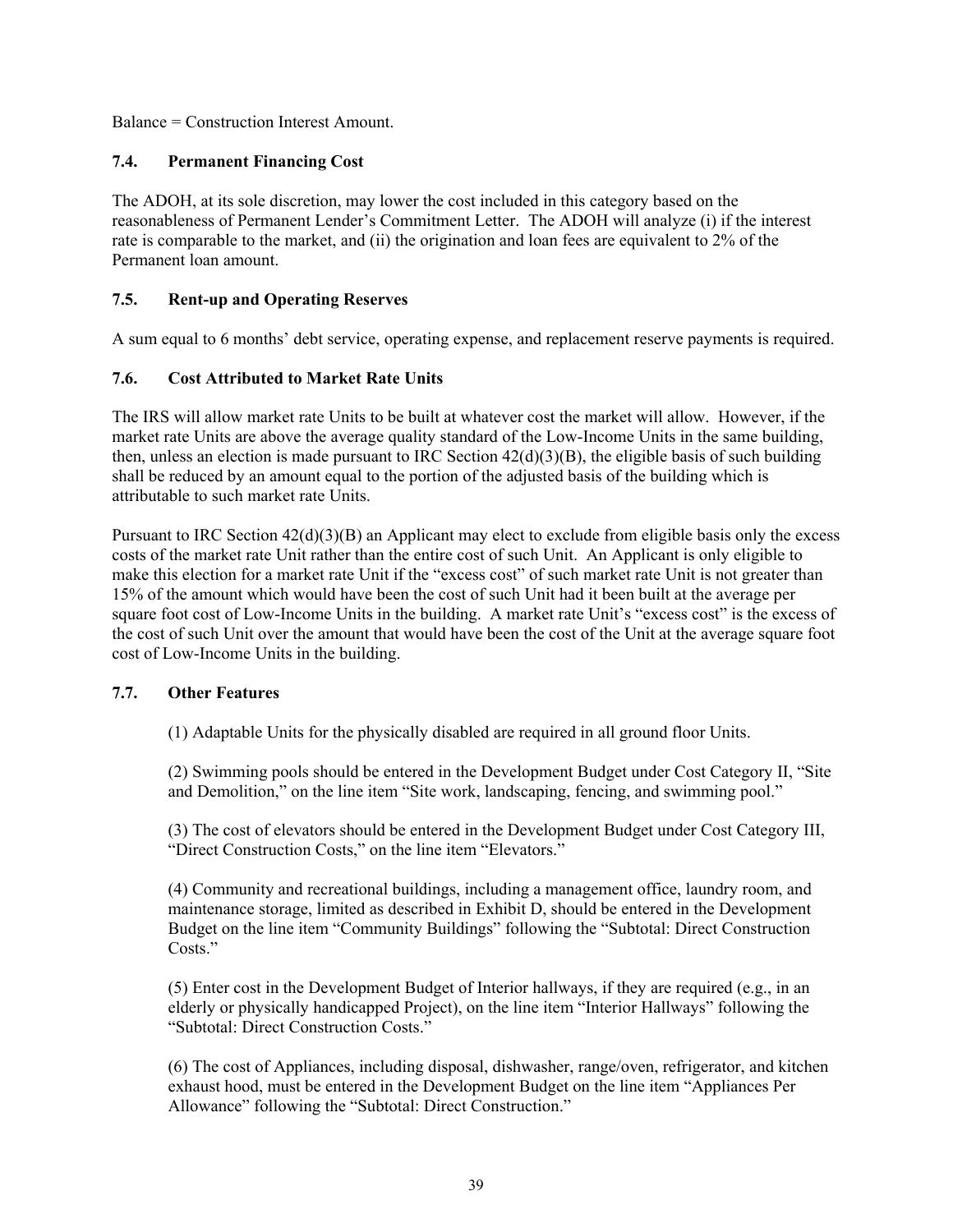## **7.8. Development Cost Standards**

(A) In order to qualify for Tax Credits on rehabilitation expenditures, the rehabilitation expenditures must be equal to the greater of (a) 10 percent of the unadjusted basis of the building, or (b) \$5,000 for each Low-Income Unit in the building. Only rehab expenditures on the Low-Income Units or on common areas that substantially benefit the Low-Income Units are counted. Rehab expenditures on non-Low-Income Units cannot be used to meet this requirement. Nevertheless, in mixed-income properties both the low-income and the market-rate Units must be rehabbed to the same standard (at least \$5,000 per Unit).

(B) Upon completion of any Project the ADOH will require final cost details and any other documents needed to verify the reasonableness of the costs. All Applicants shall submit to the ADOH, as soon as available, an appraisal of the Project (normally prepared for the construction lender). Upon completion of the Project the Applicant shall submit a copy of the permanent lender's appraisal (or, if there is no permanent lender, an appraisal satisfactory to the ADOH). All appraisals shall be prepared pursuant to the guidelines set out in the Financial Institutions Reform Recovery and Enforcement Act. In underwriting a Project the ADOH will expect that the total of all permanent sources of funds will not exceed 130% of the value of a Project located in an established market.

## **7.9. Calculation of Tax Credits.**

The ADOH will analyze and, if necessary, adjust the Project cost in accordance with this QAP. The ADOH will analyze and adjust the proposed income, operating expenses and net operating expenses if necessary as hereafter set forth. The ADOH will analyze and adjust permanent financing sources as necessary in accordance with this QAP.

## **7.10. Operating Costs.**

(A) The ADOH will evaluate the Operating Costs proposed in the application for reasonableness based on comparable properties.

(B) The ADOH restricts the costs in the operating budget to the costs directly associated with operating the real estate. The Applicant must exclude Supportive Services costs from the operating budget and present them in the application in a separate budget.

(C) The conclusions set forth in the Market Demand Study must support a Project vacancy factor and credit losses (resulting from non-payment of rent) not in excess of 7 percent for Projects less than 50 Units, 5 percent for Projects of 50 Units or more.

(D) The ADOH will examine and compare Operating Costs to the Market Demand Study, Appraisal, Historical Operating Statements, and/or the ADOH's own database derived from LIHTC properties currently in service. The ADOH, at its sole discretion, may lower or increase operating expenses based on available data. The ADOH may determine independently the real property taxes to be assessed the Project if the taxes presented by the Applicant vary significantly from the norm.

(E) The Applicant must submit a written waiver request for Management Expense greater than 5% of Effective Gross Income, for Projects of 30 Units or more, and Management Expense greater than 7% of EGI for Projects less than 30 units. The ADOH will deny any waiver request that fails to offer an acceptable justification.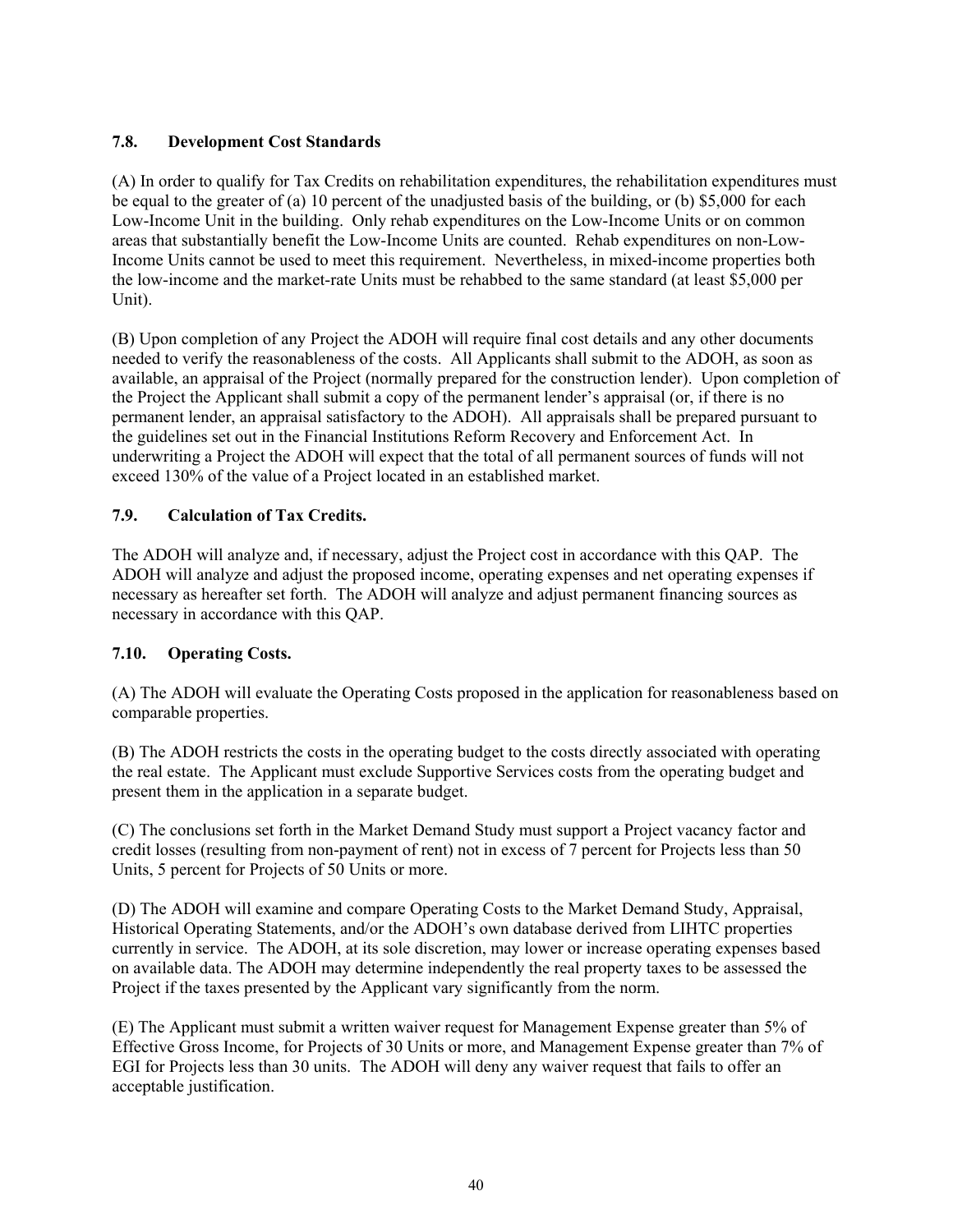(F) At the time of application, the Applicant must submit a written certification from the Treasurer's or Assessor's Office of the Local Government and any governmental entity that has taxing authority over the real property upon which the Project is located if the Applicant claims that the Project is exempt from real property taxes (e.g., has a non-profit exemption). If the Applicant fails to submit verification of the property tax exemption the Applicant must include the property taxes in the operating expenses at the time of application. Applicants proposing housing for priority populations must present two operating budgets in their applications: (1) for the costs of operating the Project, less those increased costs attributable to serving the priority populations, and (2) indicating the increased Operating Costs attributable to serving priority populations.

## **7.11. Operating Income**

The ADOH will recognize income only for apartment rents (as restricted) and other real estate-related sources (laundry, vending and parking/garage rentals). The ADOH will underwrite ancillary income at \$20/unit/month. A higher amount of ancillary income may be utilized for underwriting, at the ADOH's sole discretion, if there are three (3) years of audited operating statements (including income and expense statements) available justifying a higher amount.

## **7.12. Permanent Financing Provisions**

The ADOH will expect the Applicant to maximize its lending sources by paying at least the maximum mortgage payment described hereafter. The maximum mortgage payment on the Primary Permanent Funding (see Chapter 9, "Definitions") on an annual basis will be the quotient obtained by dividing the net operating income by a maximum of 1.30 (130%) for Projects with less than 50 Units and a maximum of 1.20 (120%) for Projects of 50 Units or more as modified by the debt service coverage and loan-tovalue ratios established by the lender in the Letter of Interest or Intent. (See also Section 2.6. B(15), "Financial Ability to Proceed," for discussion of coverage ratios less than 1.00). The ADOH will adjust Tax Credits if necessary to assume financing requiring maximum mortgage payments or such other maximum mortgage payment as is approved by the ADOH. The ADOH will take other mortgage terms (e.g., interest rate and amortization period) from the lender's Letter of Interest or Commitment Letter. The ADOH will accept second mortgage(s)/lien(s) as long as the first mortgage meets the maximum guidelines as indicated above. The ADOH will accept secondary mortgage/liens as long as the debt service coverage ratio does not fall below 1.05 (105%) – this debt service coverage ratio does not apply to cash flow notes.

The ADOH will impute an amount of Primary Permanent Funding at the prevailing interest rate and term, using standard underwriting criteria, if a Project is proposed that is funded 100% with equity, in order to perform the Equity Gap Analysis (see Section 7.16. below).

## **7.13. Funding Gaps.**

Applicants should not submit applications with unfilled funding gaps. The ADOH may reject any application with unfilled funding gaps. The ADOH may, but is not required to give written notice to Applicants with applications with unfilled funding gaps, whether discovered as originally proposed or from the underwriting process, requiring that the Applicant submit proof of additional sources to fill the funding gap in ten (10) business days from the date of the written notice. If, after notice from the ADOH, the Applicant fails to submit adequate proof of additional funding, the ADOH will reject the Application. The ADOH will consider exceptions only in cases where the Applicant has submitted an application for State Housing funds to the ADOH concurrently with the application for Tax Credits.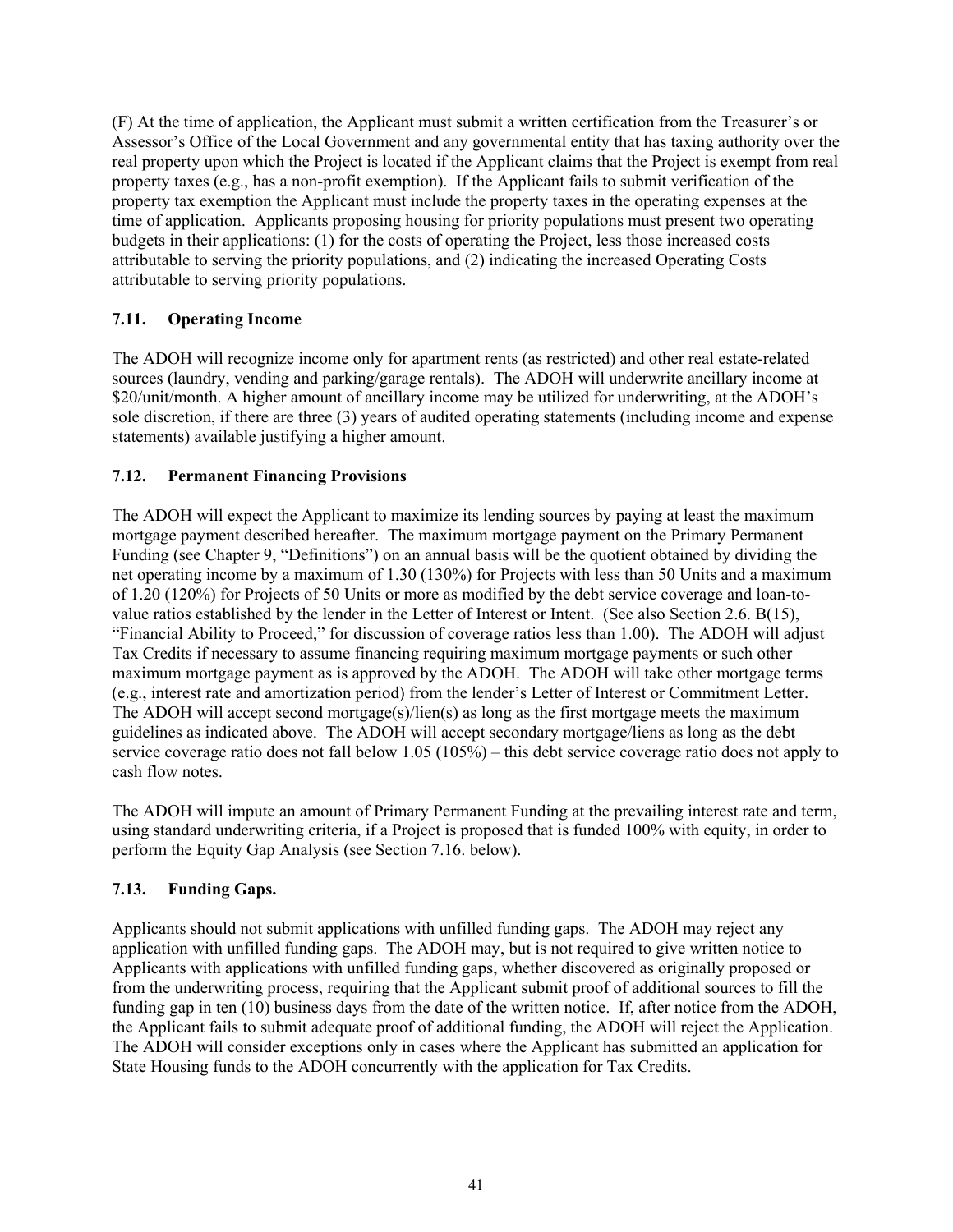## **7.14. State Housing Fund**.

(A) If the ADOH determines that the Project is eligible, the ADOH will provide an abbreviated State Housing Fund application to be submitted behind **Tab C** of the LIHTC application. Applicants should consult the current Notice of Funding Availability ("NOFA") for the State Housing Fund utilizing federal H.O.M.E. monies or State Housing Trust fund monies for rules of submission, amounts available, etc. The ADOH will accept State Housing Fund applications only in conjunction with the Tax Credit application in the competitive round.

(B) The amount of State Housing Funds made available in the NOFA for funding gaps will be awarded in the order that Projects are listed on the Reservation List. Once the available funds are depleted, Applicants will be given 30 calendar days to identify another source to fill the funding gap. If a viable source is not identified within that timeframe, the ADOH will reject the application.

(C) The State Housing Fund is comprised of two sources of money: (1) the H.O.M.E. Investment Partnership Program, and (2) the State Housing Trust Fund. If an applicant submits an application for State Housing Fund gap financing, the Applicant must assure that the Project will be financially viable using to most restrictive source of State Housing Funds. The ADOH will determine whether an applicant qualifies for State Housing Fund gap financing and, if so, the source of that financing.

(D) Once the ADOH has announced a State Housing Fund award amount, the award amount ordinarily will not be increased. Any award (LIHTC or State Housing Fund) may be reduced, however, if:

(1) The Developer or Owner has brought new funds, governmental or non-governmental, into the Project.

- (2) Project costs have decreased.
- (3) The syndication rate has increased while approved costs have not

(E) The ADOH will consider other funds introduced into the Project without a corresponding change in approved costs as evidence that the ADOH's funds are not needed because the ADOH's funds are regarded as "gap fillers." The ADOH's funds will be reduced accordingly.

## **7.15. Eligible Basis Analysis.**

To comply with IRC Section 42, the ADOH limits the amount of Tax Credits that it may award to a Project to the amount computed under the "Eligible Basis Analysis." The ADOH computes the eligible basis of a Project by multiplying the Project's "qualified basis" by its "applicable percentage." The ADOH will use 8.25 and 3.50 for 9% and 4% credits respectively as the "applicable percentage" for underwriting the 2004 applications. See IRC Section  $42(a)$ . The ADOH will compute the Project's qualified basis by multiplying the Project's "eligible basis" by the "applicable fraction." See IRC Section 42(c). A Project's eligible basis is the Project's tax basis, adjusted as required by IRC Section 42. In addition to the IRC Section 42 adjustments, the ADOH limits costs, as discussed in this QAP, in calculating the eligible basis. Note: It is required that certain sources of funds (e.g., State Housing Fund *grants* of HOME program moneys) be subtracted from a Project's eligible basis before the ADOH may calculate Tax Credits. In cases where the Applicant has locked in the applicable percentage of the month of carryover, the ADOH will use the locked-in applicable percentage rather than the nominal percentage in any interim underwriting.

## **7.16. Equity GAP Analysis.**

In addition to the Eligible Basis limitation, the ADOH limits the total amount of credits that it may award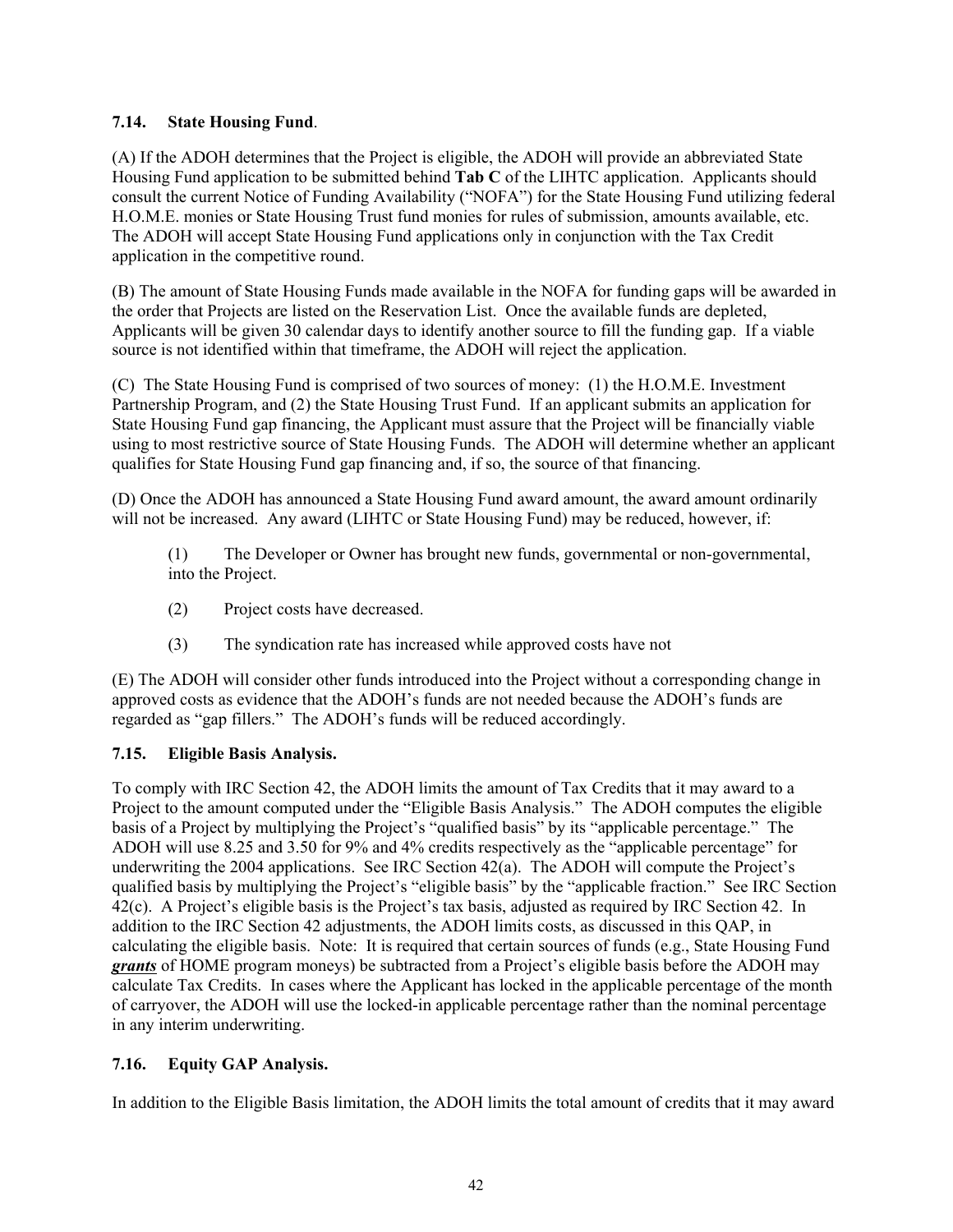to a Project to the amount computed under the "Equity Gap Analysis." The "Equity GAP Analysis" is an essential aspect of the underwriting process, performed: (1) at Application, (2) at the time of any interim underwriting, and (3) at Placed-in-Service. So that Projects are not awarded credits in excess of the amount necessary to make the Project feasible, the ADOH will calculate the "Equity Gap Analysis" for a Project by dividing the Project "Equity Gap" by the Project "Syndication Rate," by the Investor Ownership percentage, and by ten (years). A Project's "Equity Gap" is defined as the amount by which Projected uses of funds for development of the Project exceed Projected sources of funds available to the developer for development of the Project, after the ADOH has adjusted uses and sources per the underwriting guidelines described above. The Syndication Rate for a particular Project is a ratio that reflects the price to the Project for one dollar of Tax Credits awarded to the Project (e.g., a Syndication Rate of .76 means that, for every dollar of Tax Credits awarded to the Project, the Project will realize \$.76). The Project's Projected sources of funds for purposes of the Equity Gap Analysis consist of permanent conventional financing requiring the maximum mortgage payment as defined above in Section 7.12. "Permanent Financing Provisions," and any other loans or grants for which the Project has received a Commitment Letter or Award Letter. The ADOH uses a Syndication Rate of the greater of .75 or the Syndication Rate set forth in the Applicant's Tax Credit application. The ADOH will make exceptions to this rule only if the investors have fully and satisfactorily justified a lower Syndication Rate in a letter to the ADOH. At the ADOH's final underwriting, the ADOH will apply the actual Syndication Rate in the Equity Gap Analysis to determine the actual amount of Tax Credits that it will award.

## **7.17. Layering.**

The ADOH routinely takes into account all public subsidies in its Equity Gap Analysis. In addition, Federal regulations prohibit the layering, or excessive use, of federal subsidy for any Project or activity. The ADOH will evaluate layering issues on a case-by-case basis and take into account all federal and public subsidies. As a general rule please note the following:

(1) To the degree additional federal resources proportionately increase the volume of clients or Units assisted, layering is generally not an issue because federal investment per Unit or client is not increased.

(2) To the degree additional federal resources offer no corresponding increase in the volume of clients or Units assisted, layering becomes an issue.

(3) Applications for both Tax Credits and the ADOH's State Housing Fund moneys will be subjected to joint underwriting by all programs involved. The ADOH will award Tax Credits only if adequate funding is also available from the State Housing Fund to fill any funding gap. (See the current Notice of Funding Availability for the State Housing Fund for amounts available and funding procedures.) Applications for State Housing Funds must be submitted concurrently with the application for Tax Credits. (See QAP Section7.14.)

(4) Applicants should address concerns regarding layering before they submit applications to the State. Applicants are required to disclose all sources of funding requested or received for a Project in the application. The ADOH will coordinate with other public funding agencies that by regulation or practice undertake layering reviews of Projects proposed to be funded with Tax Credits.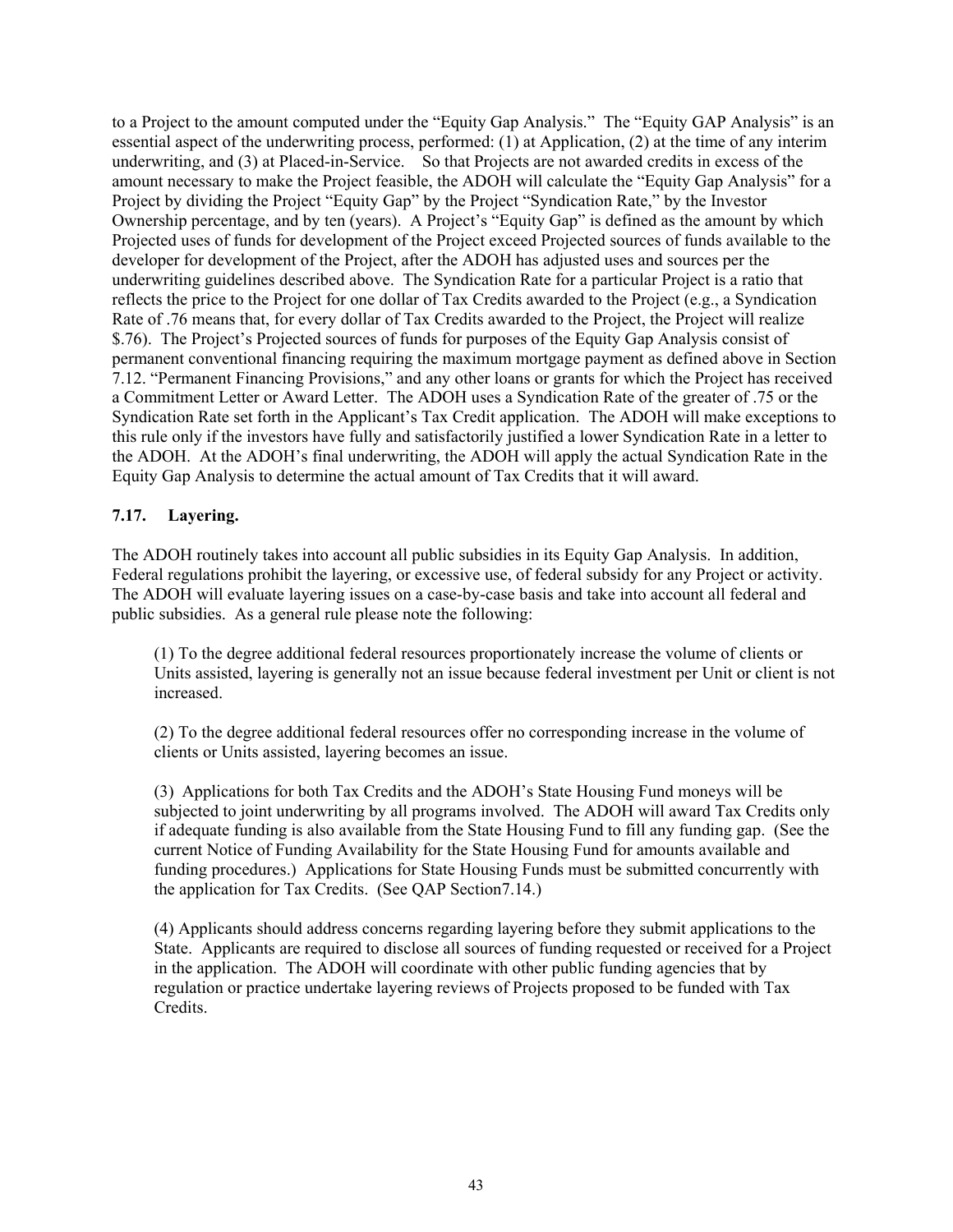## **8. COMPLIANCE MONITORING**

## **8.1. Project Compliance Monitoring.**

The ADOH is required to monitor and inspect Projects for compliance with IRC Section 42, Treasury Regulation 1.42-5, the requirements (set-asides, income restrictions, rent skewing, affordability period, amenities and services, etc.) elected in the application and agreed upon in the Extended Use Agreement, and upon which the ADOH based its award of Tax Credits.

The IRC also requires that ADOH publish and institute monitoring procedures as part of the approved QAP. This compliance monitoring procedure applies to **all** Projects for which Tax Credits are allowable. Accordingly, the ADOH must monitor all Projects allocated Tax Credits since January 1, 1987.

**The ADOH has prepared a Low-Income Housing Tax Credit Program Compliance Manual,** which it provides to all Program participants. The manual outlines the ADOH's compliance monitoring procedures and reporting requirements. The manual includes samples of all annual reports, certifications, etc. Twice-annual training is offered by the ADOH on the **Compliance Manual** and Owners'/managers' compliance responsibilities.

The Code also allows the ADOH to collect fees from Project Owners to cover the cost of administering the compliance-monitoring program. These are addressed in Chapter 6 of this QAP.

## **8.2. Compliance Monitoring Procedure.**

The Owner of a qualified LIHTC Project for which Tax Credits are allowable is required to comply with the following:

A. Record keeping. The Owner must maintain accurate records for each building in the low-income housing Project. These records must include:

(1) The total number of Residential Rental Units in the building, including the number of bedrooms and the square footage of each Residential Rental Unit.

- (2) The total number of Low-Income Units in the building.
- (3) The total number of occupants in each Low-Income Unit.
- (4) The rent charged on each Residential Rental Unit in the building, including any utility allowance.
- (5) The Low-Income Unit vacancies in the building.
- (6) The number and household eligibility criteria for all special set-aside units in the building.

(7) The rentals of the next available Units in each building including when and to whom rented.

(8) The character and use of the non-residential portion of the building that was included in the building's eligible basis under the Code (i.e., facilities that are available on a comparable basis to all residents and for which no separate fee is charged for use of the facilities, or facilities reasonably required by the Project).

(9) Documentation regarding the eligible and qualified basis of each building as of the end of the first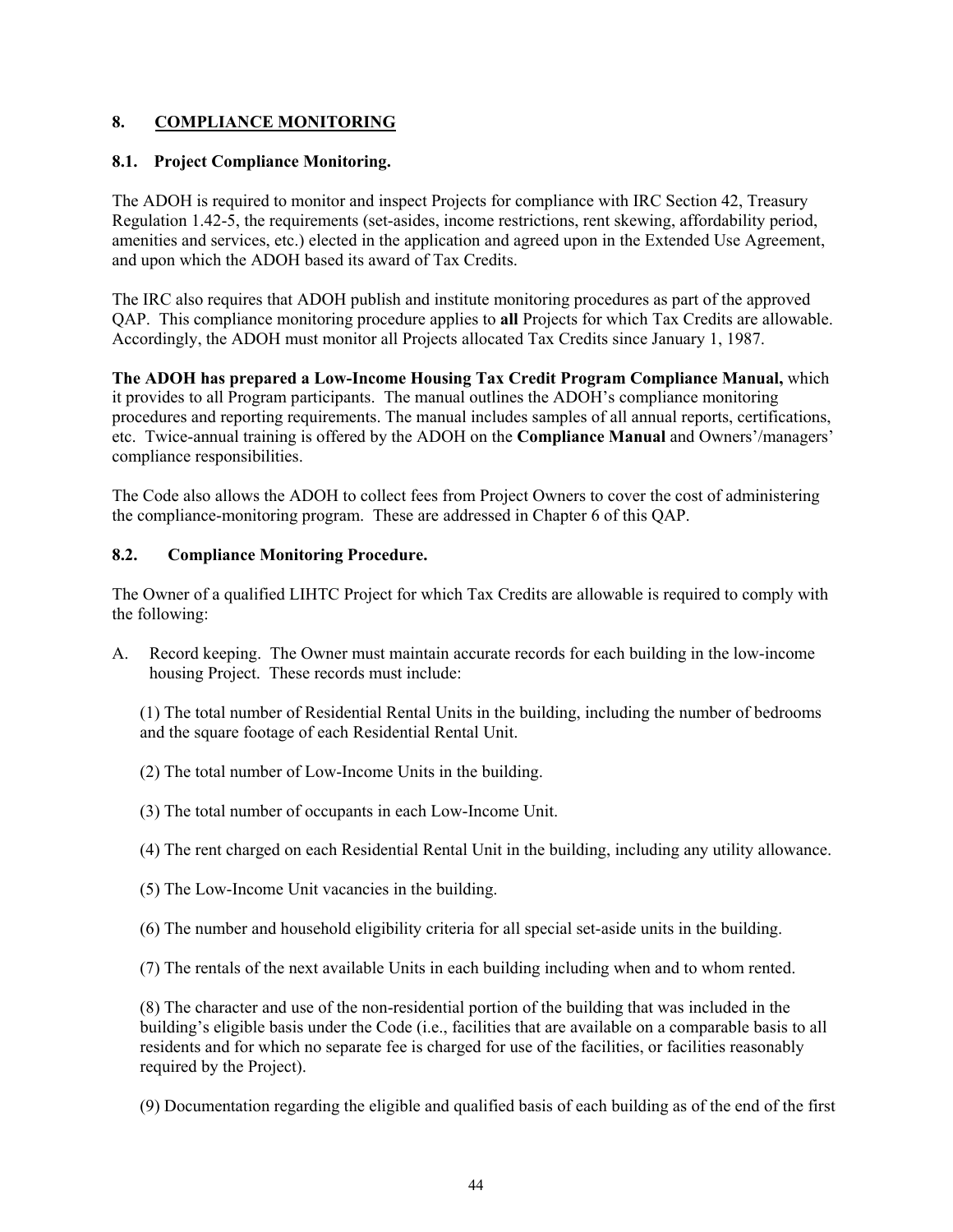year of the Tax Credit period.

(10) For each low-income household:

(i) Completed rental application, including the tenants' certification of assets.

(ii) Tenant income certification form, including all required signatures.

(iii) Documentation supporting each household's income certification (third-party verifications, asset certification, asset documentation and verification if more than \$5,000 in value).

(iv) Documentation of student status.

(11) Current-year utility allowance schedule.

B. Record Retention. Owners are required to keep all records for each building for a minimum of six years after the due date (with extensions) for filing the federal income tax return for that year. The owner must retain the records for the first year of the credit period for at least six years beyond the due date (with extensions) for filing the federal income tax return for the last year of the compliance period of the building.

C. Certification. The Owner must certify the following, under penalty of perjury, at least annually through the end of the compliance period.

(1) That the Project complied with the requirements for Special Set-Asides on which the Allocation was based (e.g., 20%, 30%, 40%, 50% AMGI), as applicable.

(2) At least 20 percent of the Residential Units in the Project are both rent-restricted and occupied by individuals whose income is 50 percent or less of the AMGI.

(3) At least 40 percent of the Residential Units in the Project are both rent-restricted and occupied by individuals whose income is 60 percent or less of the AMGI.

(4) That the owner/agent has received an annual **Tenant Income Certification** (commonly called the "TIC") form from each low-income resident and verifying documentation to support that certification.

(5) That the entire Project/building was occupied by LIHTC residents and the Internal Revenue Service has or has not provided a waiver for the annual recertification of resident income.

(6) That each Low-Income Unit was rent-restricted as defined in the Code.

(7) That all units in the Project are for use by the general public and are used on a non-transient basis.

(8) That each building in the Project was suitable for occupancy taking into account local health, safety, building codes, and HUD's inspection protocol under 24 CFR 5.703.

(9) That all resident facilities included in the eligible basis of any building in the Project were provided on a comparable basis without a separate fee to all residents in the Project.

(10) That there was no change in the applicable fraction of any building in the Project (or, if there was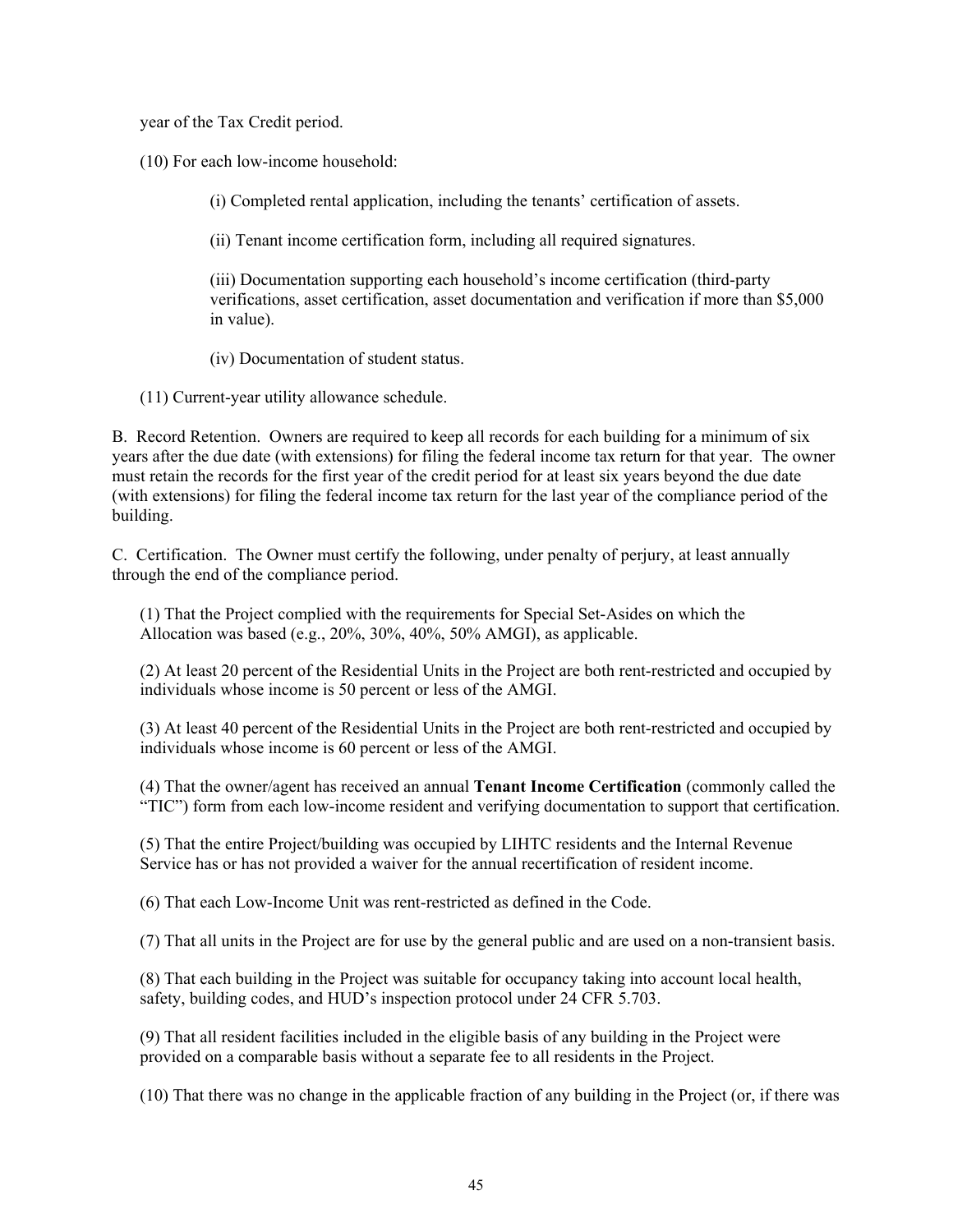a change, a description of the change). (Applicable fraction is defined as the percentage of qualified Low-Income Units in a building or the percentage of Tax Credit floor space to rentable floor space in a building, whichever is less.)

(11) That there has been no change in any building's eligible basis under the Code (or that there has been a change, with an explanation of the change).

(12) That a **Declaration of Affirmative Land Use and Restrictive Covenants Agreement** as described in the Code is in effect for Projects receiving Allocations on or after January 1, 1990.

(13) That the Project complied with the requirements of all federal or state housing programs (e.g., RD assistance, HOME, Section 8, tax-exempt financing), as applicable.

(14) That, if the owner received its credit Allocation from the portion of the state ceiling set aside for Projects involving "qualified non-profit organizations," the non-profit entity materially participated in the operation of the development within the meaning of IRC Section 469(h).

(15) That if a Low-Income Unit in the Project becomes vacant during the year, reasonable attempts are made to rent that Unit or the next available Unit of comparable or smaller size to residents having a qualifying income before any Units in the Project are rented to residents not having a qualifying income.

(16) That if the income of the residents of a Low-Income Unit increases above 140% of the limit allowed in the Code, the next available Unit of comparable or smaller size will be rented to residents having a qualifying income.

(17) For buildings with four Units or less, whether any of the Units in the building were occupied by the owner or a person related to the owner for the preceding year.

(18) Whether, for the preceding year, the Project was the recipient of a federal grant or other federal subsidy that would cause a reduction in eligible basis.

(19) That the state or local government unit responsible for making building code inspections did not issue a report of a violation for the Project for the preceding 12-month period.

(20) That the owner has not refused to lease a Unit to an applicant due to the applicant holding a HUD Section 8 voucher or certificate.

(21) That the Project has received no finding of discrimination under the Fair Housing Act (an adverse final decision by HUD, an adverse final decision by a substantially equivalent state or local fair housing agency, or an adverse judgment from a Federal court).

D. Reviews and Inspections. Before the ADOH issues the IRS Form 8609 or the end of the second calendar year following the year the last building in a Project is placed in service - which ever is first - the ADOH will conduct on-site inspections of all new buildings in the Project and, for at least 20 percent of the Project's Low-Income Units, the ADOH will inspect the Units and review the low-income certifications, the documentation supporting the certifications, and the rent records for the tenants in those units.

The ADOH will conduct on-site inspections of all buildings in each low-income housing Project at least once every three years, beginning after the placed in service date. For at least 20 percent of the Project's Low-Income Units selected by the ADOH, the ADOH will inspect the Units (including all vacant Units)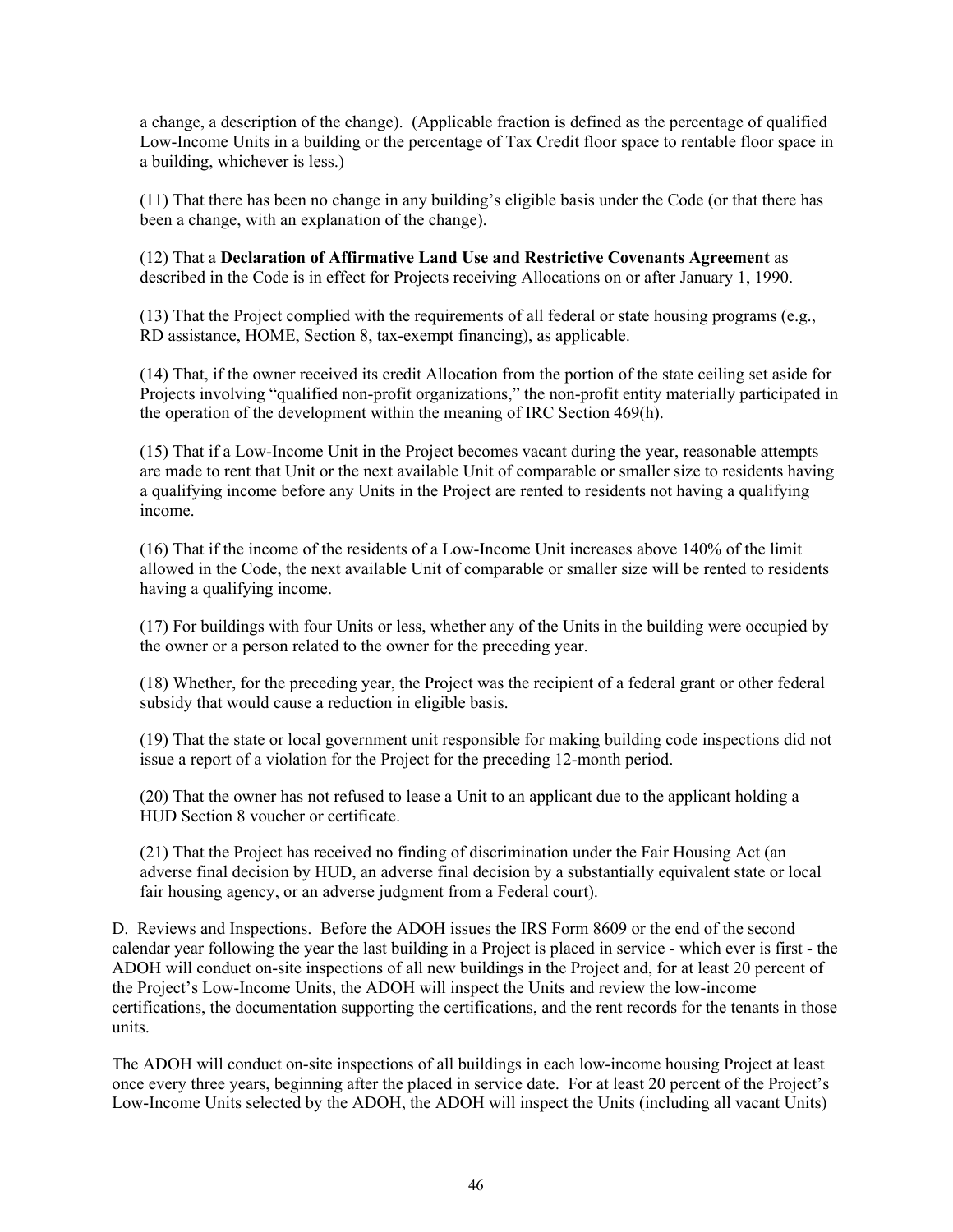and review the low-income certifications, the documentation supporting such certifications, and the rent record.

The ADOH will follow HUD's inspection protocol under 24 CFR 5.703 in conducting physical inspections. The ADOH will select units for physical inspection and review files only at the time of the on-site visit.

E. Liability. The Owner is responsible for compliance. The ADOH is not liable for an Owner's noncompliance.

F. Correction of Non-Compliance Condition. The ADOH will provide written notice of noncompliance to the Owner if:

- (1) The ADOH has not received the Annual Certification Report with attachments by the due-date.
- (2) The ADOH finds that the Project is out of compliance with the provisions of IRC Section 42.

The Owner will have 30 calendar days from the date of notice of noncompliance to provide any missing information for the Annual Certification Report. The Owner will have 60 calendar days from the date of notice of noncompliance to correct issues. The ADOH may grant an extension of up to 120 calendar days if the Owner demonstrates good cause for the extension to the satisfaction of the ADOH.

The ADOH is required to file IRS Form 8823, "Low- Income Housing Credit Agencies Report of Noncompliance," with the IRS within 45 calendar days of the end of the allowable correction period. The ADOH must report all non-compliance issues whether corrected or not. The ADOH will explain the nature of the noncompliance or failure to certify and state whether the noncompliance has been corrected. The IRS, not the ADOH, will make any determinations as to the applicability of recapture penalties.

The ADOH must perform inspections of the Project and perform on-site audits of the resident certification forms and supporting documentation throughout the first 15 years of the compliance period and any agreed-upon extended compliance period. The ADOH will notify the Owner in writing of the scheduling of any such inspection or audit.

The following definitions shall apply to both the QAP and Application for the Year 2004 Program:

## **9. DEFINITIONS**

"10% Test" refers to the requirement of IRC Section  $42(h)(1)(E)(ii)$  for Carryover Allocation purposes, that 10% of the eligible basis plus land be expensed or accrued by the later of (a) the date which is 6 months after the date the allocation is made or (b) the close of the calendar year in which the allocation is made.

"The ADOH" means the Arizona Department of Housing, which is the housing credit agency authorized to allocate federal low-income housing Tax Credits in the State of Arizona pursuant to A.R.S. Section 35- 728(B).

"Affiliate" means any person who directly or indirectly owns or controls another Person by having any family relationship, ownership interest or a Controlling Interest in that Person.

"Allocation" means the award of Tax Credits by the ADOH to the owner of an LIHTC Project. The Allocation is set forth in a binding agreement between the ADOH and the Project Owner.

"AMGI" means Area Median Gross Income. The measure of household income, adjusted for family size,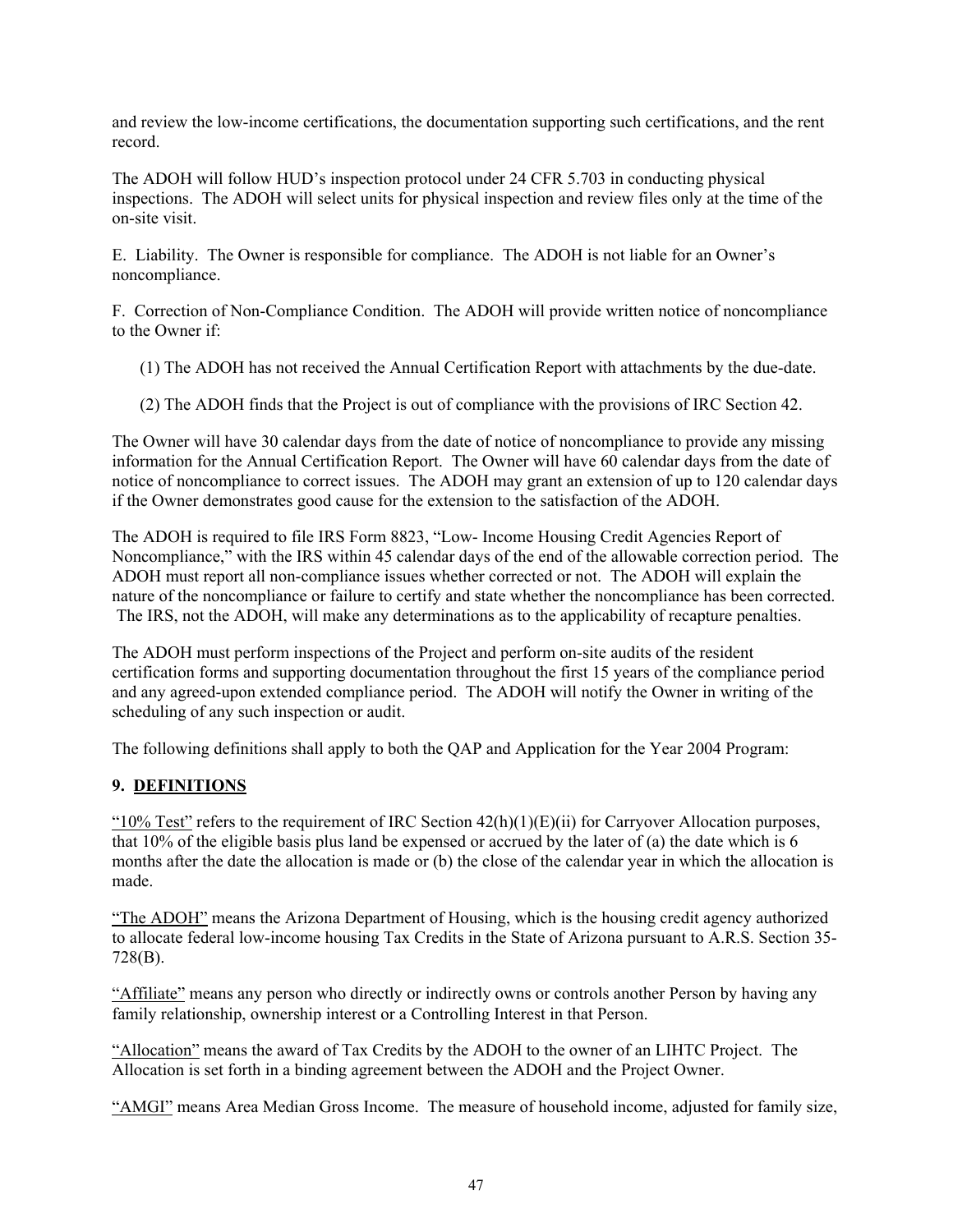used by the IRS as a reference in establishing income levels for the LIHTC Program (e.g., "60 percent of AMGI," "50 percent of AMGI") and as the base in calculations that yield maximum rents by number of bedrooms. See the "Imputed Incomes/Allowable Rents" tables appended to this QAP at Exhibit H.

"Applicant" means an existing legal entity submitting an application for LIHTC for a Project pursuant to the Allocation Plan.

"Approved Building Plans" means the final construction plans/documents that have been approved by the local governing body that will be utilized for the construction of the Project.

"A.R.S." means the Arizona Revised Statutes, as amended from time to time.

"Award Letter" means a letter from a governmental or quasi-governmental agency, e.g., the Federal Home Loan Bank, stating that funds in a specific amount are awarded or are to be awarded to the Project in a specific time frame.

"Builder" means the general contractor that is a member of the Project's Development Team.

"Census County Divisions" means divisions within counties delineated by the U.S. Census Bureau. For example, the two metropolitan counties in Arizona comprise the following "Census County Divisions." Maricopa: the divisions of Buckeye, Chandler, Deer Valley, Gila Bend, Phoenix, St. Johns, Salt River, Tonto, and Wickenburg. Pima: the divisions of Ajo, Arivaca, Marana, Papago, and Tucson. Because some of these divisions are under and some over 50,000 people, and because parts of incorporated communities often lie in more than one division, please call the ADOH for clarification.

"Census Designated Place (CDP)" means a statistical entity, defined for each decennial census according to Census Bureau guidelines, comprising a densely settled concentration of population that is not within an incorporated place, but is locally identified by a name. CDPs are delineated cooperatively by state and local officials and the Census Bureau, following Census Bureau guidelines. Beginning with Census 2000 there are no size limits.

"Co Developer" means one of two or more Developers of the same Project.

"Code" and "IRC" mean the Internal Revenue Code.

"Controlling Interest" means the possession, directly or indirectly, of the power to direct or cause the direction of the management and policies of a Person, whether through the means of ownership, position, contract, or otherwise.

"Commitment Letter" means a written commitment from a lender or other provider of funds, representing a commitment to provide financing and stating the amount, interest rate, fees, term of the loan, debt service coverage, security, and repayment terms, subject only to reasonable, commercially-acceptable contingencies.

"Community-Based Non-Profit" means an organization qualified under IRC Section  $501(c)(3)$  or (4), that has as one of its approved exempt purposes the provision of affordable housing, and its membership is drawn from and representative of the community it serves.

"Community Services Facility" means community room, clubhouse, recreation center or the like. Lobbies and laundry facilities shall not be considered within the scope of this definition.

"Consultant" means an advisor to the Development Team or to any member of the Development Team.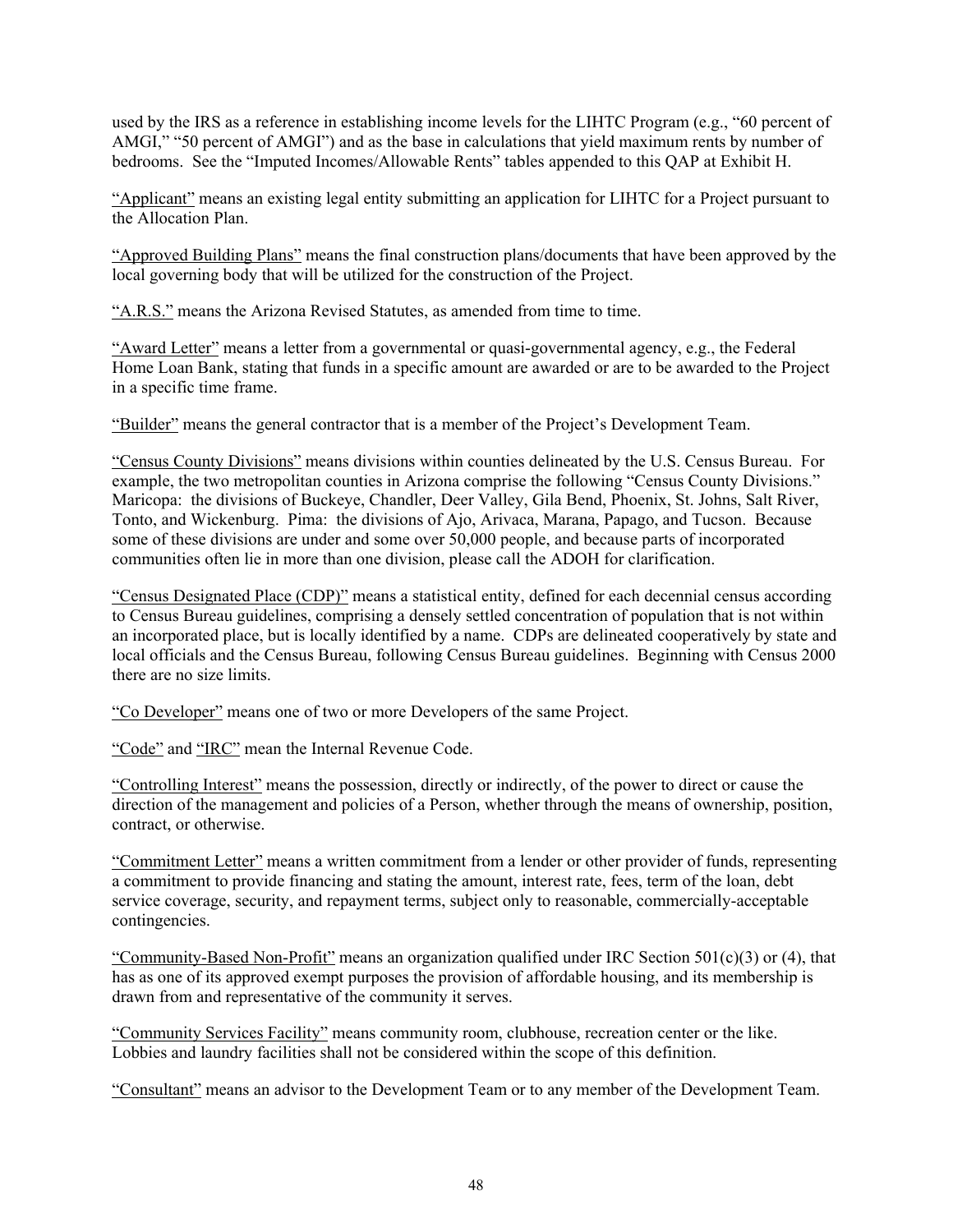"Council of Governments Regions" means one of the four rural Councils of Governments in Arizona serving regional planning districts. The four rural councils and the districts they serve are: Northern Arizona Council of Governments (**NACOG**), serving the Region 3 Counties of Apache, Coconino, Navajo and Yavapai Counties; Western Arizona Council of Governments (**WACOG**), serving the Counties of LaPaz, Mohave and Yuma in Region 4; Central Arizona Association of Governments (**CAAG**), serving Region 5: the Counties of Gila and Pinal; and South Eastern Arizona Governments Organization (**SEAGO**), serving Region 6, which consists of Cochise, Graham, Greenlee and Santa Cruz Counties.

"Deferred Developer Fee" means a certain sum of money owed to the Developer and evidenced by a promissory note, partnership agreement, or other written agreement acceptable to the ADOH, such fee to be repaid subject to the applicable Project's cash flow after payment of operating expenses of the Project and after payment of debt service for all superior liens.

"Determination of Qualification" means a letter issued by the ADOH in accordance with IRC Section 42(m), that indicates that the Project, which has utilized tax exempt financing, qualifies for an amount of Tax Credits and is in compliance at the time of the letter with all rules established by this QAP.

"Developer" means any legal entity or person, which will provide or arrange for design, financing, or construction services in connection with a Project.

"Development Team" means the entities and professionals assembled to develop the Project, typically comprising the Developer(s), General Partner, Contractor, Management Company, Tax Attorney, Certified Public Accountant, and all other Project consultants.

"Employee Unit" means a Unit set aside by Project management as a Residential Rental Unit for a manager, or a maintenance person, and/or a security officer (see Arizona Department of Housing LIHTC Compliance Manual, Section 3.2.1.). The ADOH will consider Residential Rental Units as Low-Income Units. Industry standards indicate that one manager's unit and one maintenance person's unit are needed per one hundred Units. One security officer's Unit per Project is allowed if management can show that the Unit is reasonably required. Project management, in its discretion, may designate such units for employees or return them to service as Low-Income Units as circumstances dictate. In accordance with IRS Revenue Ruling 92-61, while these units are Employee Units they will be included in the eligible basis of the building but will be excluded from both the numerator and the denominator of the applicable fraction. In mixed-income properties, the ADOH will assume that any Employee Units are taken from the low-income rather than the market-rate side.

"Extended Warranty" means any construction warranty with an initial term of two years or more.

"Federal Subsidy" for the purposes of Tax Credits, Federal Subsidies include federal grants and below market rate federal loans through programs such as those administered by HUD (with some exceptions for CDBG and HOME) and Rural Development, tax-exempt financing and other locally administered low-interest loans or grants from federal sources. Use of these financing sources may require reductions in eligible basis or reductions in a Project's maximum Applicable Credit Percentage (see IRC Section  $42(d)(5)(A)$  and  $42(i)$ .

"Financial Beneficiary" means a Person who is to receive a financial benefit of: a) 3% or more of total estimated Project cost if total estimated Project cost is \$5 million or less, and b) 3% of the first \$5 million and 1% of any costs over \$5 million if total estimated Project cost is greater than \$5 million. This definition does not include the owner of the Tax Credit Project unless the owner is also the Developer or the Builder and meets the above financial requirements.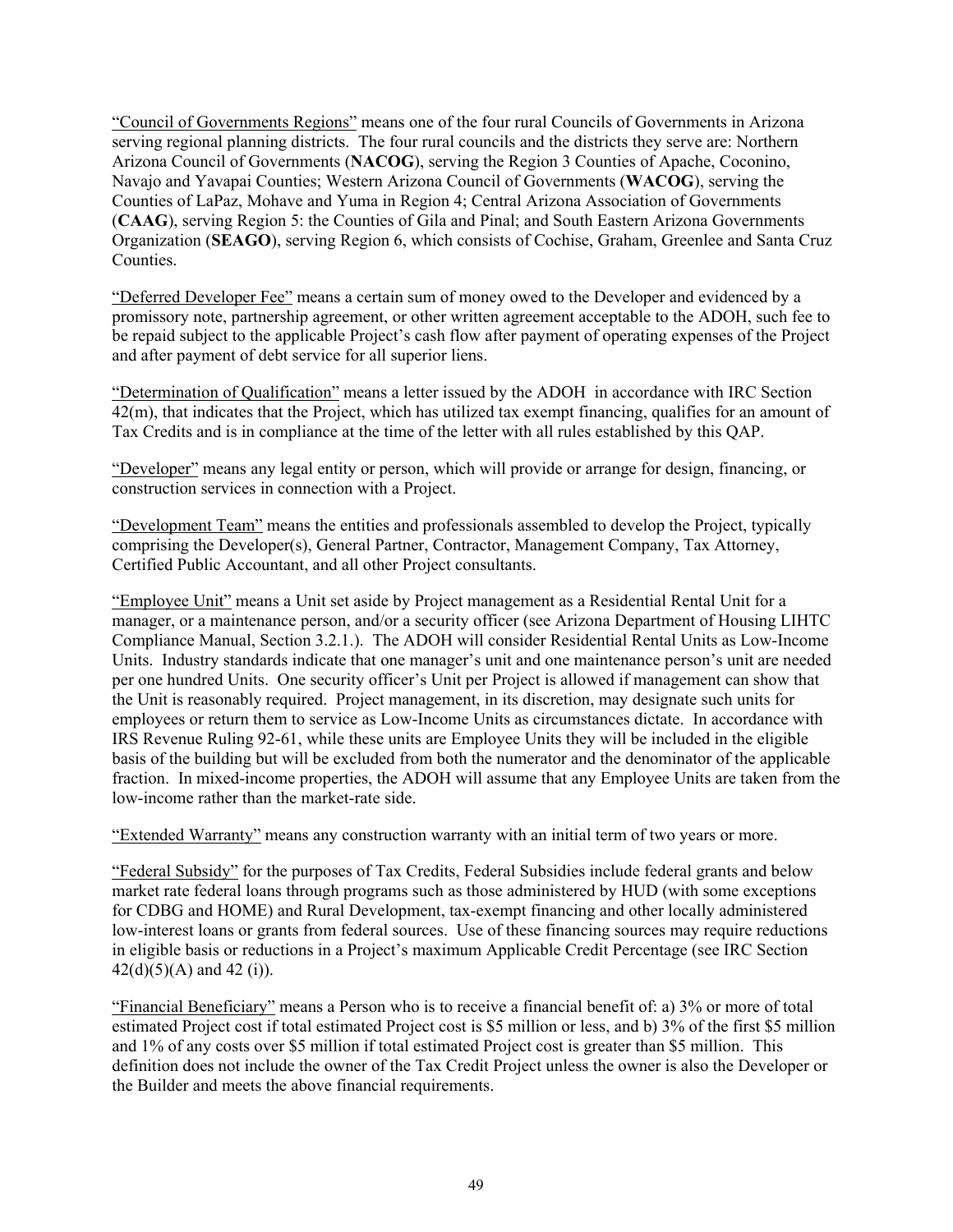"Historic Preservation Project" means: (i) a structure individually listed in the National Register of Historic Places, or; (ii) a structure certified by the National Parks Service as contributing to a Register District. A Register District is a designated area listed in the National Register, or listed under State or Local Statute as substantially meeting the requirements for listing of districts in the National Register.

"HOPE VI" means a grant provided by HUD that is used to revitalize aging public housing.

"HOPE VI Proposal" means a Project located within a geographic area or on a parcel of land indicated in the HOPE VI grant application or award.

"HUD" means the United States Department of Housing and Urban Development.

"LIHTC" means the Low-Income Housing Tax Credit program, a program of the Internal Revenue Service that provides federal income Tax Credits to Owners of qualifying residential rental Projects.

"Letter of Interest or Intent" means the documentation addressed to the Applicant/Developer of an interest or intent to provide funding, setting forth the writer's intention to negotiate the financing and stating the amount, interest rate, security, repayment terms and including the minimum debt service coverage ratio and loan-to-value ratio used by the lender to size the financing, as applicable. If the sole Developer of the Project is a non-profit organization, the letter of interest or intent from the investment syndicator must state that the non-profit holds the right of first refusal to acquire the Project following the fifteen-year compliance period. Such letters or documents may be subject to reasonable, commercially acceptable contingencies, as determined by the ADOH in its sole discretion.

"Local Government" means the governing body of the City, Town, County or Tribal government having jurisdiction over the real property upon which the Project will be located.

"Low-Income Unit" means any Unit in a Project if the Unit is rent restricted (as defined in IRC Section 42 (g)(2)) and the individuals occupying such Unit meet the income limitation applicable under IRC Section 42 (g)(2) for the Project.

"Market Demand Study" means a third party report that outlines the overall market demand for a Project within a defined market area and identifies, with significant detail, the current supply of similar units, demographics, and economics contained within the market area.

"Material Changes" means changes from information previously submitted to the ADOH in the substance of the Project, including but not limited to substantial changes in the composition of the Owner, in the Project itself, in the terms or sources of financing, or in the construction lender, permanent lender, and syndicator (if the credit pricing drops.)

"Mixed-Finance Projects" means Low-income housing Projects developed partly with funding from the HUD Low Rent Public Housing Program and partly from other public sources.

"Operating Costs" means the fixed and variable expenses of operating the Project, including but not limited to taxes, insurance, utilities, management, and replacement reserves, but excluding debt service.

"Owner" means the legal entity which will ultimately own the Project and to which Tax Credits will be allocated.

"Person" means an individual, partnership, corporation, trust or other entity.

"Physically Disabled Persons" means people who have physical impairments that substantially limit one or more major life activities or have a record of such impairment.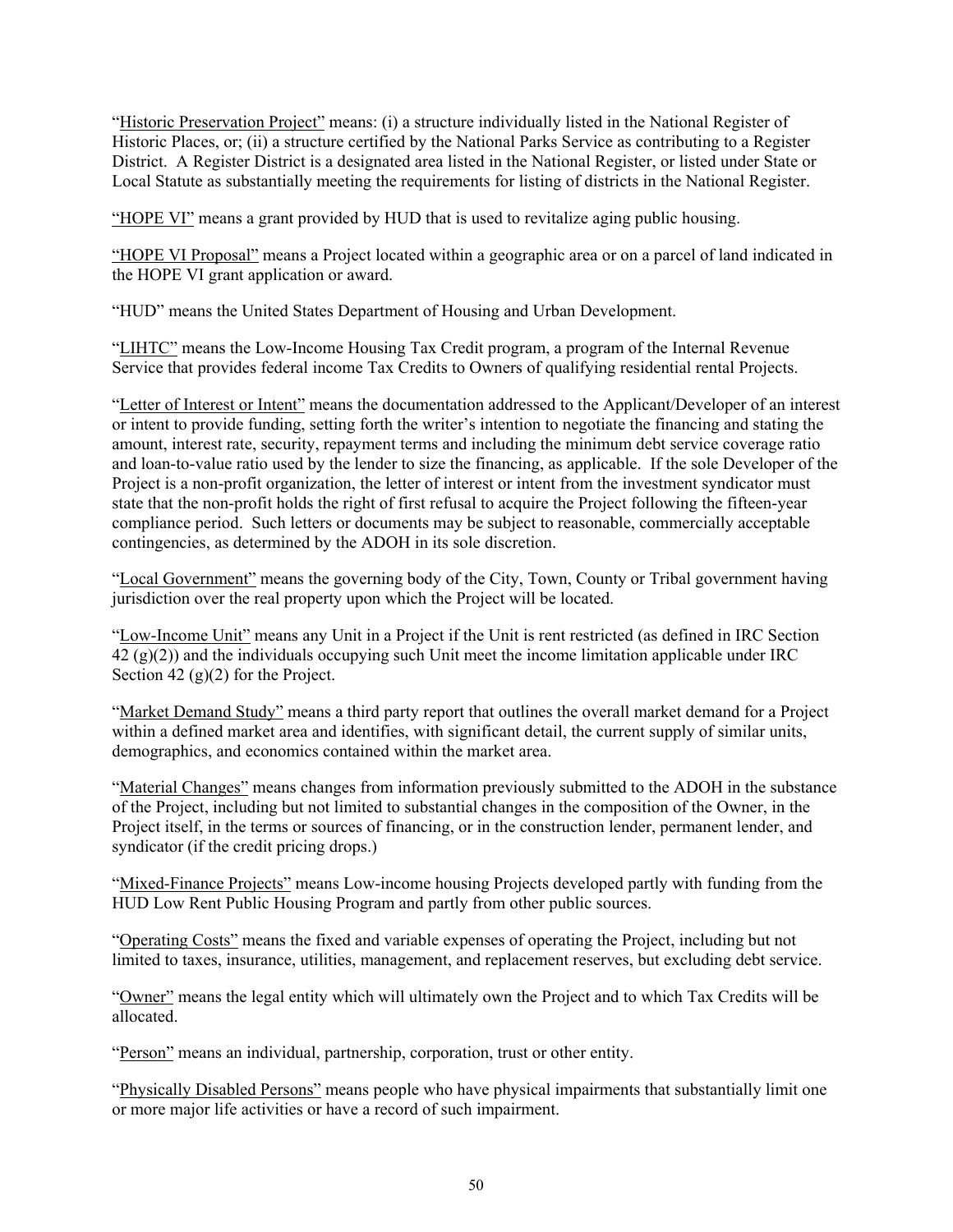"Placed in Service" means: (i) for a new or existing building used as residential rental property, the date on which the building is ready and available for its specifically assigned function, i.e., the date on which the first unit in the building is certified as being suitable for occupancy in accordance with state or local law; and (ii) rehabilitation expenditures that are treated as a separate new building are placed-in-service at the close of any 24-month period over which the expenditures are aggregated.

"Primary Permanent Funding" means the loan secured by the first lien on the Project plus any additional notes secured by subordinate liens on the Project, which represent additional debt service requirements intended to be paid from sale proceeds or operating income generated by the Project.

"Project" means any Project for residential rental property if the Project meets the requirement of subparagraph (A) or (B) whichever is elected by the taxpayer:

> (A) 20-50 Test - The Project meets the requirements of this subparagraph if 20 percent or more of the residential units in such Project are both rent-restricted and occupied by individuals whose income is 50 percent or less of area median gross income.

> (B) 40-60 Test - The Project meets the requirements of this subparagraph if 40 percent or more of the residential units in such Project are both rent-restricted and occupied by individuals whose income is 60 percent or less of area median gross income.

Any election under this paragraph, once made, is irrevocable. For purposes of this paragraph, any property will not be treated as failing to be residential rental property merely because part of the building in which such property is located is used for purposes other than residential rental purposes. Scattered sites may be considered to be one Project if the scattered sites meet the above definition and the requirements in the Scattered Sites definition in this Section.

"Redevelopment Area" means an area determined by official action of the governing body of the municipality or county to be either:

An area in which a majority of the structures are residential or an area in which there is a predominance of buildings or improvements, whether residential, and which, by reason of dilapidation, deterioration, age or obsolescence, inadequate provision for ventilation, light, air, sanitation, open spaces, high density of population and overcrowding or the existence of conditions which endangers life or property by fire and other causes, or any combination of these factors, is conducive to ill health, transmission of disease, infant mortality, juvenile delinquency or crime, and is detrimental to the public health, safety, morals or welfare.

An area that because of the predominance of defective or inadequate street layout in relation to size, adequacy, accessibility or usefulness, unsanitary or unsafe conditions, deterioration of the site or other improvements, diversity of ownership, tax or special assessment delinquency exceeding the fair value of the land, defective or unusual conditions of title, improper subdivision or obsolete platting or the existence of conditions which endanger life or property by fire and other causes, or any combination of these factors, substantially impairs or arrests the sound growth of the municipality, retards the provision of housing accommodations or constitutes an economic or social liability and is a menace to the public, health, safety, morals or welfare in its present condition and use.

"Reservation" means a non-binding, written statement issued by the ADOH to the Applicant after the application round indicating that the ADOH has reserved for the Project a specific amount of tax credits which shall receive an Allocation upon the Project's satisfaction of certain conditions.

"Residential Floor Area" means the living area per Unit measured from the interior wall surfaces of the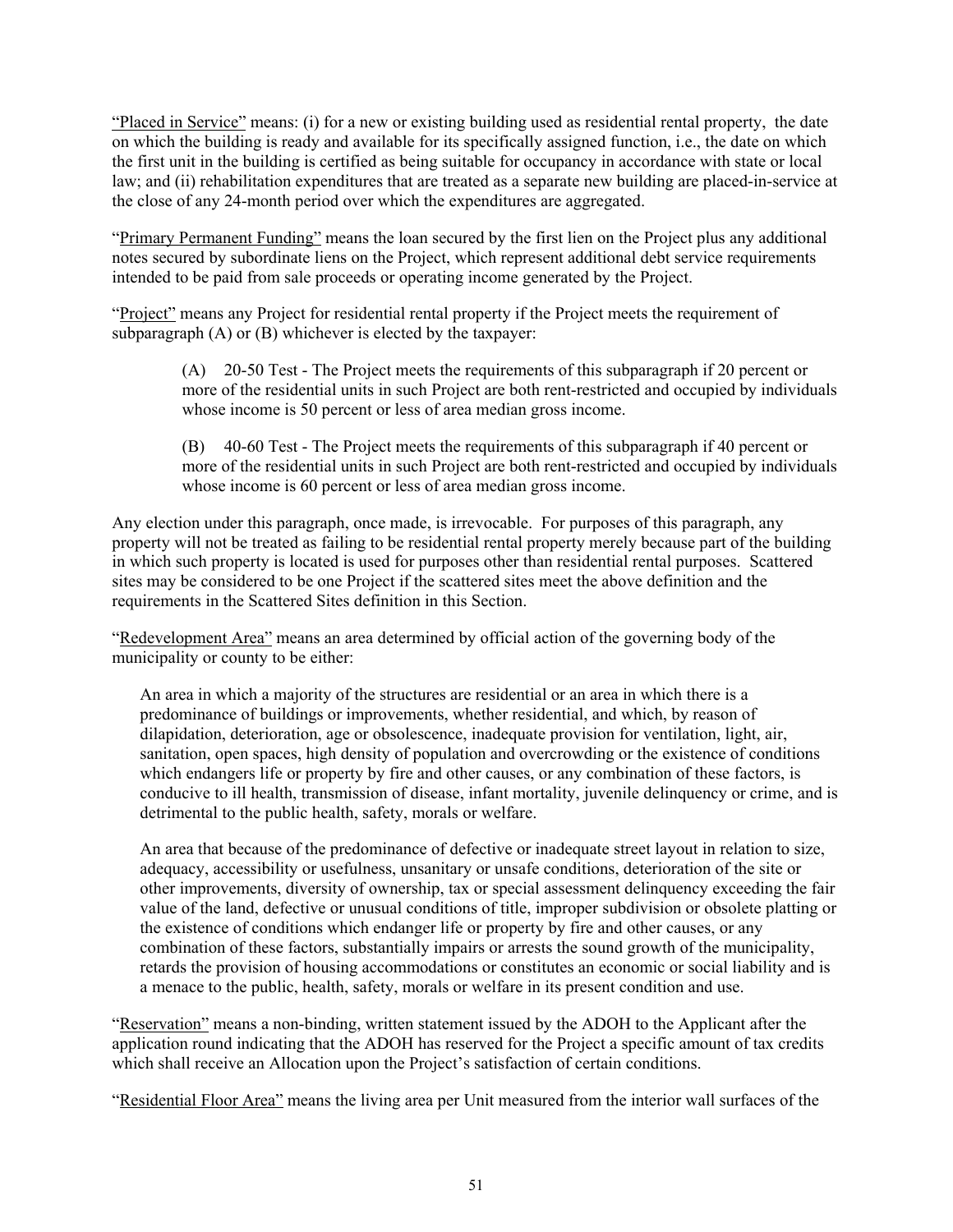Unit's perimeter walls.

"Residential Rental Unit" means an area legally licensed or permitted for use as a living space containing a sleeping area, bathing and sanitation facilities, and cooking facilities equipped with a cooking range, refrigerator, and sink, all of which are separate and distinct from other residential rental Units. *Federal Tax Regulations (FTR) 1.103-8(a) 8(i).*

"Scattered Sites" means Projects that meet the following criteria:

- 1. consist of no more than six (6) non-contiguous parcels within a 15-mile radius of each other;
- 2. consist of no more than 200 Units;
- 3. all buildings in the Project must be under the ownership of one entity;
- 4. all units in the scattered site application must be managed by one entity;
- 5. all buildings in the Project must be developed under one common plan of financing and considered as a single Project by all funding sources;
- 6. to receive the 130% increase in basis allowed under IRC Section 42, all parcels making up the Project must be located within a Qualified Census Tract or Difficult Development Area;
- 7. the scattered sites must be appraised as a single proposed development; and
- 8. each parcel within the proposed Project must meet all applicable threshold and scoring criteria.

"Special Needs Populations" means Homeless people and/or people with developmental disabilities or chronic mental illnesses as defined by HUD's Handbook 4571.2, section 1-5, parts A.2. and A.3. The ADOH has added three categories, which are considered to fall under the above categories:

- Homeless persons or families. A homeless person is a person sleeping in a place not meant for human habitation or in an emergency shelter; a person in transitional or Supportive Housing for homeless persons who originally came from the street or an emergency shelter. Homeless persons are to be certified by a referral agency recognized by the ADOH.
- Seriously Mentally Ill Persons, i.e., adults whose emotional or behavioral functioning is so impaired as to interfere with their capacity to remain in the community without supportive treatment. The mental impairment is severe and persistent and may result in a limitation of their functional capacities for primary activities of daily living, interpersonal relationships, homemaking, self-care, employment or recreation. The mental impairment may limit their ability to seek or receive local, state or federal assistance such as housing, medical and dental care, rehabilitation services, income assistance, or protective services. Seriously Mentally Ill Persons are to be certified by a referral agency recognized by the ADOH.
- Seriously Emotionally Disturbed, i.e., persons between birth and age 18 who currently or at any time during the past year have had a diagnosable mental, behavioral, or emotional disorder that resulted in a functional impairment which substantially interferes with or limits the person's role or functioning in family, school, or community activities. Seriously emotionally disturbed persons are to be certified by a referral agency recognized by the ADOH.
- Developmentally Disabled Persons suffering from a severe, chronic condition attributable to a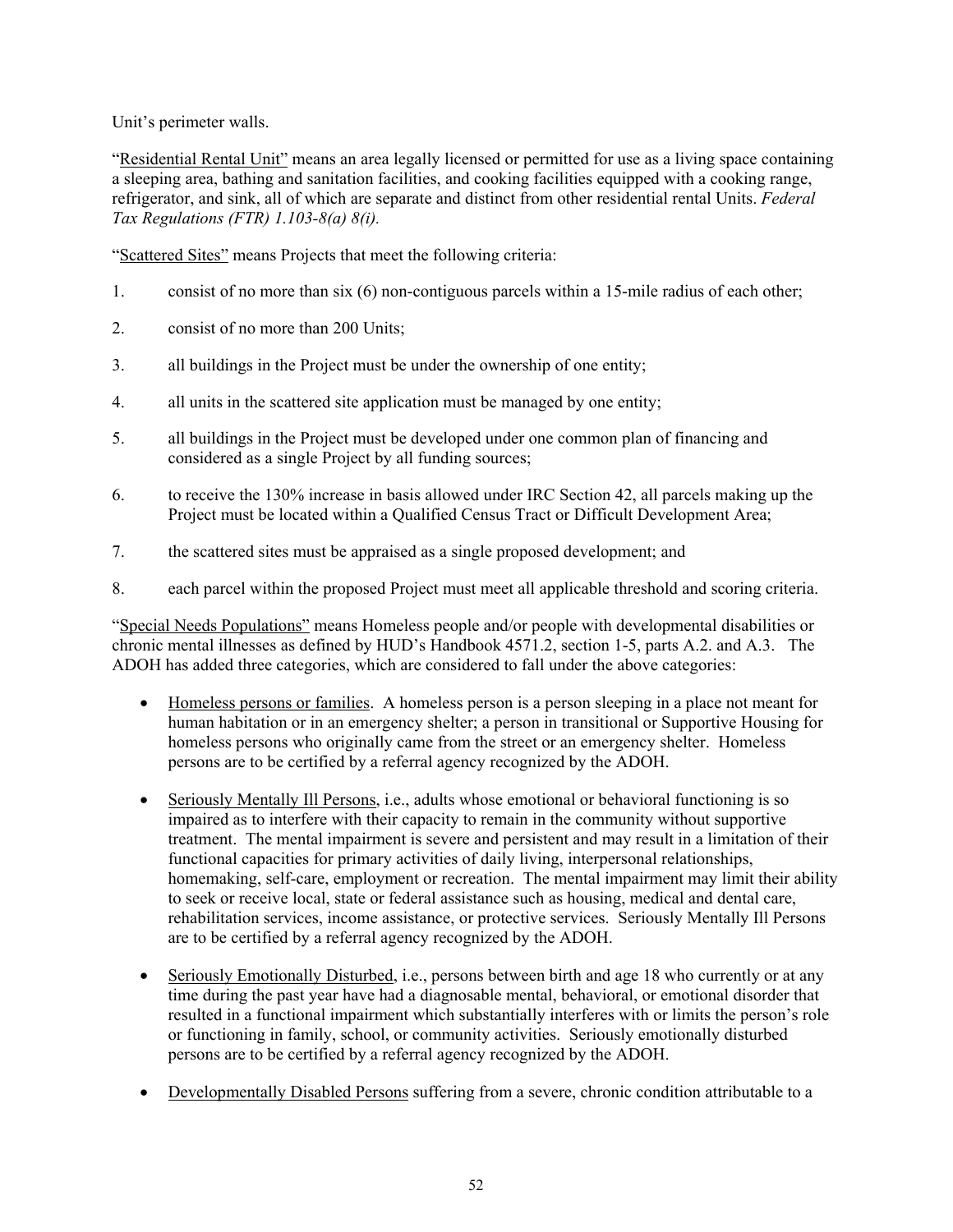physical or mental impairment manifesting itself before the age of 22 and likely to continue indefinitely. Developmentally Disabled Persons are to be certified by a referral agency recognized by the ADOH.

- Victims of AIDS/HIV (possible physical or mental development disability), as certified by a licensed M.D.
- Victims of domestic violence (possible homelessness), as certified by referral agency recognized by the ADOH.
- Victims of chronic substance abuse (possible physical or mental development disability), as certified by a referral agency recognized by the ADOH.

"State Annual Credit Authority" means an amount of Tax Credits allocated to the State based on the population of the State and multiplied by \$1.75 per resident.

"State Housing Fund" means a combination of federal and state dollars administered by the ADOH. Available federal dollars come from the HOME Investment Partnership Program and state dollars are made available through the Arizona Housing Trust Fund.

"Supportive Housing" means affordable permanent independent rental housing for persons who are homeless or have disabilities. These populations are limited, however, to the following groups: homeless; seriously mentally ill; seriously emotionally disturbed; physically disabled; developmentally disabled; victims of AIDS/HIV; victims of domestic violence; and victims of chronic substance abuse (see Section 9 above for more complete definitions of these groups). Supportive Services are provided to residents of Supportive Housing on an as-needed basis for as long as they are needed, with the purpose of helping residents achieve maximum possible self-sufficiency and maintain their permanent housing. Supportive Services may be provided directly by the Owner or through coordination with existing service agencies and may be delivered through a combination of both on- and off-site service delivery mechanisms, with the provision that an on-site service coordination capacity must be maintained.

"Supportive Services" means services such as attendants, housekeeping, assistance with activities of daily living, transportation, and training provided by the Owner to help residents maintain their lifestyle and achieve self-sufficiency.

"Ten Year Rule" means the following:

(A) In order for an existing building to qualify as part of a Tax Credit Project, the Applicant must acquire the building from an unrelated person who:

- (1) Has held the building for at least ten years at time of the Application, and
- (2) Did not make substantial improvements during that period that are subject to 60-month amortization under IRC Section 197(k) or the Tax Reform Act of 1986.

(B) The 10 year rule may be waived by the United States Secretary of the Treasury in the case of distressed sales of certain federally-assisted Projects, prepayment of mortgages that result in buildings being converted to market use, buildings acquired from failed depository institutions, and single family residences used for no other purpose than a principal residence by the owner.

(C) The legal opinion provided by counsel for the Applicant must provide a detailed analysis of the placed in service dates and acquisition dates for Projects submitting an Application in conjunction with